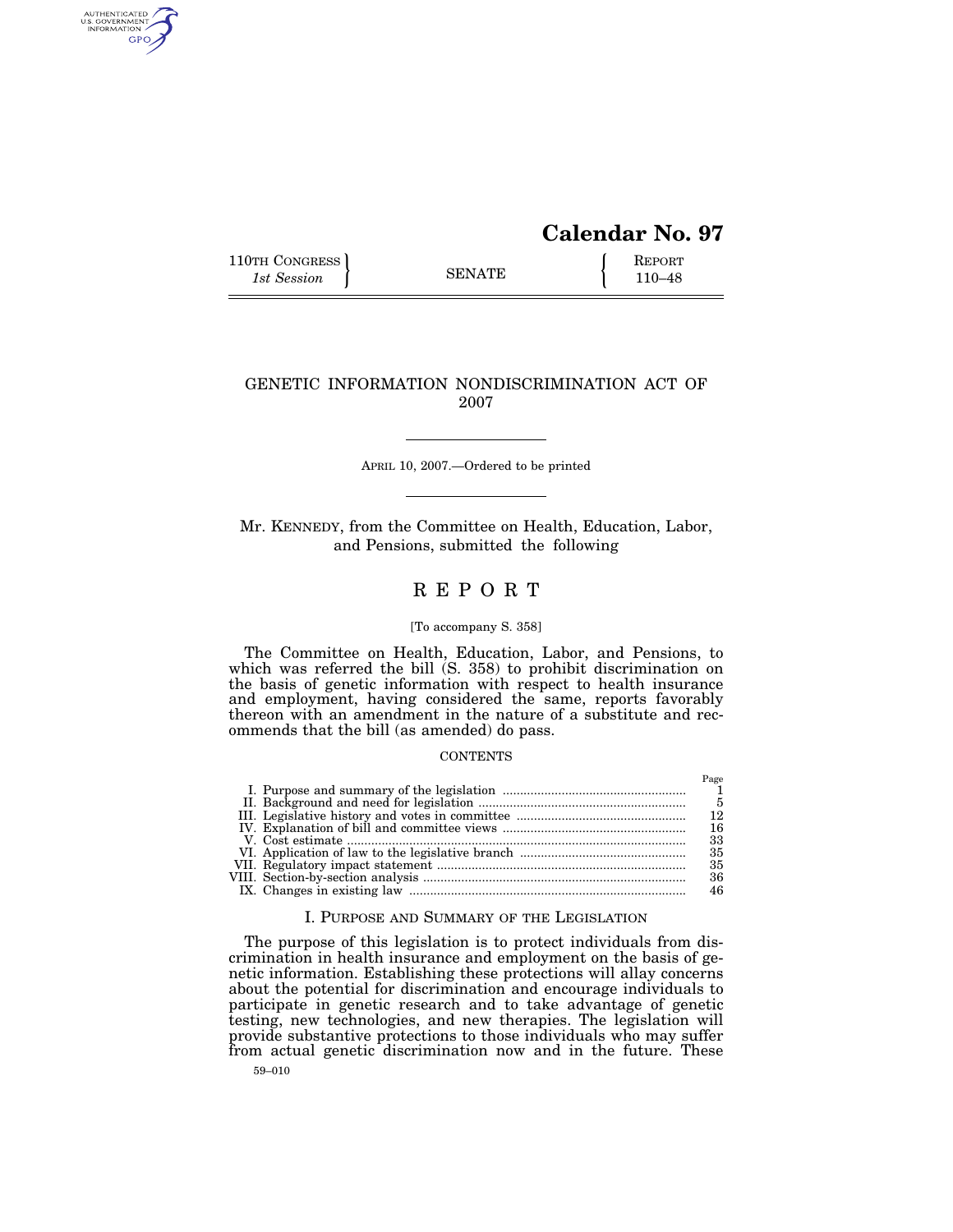steps are essential to fulfilling the promise of the human genome project.

## Title I—Health Insurance

The legislation applies to employer-sponsored group health plans, health insurance issuers in the group and individual markets, Medigap insurance, and State and local non-Federal governmental plans.

#### NONDISCRIMINATION

*Group Health Plan Protections:* The Employee Retirement and Security Act (ERISA) currently prohibits a group health plan or health insurance issuer offering coverage in connection with a group health plan from discriminating against an individual in the group in setting eligibility or premium or contribution amounts based on the individual's genetic information. This legislation clarifies that genetic information includes ''information about a request for or a receipt of genetic services by an individual or family member of such individual.'' It also prohibits a health insurance issuer offering health coverage in connection with a group health plan from adjusting premium or contribution amounts for a group on the basis of genetic information concerning an individual in the group or a family member of the individual.

*Individual Health Insurance Market Protections:* This legislation prohibits health insurance issuers in the individual market from using genetic information about enrollees or their family members to adjust premium or contribution amounts, using genetic information as a condition of eligibility for insurance coverage.

*Medicare Supplemental Protections:* This legislation prohibits an issuer of a Medicare supplemental policy from denying or conditioning the issuance of a policy, or discriminating in the price of the policy, based on genetic information.

#### LIMITATION ON GENETIC TESTING

Group health plans, health insurance issuers in the group and individual market, and issuers of Medicare supplemental policies covered under this title are prohibited from requesting or requiring an individual to take a genetic test. However, the legislation makes it clear that this provision does not interfere with the delivery of health care services. For instance, this provision does not limit the authority of the treating health care professional to request that an individual or family member undergo a genetic test. Nor does it limit the authority of a health care professional who is employed by or affiliated with a health plan or issuer from notifying an individual about genetic tests or providing information about a genetic test if such actions are carried out as part of a wellness program. However, the legislation does prohibit a health care professional from requiring that an individual undergo a genetic test.

#### PRIVACY AND CONFIDENTIALITY OF GENETIC INFORMATION

The HHS Standards for Privacy of Individually Identifiable Health Information (medical privacy regulations) (45 CFR Parts 160 and 164; final rule) already protect the use and disclosure of all individually identifiable health information, including genetic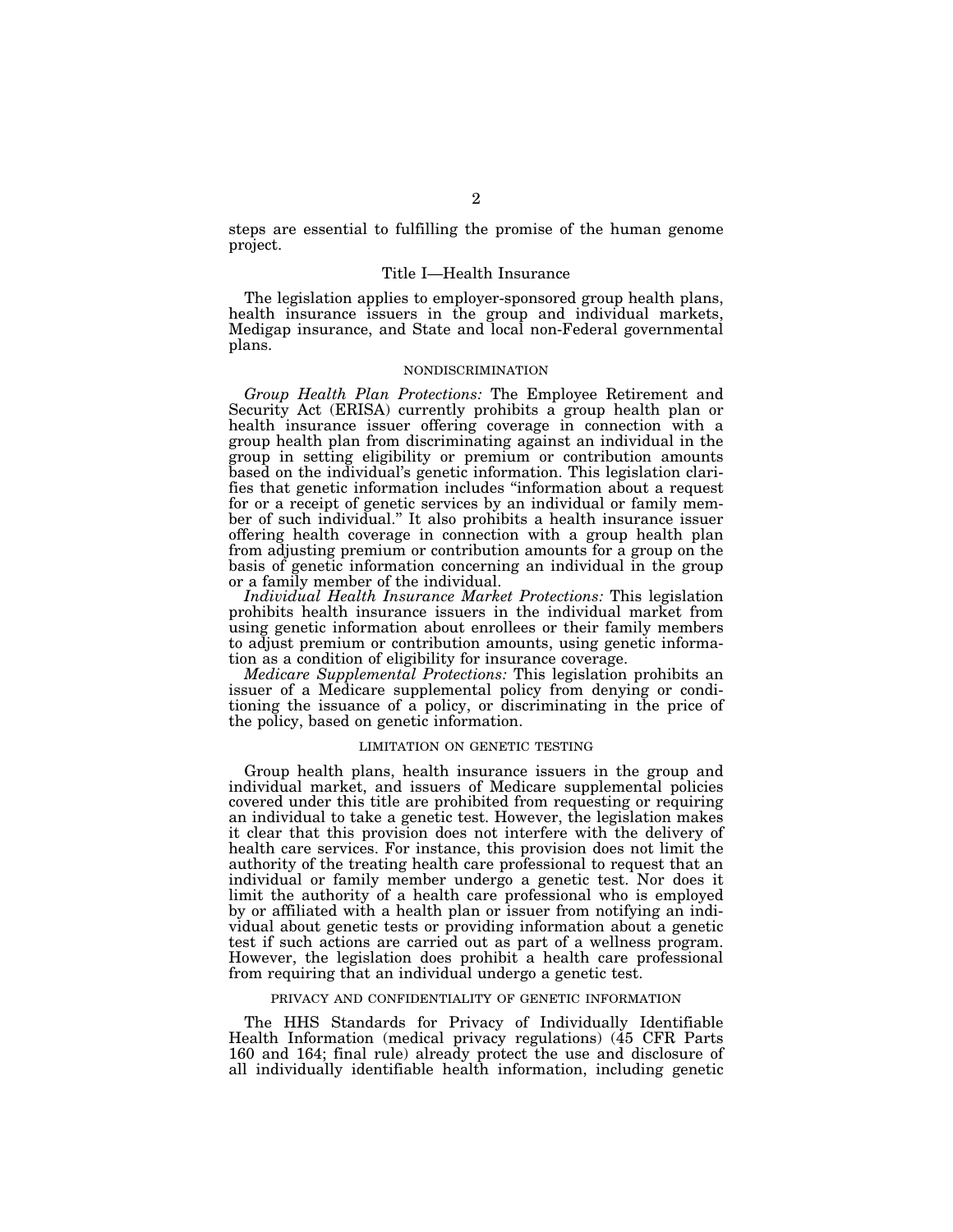information. However, a permitted ''use'' of health information under the privacy rules (i.e., a specific item under ''health care operations'') is underwriting, a practice that is inherently discriminatory. Therefore, this bill expressly bans the use or disclosure of genetic information for purposes of underwriting. In addition, this bill bans health plans and insurance issuers from collecting (i.e., requesting or requiring) genetic information in the first place for purposes of underwriting.

In addition, this bill further protects the privacy of genetic information by prohibiting plans and insurance issuers from collecting (i.e., requesting, requiring, or purchasing) genetic information prior to enrollment under the plan.

#### ENFORCEMENT

By building these protections into existing statutes (e.g., ERISA PHSA, and the Social Security Act), this title generally uses the same mechanisms to enforce the protections established under this legislation as apply to other violations of these underlying statutes. In addition, this legislation ensures that similarly situated individuals are provided the same protection under the law, regardless of whether they are currently sick or disabled, or currently healthy. All individuals (healthy and sick) have genetic information that could be used to discriminate against them.

With respect to the nondiscrimination requirements, this legislation is based on the same penalty and enforcement structure as Title I of HIPAA, which addresses insurance portability and discrimination based on health status. In general, under ERISA, group health plan participants or the Department of Labor can sue for relief under ERISA. This legislation further clarifies that with respect to a group health plan, a participant or beneficiary has the right to seek injunctive relief before exhausting administrative remedies if taking the time to pursue administrative remedies would cause irreparable harm to the participant's health. Where a participant or beneficiary obtains relief under ERISA for a genetic discrimination violation, the court has the discretion to reinstate coverage, retroactive to the date of violation and can award a penalty to the participant. The penalty amount payable to the individual is the same as the primary penalty that may be assessed by the Secretary under current law enforcement.

For group health plans and health insurance issuers in the individual and group markets, the appropriate Secretary may impose penalties of \$100 per day/per person, with a minimum penalty of \$2,500—up to \$15,000 for multiple violations that are more than de minimis with an outside cap of up to \$500,000 for a violation of the protections against genetic discrimination.

With regard to the privacy provisions established by this legislation, the same enforcement structure and penalties created by the Social Security Act for the HHS privacy standards apply with regard to the privacy protections established for genetic information by this legislation. Under this legislation, the genetic privacy provisions are enforced by the HHS Office of Civil Rights. The Secretary of HHS may impose civil monetary penalties of \$100 per violation—up to \$250,000 and 10 years in prison for violations committed for commercial advantage, personal gain, or malicious harm.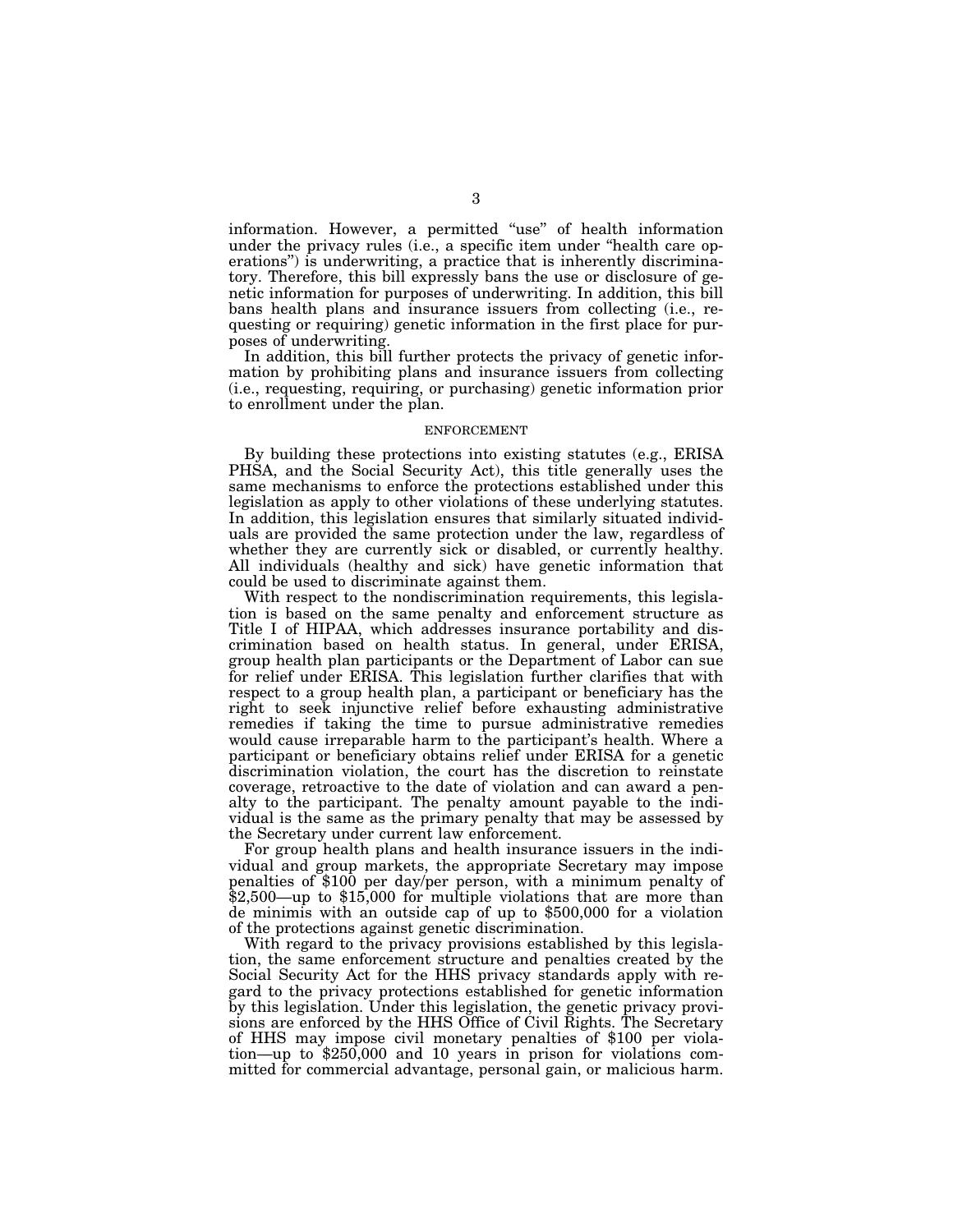## Title II—Employment Provisions

## PROHIBITION ON DISCRIMINATION

The legislation prohibits the use of genetic information in employment decisions, such as hiring, firing, job assignments, and promotions. This prohibition extends to employers, unions, employment agencies, and labor-management training programs.

#### LIMITATION ON ACQUISITION

Employers, labor organizations, employment agencies, and joint labor-management committees are prohibited from requesting, requiring, or purchasing genetic information about an employee or family member, except for the following legitimate reasons: (1) for genetic monitoring of biological effects of toxic substances in the workplace, (2) if the employer provides genetic services, such as through a wellness program, with the employee's prior consent, or (3) for compliance with the certification provision of the Family and Medical Leave Act or its State equivalent. The purchase of commercially and publicly available documents (except medical databases or court records) or inadvertently requesting or requiring family medical history would not violate this title. Under each of these exceptions, however, the genetic information still could not be used or disclosed.

#### CONFIDENTIALITY PROTECTIONS

The legislation safeguards the confidentiality of genetic information in the employment setting. If an employer (acting as an employer) acquires genetic information, such information shall be treated and maintained as part of the employee's confidential medical records. Moreover, such information shall not be disclosed except in limited situations, such as to the individual or in order to comply with the certification provisions of Federal or State family and medical leave laws, or a court order.

## ENFORCEMENT

The legislation protects applicants or employees of employers defined under the Civil Rights Act of 1964 (42 U.S.C. 2000e(f)), State employees, Federal employees, congressional employees, and employees as defined in 3 U.S.C. 411(c). Claimants are required to file a charge with the appropriate enforcement agency within a certain time period, prior to filing a suit in court. The bill provides for the same compensatory and punitive damages available to prevailing plaintiffs under 42 U.S.C. 1981a, which are progressive with the size of the employer and limited to cases of disparate treatment.

#### DISPARATE IMPACT

The bill prohibits claims based on disparate impact and empanels a commission in 6 years to review the science and law of genetics. The purpose of the Commission is to review the science of genetics and advise the Congress on the necessity of providing for a disparate impact cause of action in the future.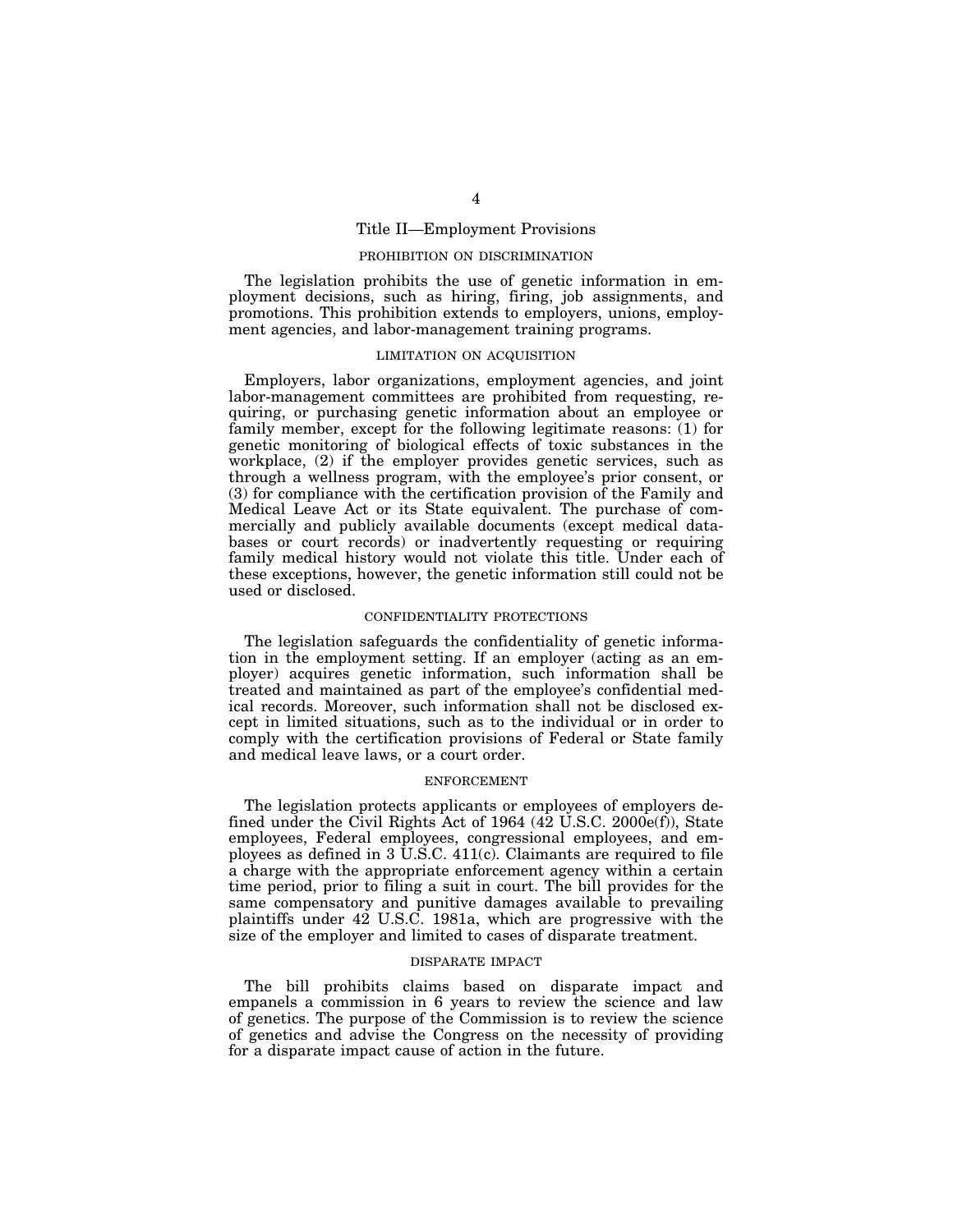### DEFINITIONS—(GENERALLY APPLY TO TITLE I AND II)

Genetic information is defined to include information about an individual's genetic tests; the genetic tests of family members of the individual; or the occurrence of a disease or disorder in family members of the individual. Genetic information does not include information about the sex or age of an individual for purposes of this legislation.

A genetic test is defined as an analysis of DNA, RNA, chromosomes, proteins, or metabolites, that detects genotypes, mutations, or chromosomal changes. A genetic test does not mean an analysis of (1) proteins or metabolites that does not detect genotypes, mutations, or chromosomal changes or; (2) an analysis of proteins or metabolites that is directly related to a manifested disease, disorder, or pathological condition that could reasonably be detected by a health care professional with appropriate training and expertise in the field of medicine involved. The second exception to genetic test only applies to title I of the legislation.

Genetic Services is defined as a genetic test; genetic counseling (such as obtaining, interpreting, or assessing genetic information), or genetic education.

#### II. BACKGROUND AND NEED FOR LEGISLATION

## SEQUENCING THE HUMAN GENOME

Only rarely is a scientific discovery so significant that it has the potential to transform both science and society. Humanity's newly acquired ability to map and understand its own genetic traits may well be one such transforming discovery. While recent advances in genetics are the work of thousands of scientists in dozens of countries, the most prominent symbol of our newfound understanding of genetics was the announcement in April 2003 that a vast team of scientists had determined the exact sequence of the human genetic code and placed that information in public databases.

The most immediate use of the data from sequencing the genome will be to increase our understanding of the links between genes and disease. Medicine has already benefited from the first trickle of what will eventually become a flood of new discoveries about the links between genetic mutations and particular diseases. One wellknown example of such a link is the correlation between mutations in two genes, BRCA1 and BRCA2, and an elevated risk of breast and ovarian cancer. When used to guide medical decision-making, a test for a mutation in one of the two BRCA genes can be of considerable benefit to women in evaluating their risk of disease and in taking steps to reduce that risk.

Yet this new understanding of the genetic basis of disease holds dangers as well as opportunities. Although the knowledge that a person carries a mutation in a disease-related gene may be used to inform future medical treatment or as a stimulus to seek preventive care, that same knowledge could also be used for harmful purposes. A health insurance company might wrongly view the presence of the gene mutation to mean that the person would definitely contract the disease with which that gene is associated and improperly deny that person insurance coverage. An employer might use information about an employee's genetic profile to deny employ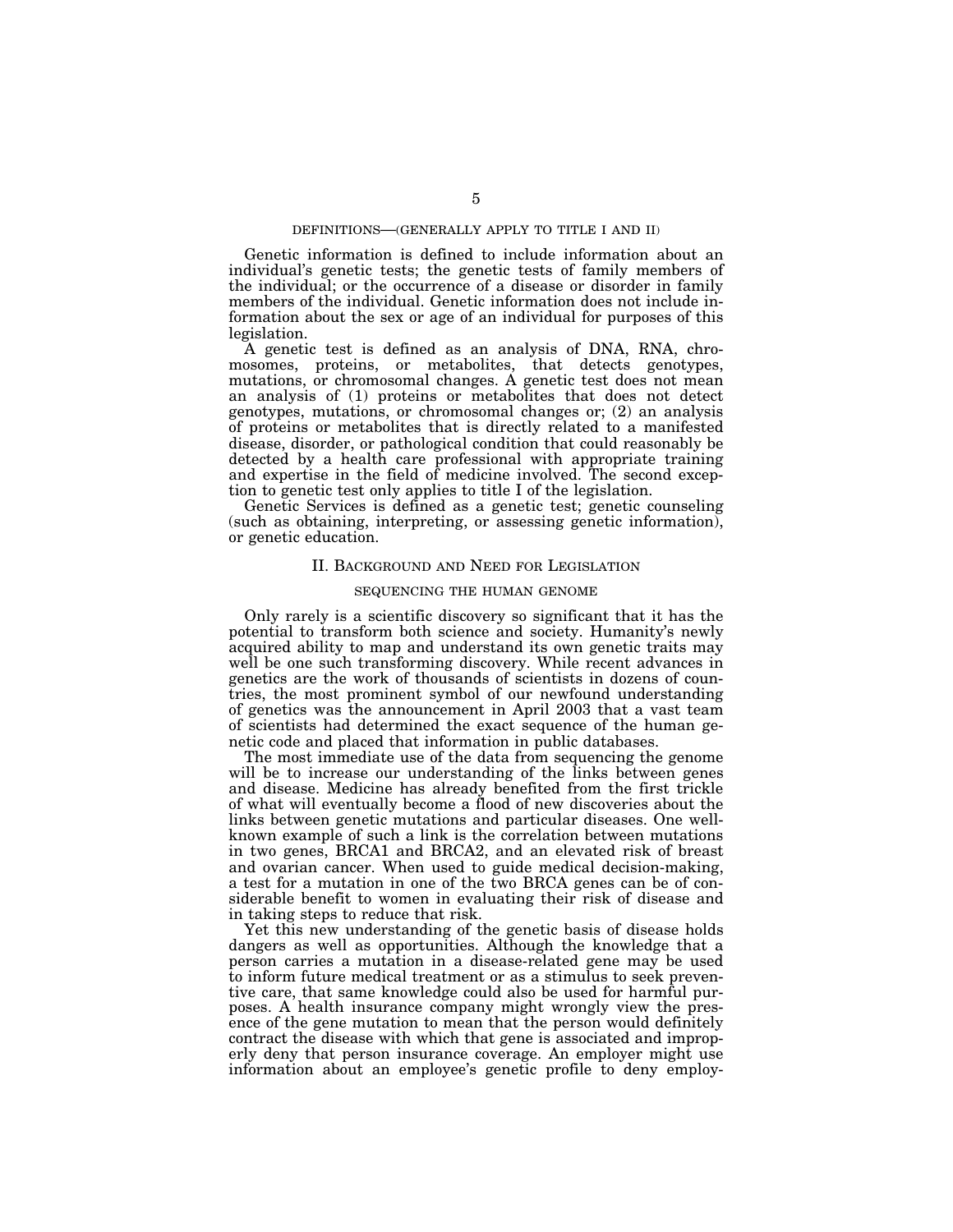ment to an individual who is healthy and able to do the job. In several hearings on this issue, the committee heard that many nonspecialists regard the presence of a genetic mutation as an unalterable prediction that a person will manifest the disorder associated with that mutation, rather than simply one of many factors affecting health.1

With these misconceptions so prevalent, employers may come to rely on genetic testing to "weed out" those employees who carry genes associated with diseases. Similarly, genetic traits may come to be used by health insurance companies to deny coverage to those who are seen as ''bad genetic risks.'' Enabling employers, health insurers and others to base decisions about individuals on the characteristics that are assumed to be their genetic destiny would be an undesirable outcome of our national investment in genetic research, and may significantly diminish the benefits that this research offers.

#### CONCERNS ABOUT MISUSE OF GENETIC INFORMATION

The appropriate use of genetic information offers enormous opportunities to save lives and prevent the onset of disease. However, the medical progress made possible by genetic research is dependent on the willingness of study volunteers and patients to undergo genetic testing. However, such consent may be difficult to obtain today. Fears about the possible misuse or unauthorized disclosure of genetic information appear to adversely impact the desire of individuals to participate in genetic research.2 Such fears also extend to clinical practice, discouraging both patients and providers from taking full advantage of genetic tests and technologies.

For instance, a national telephone survey of more than 1,000 people found that 63 percent of respondents said they would not take genetic tests if health insurers or employers could get access to the results.3 In a study of the use of genetic tests in clinical oncology, 68 percent of patients responding to a questionnaire reported that they would not bill health insurance companies for genetic tests for fear of discrimination, while 26 percent would take tests only using an alias.4 Genetic counselors report that concerns about breaches of privacy and improper use of genetic information are widespread among their patients. Concealment of the results of genetic tests can have sometimes disastrous consequences for individuals' health. For example, a woman whose doctor is unaware that her genetic profile includes an elevated risk for cancer may be less vigilant about possible warning signs of that cancer than a doctor who was fully aware of her genetic risks.

These surveys are substantiated by evidence documenting reluctance among at-risk populations to undergo genetic testing—even when that testing may allow patients to take steps to lower their

<sup>&</sup>lt;sup>1</sup>For example, testimony of Francis Collins (HELP Committee hearing, July 25, 2001) and Kathleen Zietz (HELP Committee hearing, July 25, 2001). Kathleen Zietz (HELP Committee hearing, July 25, 2001). 2For example, testimony of Ms. Kathleen Zeitz (HELP Committee hearing, July 25, 2001) and

Mr. Jindal (HELP Committee hearing, February 13, 2002). 3 ''Genetic Information and the Workplace'', a report issued by the Department of Labor, De-

partment of Health and Human Services, Equal Employment Opportunity Commission and De-partment of Justice. Report date: January 20, 1998. Displayed at http://www.genome.gov/

<sup>10001732;</sup> viewed on February 21, 2007.<br>"Matloff, E. et al. "What Would You Do? Specialists' Perspectives on Cancer Genetic Testing,<br>Prophylactic Surgery, and Insurance Discrimination." Journal of Clinical Oncology, 18: 248 2492 (2000).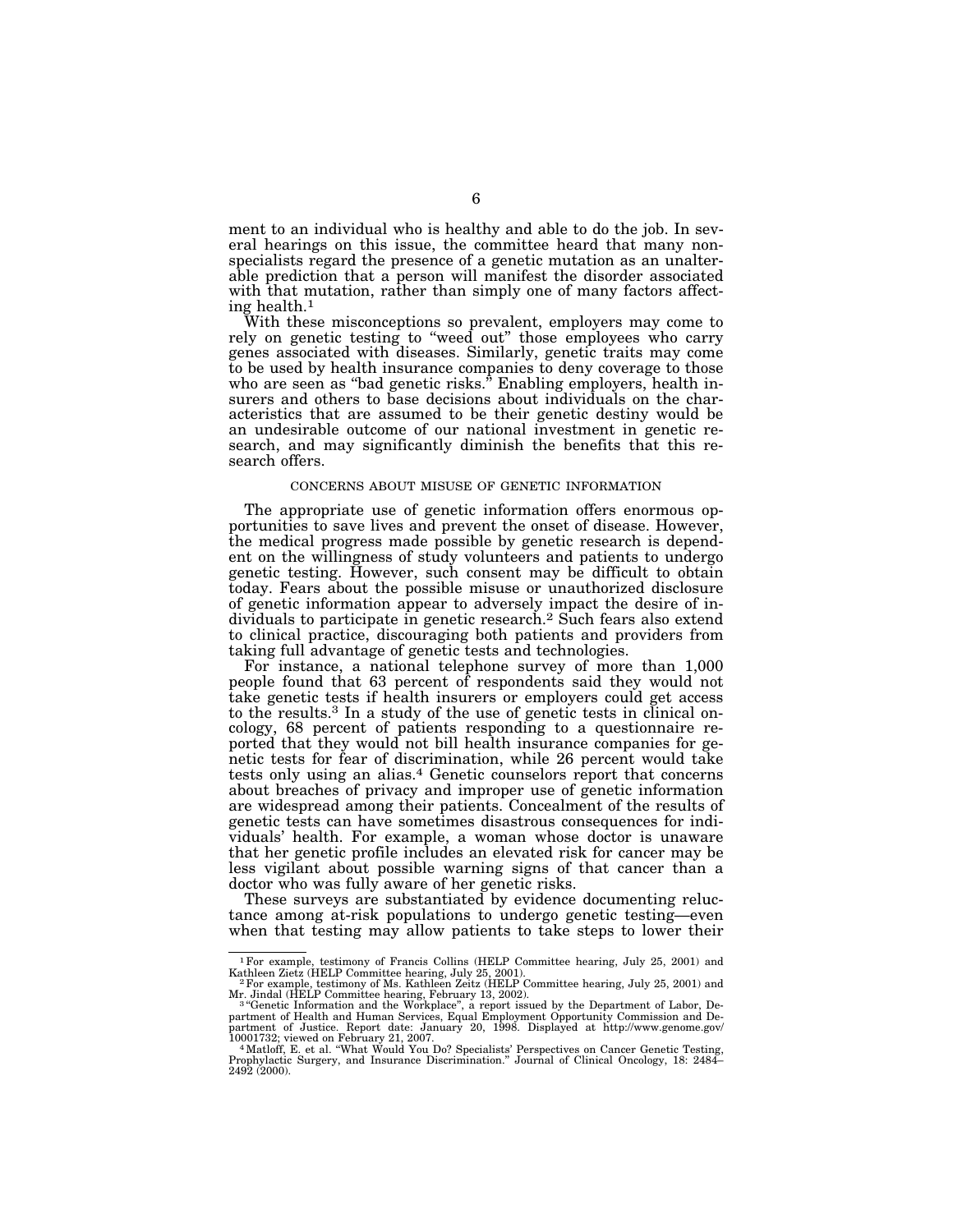risks of contracting a disease. For example, only 43 percent of those at risk for hereditary colon cancer participated in a genetic testing program.5 Later studies found that 39 percent of those who declined testing cited fears about the potential effect of test results on their health insurance coverage as the primary reason for their refusal.6 Similar results are seen with other disorders. In a study of women who may carry the BRCA mutation, only 57 percent of women decided to undergo a genetic test to determine whether they carried a mutation in this gene.7 Although other factors contribute to the decision not to get tested, such as the lack of an effective treatment, fear of genetic discrimination appears to be a primary reason that many people forgo getting genetic tests.

In addition to concerns about discrimination, polls indicate that the public at-large desires to keep genetic information private. For instance, in a 1995 Harris poll, 85 percent of respondents indicated that they were either ''very concerned'' or ''somewhat concerned'' that insurers and employers might gain improper access to their genetic data.8 More recently, a 2004 a poll taken by the Genetics and Public Policy Center at Johns Hopkins University found that 92 percent of those surveyed felt that employers should not have access to genetic test results.9 Fears about the possible misuse of genetic knowledge appear to influence the public's desire to protect the privacy of genetic information.

Fears that employees may be subjected to unwanted or covert genetic testing by their employers, or may face discriminatory treatment, on the basis of that testing are not hypothetical. In 2000, the American Management Association conducted a ''Workplace Testing Survey'' and found that a few of its members did use what they understood to be genetic information in hiring and firing decisions. Of the 2,133 employers surveyed, seven (up from three in 1999) indicated that their companies performed what they thought was genetic testing of employees. Of these seven, four reported performing genetic testing of job applicants, and six reported performing genetic testing of employees. In 1989, the United States Congress Office of Technology Assessment (OTA) surveyed Fortune 500 companies. Of the 330 companies responding, 12 companies admitted to currently conducting genetic tests of employees.

Although surveys and polls demonstrate a fairly widespread fear of discrimination, there is little evidence or documentation of actual discrimination in health insurance. For instance, the American Academy of Actuaries notes that private insurers do not require applicants for insurance to undergo genetic testing or use genetic tests to limit coverage for preexisting conditions.10

<sup>5</sup>Lerman et al., ''Genetic testing in families with hereditary nonpolyposis colon cancer.'' JAMA 281: 1618–1622 (1999).<br><sup>6</sup> Hadley, D. et al. "Genetic counseling and testing in families with hereditary nonpolyposis

colorectal cancer.'' Archives of Internal Medicine, 163: 573–582 (2003). 7Lerman et al. ''BRCA1 testing in families with hereditary breast-ovarian cancer. A prospec-

tive study of patient decisionmaking and outcomes." JAMA. 275:1885–1892 (1996).<br>" Statement of Francis S. Collins, M.D., Ph.D. to the Congressional Task Force on Health<br>Records and Genetic Privacy Preventing Genetic Discri

<sup>1997. 9</sup> ''Reproductive Genetic Testing: What America Thinks'' Genetics and Public Policy Center, Johns Hopkins University, 2004, displayed at http://www.dnapolicy.org/

pub.reports.php?action=detail&report\_id=6. 10 American Academy of Actuaries, Genetic Information and Medical Expense Insurance, June

<sup>2000.</sup>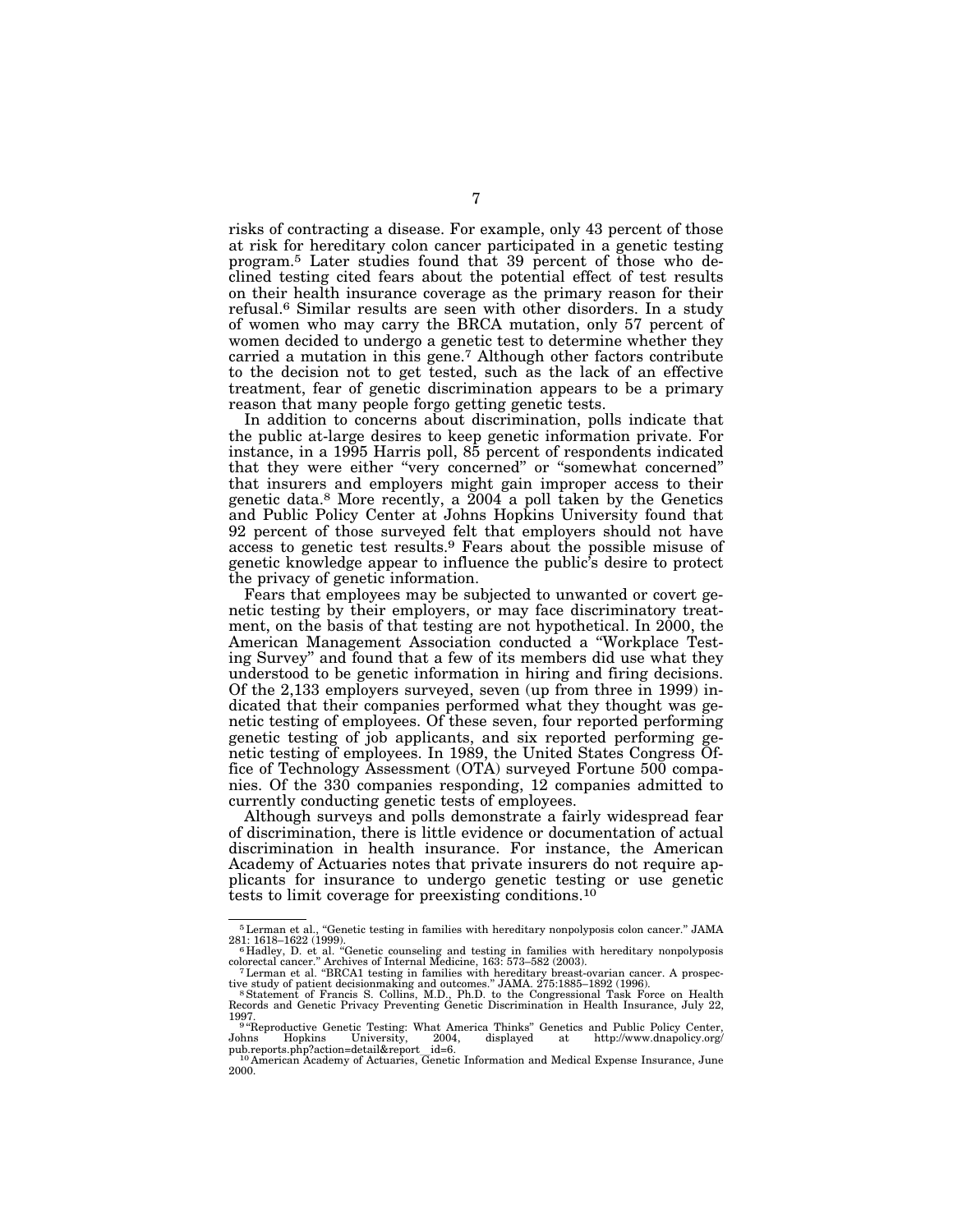Another study of insurance practices found there are almost no well-documented cases of health insurers either asking for or using presymptomatic genetic test results in their underwriting decisions. The same study found that "some insurers clearly do use family history information for important disease categories such as heart disease, cancer, and diabetes, but they do so only to look for or evaluate other signs of existing or prior disease, not to predict the onset of future health problems.'' 11

Despite the apparent conflict between actual discrimination versus the fear or perception of discrimination, consumers remain worried that, once acquired by an insurance company or employer, genetic information could be used in a discriminatory manner. Such concerns about the misuse of genetics are already hindering the potential of the human genome project. Health care professionals advise patients to skip tests or pay for them out of pocket because they are uncertain if genetic information is protected from misuse under the law. Under our current patchwork of varying State and Federal laws, many of which were crafted for different purposes than genetic discrimination, few people truly understand the degree to which their genetic information may or may not be protected. Many of the problems outlined in this section stem from the lack of a comprehensive Federal law prohibiting the use of genetic information to deny health insurance coverage or affect employment status.

Fear of discrimination, or even potential discrimination, threatens society's ability to use new genetic technologies to improve human health and the scientific community's ability to conduct research needed to understand, treat, and prevent disease. And, although there may not be proof of widespread discrimination, it is difficult to ignore the few, albeit egregious, cases that have been publicly documented.

#### EXAMPLES OF GENETIC DISCRIMINATION

Although genes are facially neutral markers, many genetic conditions and disorders are associated with particular racial and ethnic groups, and gender. Members of those groups may be stigmatized or discriminated against as a result of that genetic information. This principle was evident in the 1970s, which saw the advent of programs to screen and identify carriers of sickle cell anemia, a disease which afflicts African-Americans. The screening programs were designed to identify both healthy carriers and carriers with the manifested disease, even though neither prenatal diagnosis nor treatment was available at the time. Scientists suggested that even healthy carriers might be hyper-susceptible to certain workplace toxins such as benzene, lead, cadmium, carbon monoxide, and cyanide. Based on these opinions, employers began testing workers for the gene even though available evidence and studies did not support this theory. See Genetic Discrimination in the Workplace: An Overview of Existing Protections, 30 Loyola University of Chicago Law Journal 393, 402–03 (Spring 1999), citing Katherine Brokaw, Comment, Genetic Screening in the Workplace and Employer's Li-

<sup>&</sup>lt;sup>11</sup> Mark A. Hall and Stephen S. Rich, "Laws Restricting Health Insurers' Use of Genetic Infor-<br>mation: Impact on Genetic Discrimination." American Journal of Human Genetics, January 2000.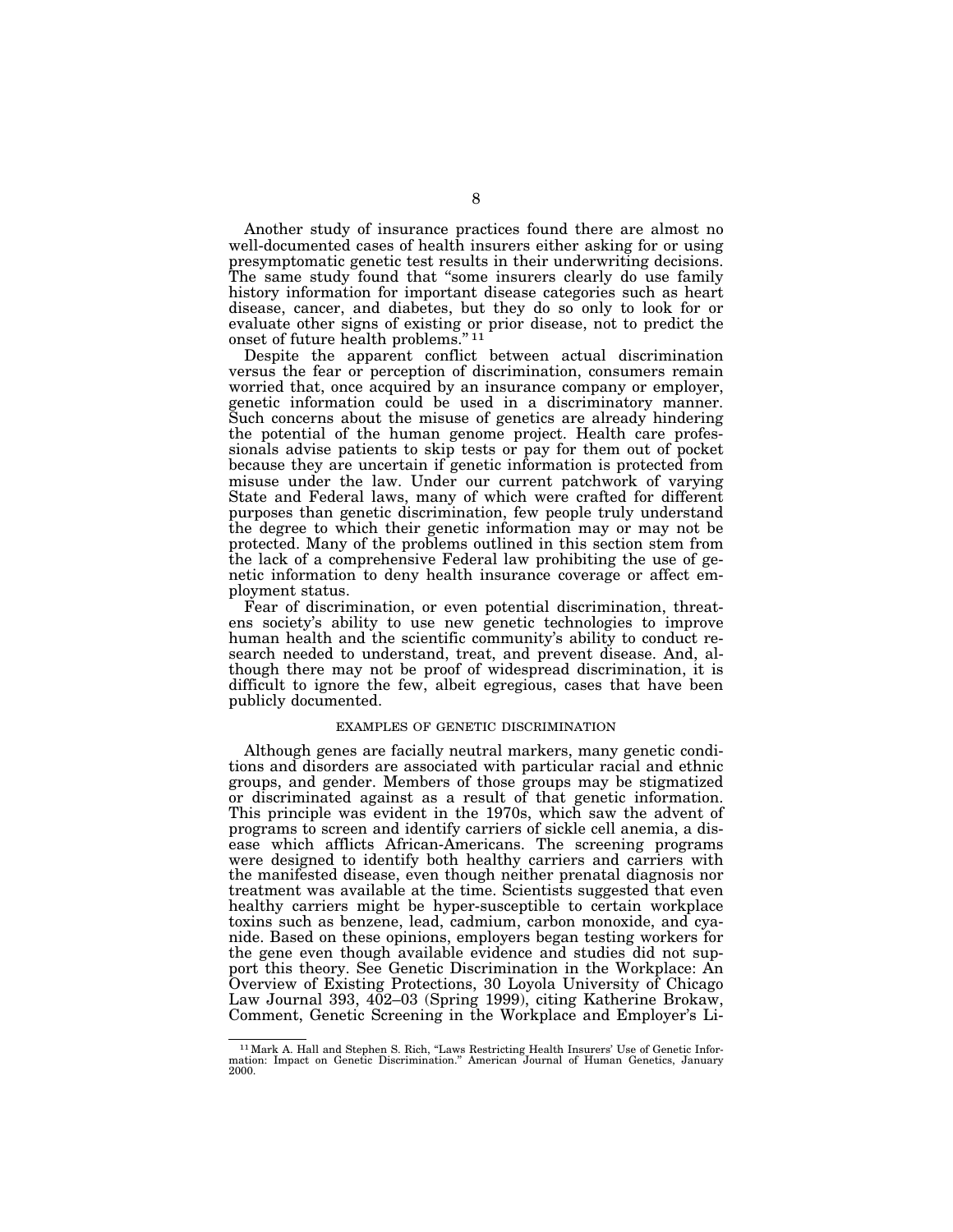ability, Columbia Journal of Law & Social Problems 317, 324, n. 33 (1990).

State legislatures began to take steps in the area, and in the early 1970s began mandating genetic screening of all African-Americans for sickle cell anemia, leading to further fear and discrimination. Inadequate measures to keep the test results confidential led to stigmatization and discrimination against sickle cell carriers in employment. Further, lack of knowledge and understanding of the disease led to discrimination against many carriers of the trait even though they would never develop sickle cell disease. To alleviate some of this stigma, Congress in 1972 passed the National Sickle Cell Anemia Control Act, which withholds Federal funding from States unless sickle cell testing is voluntary. See 42 U.S.C. Sec. 300b.

Between 1968 and 1993, Lawrence Berkeley Laboratory, a research institution operated jointly by State and Federal agencies, gave employees pre-placement medical examinations that included, without the employees' knowledge or consent, blood and urine tests for syphilis, sickle cell trait, and/or pregnancy. In *Norman-Bloodsaw* v. *Lawrence Berkeley Laboratory*, 135 F.3d 1260, 1269 (9th Cir. 1998), the court held that:

it goes without saying that the most basic violation possible involves the performance of unauthorized tests—that is, the nonconsensual retrieval of previously unrevealed medical information that may be unknown even to plaintiffs. These tests may also be viewed as searches in violation of fourth amendment rights that require fourth amendment scrutiny. The tests at issue in this case thus implicate rights protected under both the fourth amendment and the Due Process Clause of the fifth or fourteenth amendments.

In 2001, railroad workers at Burlington Northern Santa Fe Railroad (BNSF) were subjected to genetic testing without their knowledge or informed consent. BNSF conducted genetic tests on samples drawn under false pretenses to try to determine whether employee's symptoms resembling carpal tunnel syndrome were caused by a genetic mutation. Employees of BNSF testified before Congress about how they were denied employment benefits and were otherwise deprived of equal protection under the law due to the misuse of their genetic information. On April 6, 2001, BNSF settled the suit filed by the Brotherhood of Locomotive Engineers with the Equal Employment Opportunity Commission under the ADA.12

FEDERAL LAW ON GENETIC DISCRIMINATION IN HEALTH INSURANCE

The Health Insurance Portability and Accountability Act (HIPAA) affords some protection against discriminatory practices in health insurance based on an individual's genetic information. In general, HIPAA ensures that individuals who change health insurance carriers (usually after switching jobs or losing employment) do not have their coverage denied or unduly restricted because of preexisting medical conditions. HIPAA also prohibits a health insurance carrier from charging one individual within a group higher

<sup>12</sup>Testimony of David Escher, HELP Committee Hearing, July 25, 2001.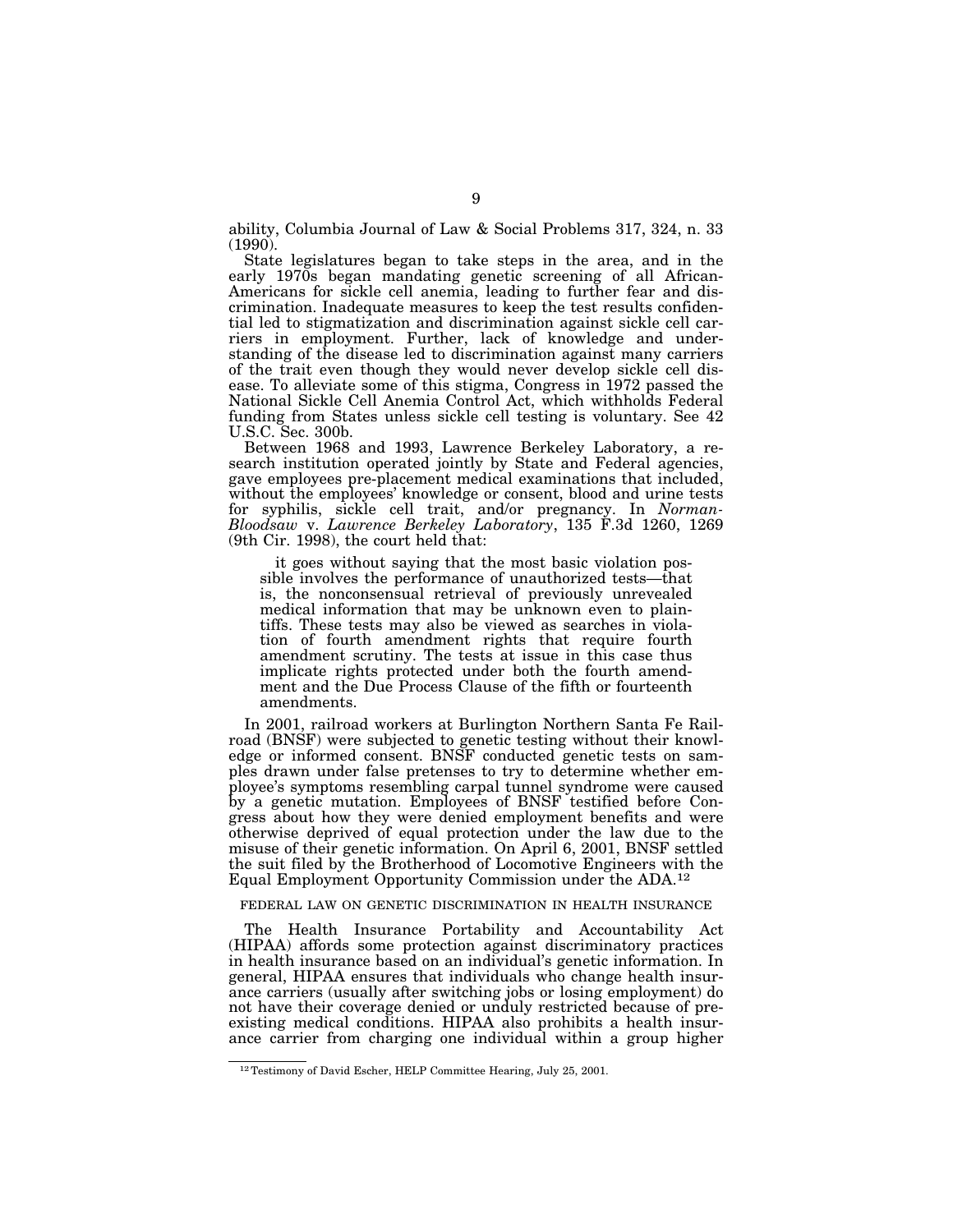rates than other "similarly situated" individuals in the same group or determining eligibility to enroll in health insurance coverage, based on a health status-related factor. HIPAA includes genetic inwhich cannot be used to deny coverage, and excludes genetic information (in the absence of a diagnosis) from its definition of a preexisting medical condition.

Nonetheless, the Act has several important limitations in protecting Americans against genetic discrimination in health insurance. First, its protections against denying coverage on the basis of factors related to health status apply only to the group insurance market. HIPAA does not address discrimination in the individual market, and State laws vary considerably with regard to restrictions on using genetic information to set premiums or determine eligibility. In addition, HIPAA does not prohibit an insurance company from raising the premiums for the group health plan as a whole, based on the genetic information of an individual in that group.

Based on the evidence described above and on testimony received at several hearings on genetic discrimination, the committee determined that new Federal legislation is required to ensure that individuals are not denied health insurance coverage or do not have their premium rates raised due to genetic information that is not an analysis of metabolites or proteins directly related to a manifested disease, disorder, or pathological condition.

## HIPAA AND PRIVACY

In addition to its provisions on health insurance coverage, HIPAA also deals with the privacy of medical records. HIPAA stated that if Congress failed to enact a comprehensive law on medical privacy by August 21, 1999, then the Secretary of HHS would be required to issue privacy regulations. Since Congress was unable to enact a privacy law by the required deadline, HHS issued regulations on medical records privacy in December 2000 that went into effect for large businesses in April 2003 and will take effect for small businesses 1 year later.

The HHS medical privacy regulations are of obvious relevance to the debate on genetic discrimination. While people fear discriminatory action based on their genes, they also fear the unauthorized disclosure or collection of genetic information. The need to protect the privacy of genetic information is important. Knowledge that a person has a particular medical condition or genetic trait may be embarrassing or damaging to that individual, or his or her family members.

Although the HHS privacy regulations are extensive in many respects, they are limited by the underlying statutory framework of HIPAA, which authorized them to apply only to three named categories of entities: providers, payers and information clearinghouses. However, medical information may be widely dispersed beyond these "covered entities".

Due to the underlying statutory constraints of HIPAA, the HHS privacy regulations cannot directly affect employers or other noncovered entities. Instead, the regulations require any non-covered entity (a "business associate") to enter into a contract with a covered entity promising that it will respect the privacy of information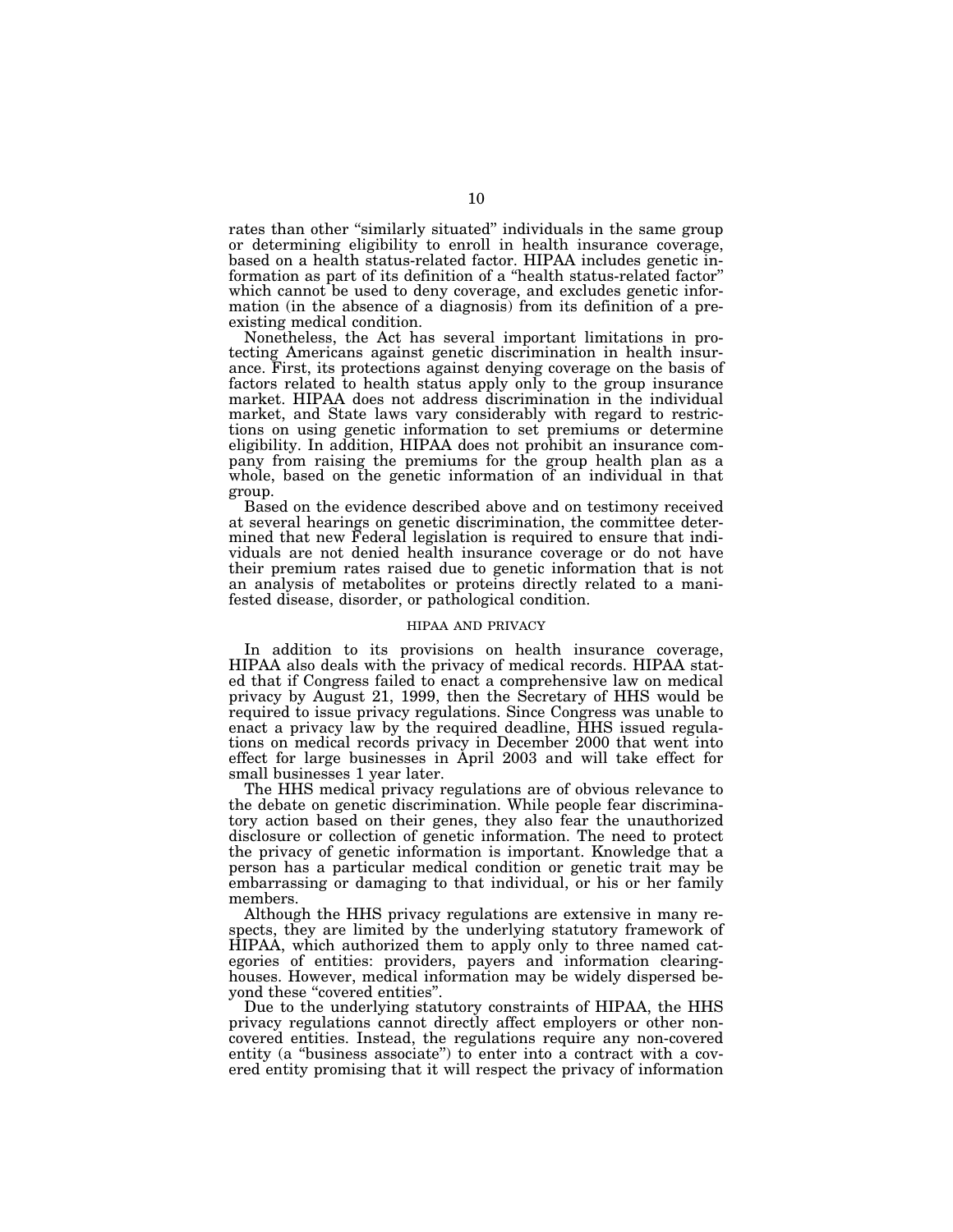transmitted from the covered entity to the non- covered entity. Witnesses at several committee hearings testified that a statutory framework to protect genetic information directly—even when held by a non-covered entity such as an employer—would be a clearer and more effective system of regulation than relying solely on the indirect system of ''business associate'' contracts established under the HIPAA regulations.13 Based on this and other evidence, the Committee determined that further statutory provisions were needed to regulate directly the collection and disclosure of genetic information by employers and other workforce organizations not covered directly within the framework of the HIPAA regulations.

Within the sphere of health insurance, the regulations promulgated under HIPAA provide extensive regulatory direction on the permitted and impermissible uses of protected health information, including genetic information. In its deliberations, the committee took note of these regulations and determined that it would be advisable to enact genetic protections that were consistent with this existing framework.

## FEDERAL PROTECTIONS AGAINST GENETIC DISCRIMINATION IN EMPLOYMENT

Federal employees have considerable protection against genetic discrimination under the terms of Executive Order 13145 issued on February 10, 2000, 65 CFR 6877. Under this order, Federal employees may not be discharged or otherwise subjected to restrictions in their employment or their employment-related benefits on the basis of protected genetic information. The Executive order also provides protections against improper collection of employees' genetic information and against unauthorized disclosure of that information. Despite these protections, the Executive order has no enforcement provisions.

Most employees in the private sector, however, enjoy no similar protections. In several hearings, the committee heard testimony that existing Federal employment laws, the Americans with Disabilities Act (ADA) and title VII of the Civil Rights Act of 1964 (Title VII) provide limited or uncertain protections against the discriminatory use of genetic information in the workplace.14

#### TITLE VII OF THE CIVIL RIGHTS ACT OF 1964

Title VII of the Civil Rights Act of 1964 makes it illegal for an employer, labor organization, employment agency, or training program to "discriminate against any individual . . . because of such individual's race, color, religion, sex, or national origin.'' While this law provides robust guarantees against discrimination on the basis of these characteristics just described, its applicability to genetic discrimination is limited. The plain language of the statute provides no obvious protection against genetic discrimination. However, title VII may indirectly offer some protections against discrimination on the basis of a person's genetic makeup when that discrimination disproportionately affects individuals on the basis of one of the characteristics named in the act.

 $^{13}$  Testimony of Joanne L. Hustead (HELP Committee hearing, February 13, 2002).<br> $^{14}$  For example, testimony of Sen. Tom Daschle, Dr. Francis Collins, and EEOC Commissioner Paul Steven Miller (HELP Committee hearing,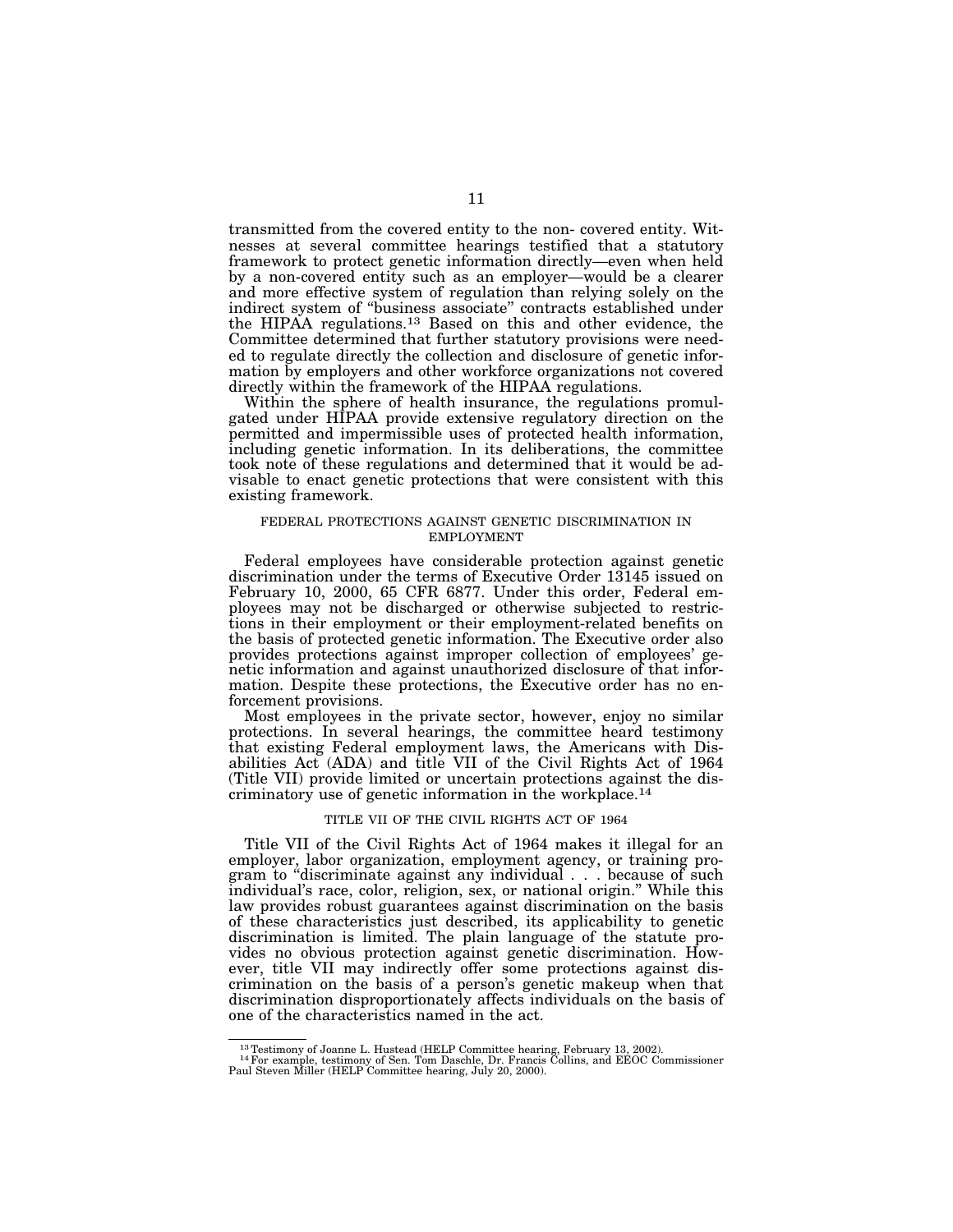For example, the genetic mutation associated with Tay-Sachs Disease is found most commonly in persons with an Eastern European Jewish ethnic background. If an employer were to selectively refuse to hire carriers of the Tay-Sachs mutation, this action would have a disproportionate effect on people with a specific national or ethnic origin. In this limited circumstance, the individuals experiencing such discrimination might have a claim under title VII.15 However, for acts of genetic discrimination that do not have a discriminatory effect on members of a class of individuals named in the Civil Rights Act, title VII would provide no apparent protection against genetic discrimination.

#### STATE LAW ON GENETIC DISCRIMINATION

To fill the void created by the absence of clear protections at the Federal level, many States have enacted laws that seek to prohibit genetic discrimination in health insurance and/or employment. To date, 34 States have passed laws on genetic discrimination in employment and 48 have passed laws on genetic discrimination in health insurance.16 Among the States that prohibit discrimination in the issuing of health insurance, many cover only the group health insurance market and exclude individual health insurance policies, while others do the reverse. Many States exclude family medical histories from their definition of genetic information or include only the results of tests that are performed with announced intention of detecting genetic mutations.

Regardless of the technical aspects of any particular State law, there is necessarily a significant gap in any State's ability to deter genetic discrimination in health insurance. Congress delegated to the States the authority to regulate most aspects of insurance through enacting the McCarran-Ferguson Act of 1945. However, employer-purchased plans were exempted from State regulation by the Employee Retirement Income Security Act of 1974. Under this act, no State may regulate the type of health insurance plans typically provided to employees as part of their employment benefits. Only the Congress can therefore enact a truly comprehensive law prohibiting genetic discrimination in all areas of health insurance.

In view of the need for national comprehensive protections against genetic discrimination, the committee has considered and by a vote of 19 to 2 approved the Genetic Information Nondiscrimination Act to provide the American people with the assurances they deserve that their genetic profiles will not be used to deny them health insurance or to discriminate against them in the workplace.

## III. LEGISLATIVE HISTORY AND VOTES IN COMMITTEE

The committee, whether chaired by a Republican or Democrat, has made passage of bipartisan genetic nondiscrimination legislation a top priority. Under the chairmanship of Senator Kennedy in

<sup>15</sup>See *Norman-Bloodsaw* v. *Lawrence Berkeley Lab.*, 135 F.3d 1260, 1272–72 (9th Cir. 1988). In this case, the Lawrence Berkeley Labs had subjected the plaintiffs to testing the disorders that included sickle cell disease, a condition that is especially prevalent among African-Americans. The Court found that in subjecting African-American employees to testing for this disorder, Lawrence Berkeley Labs viola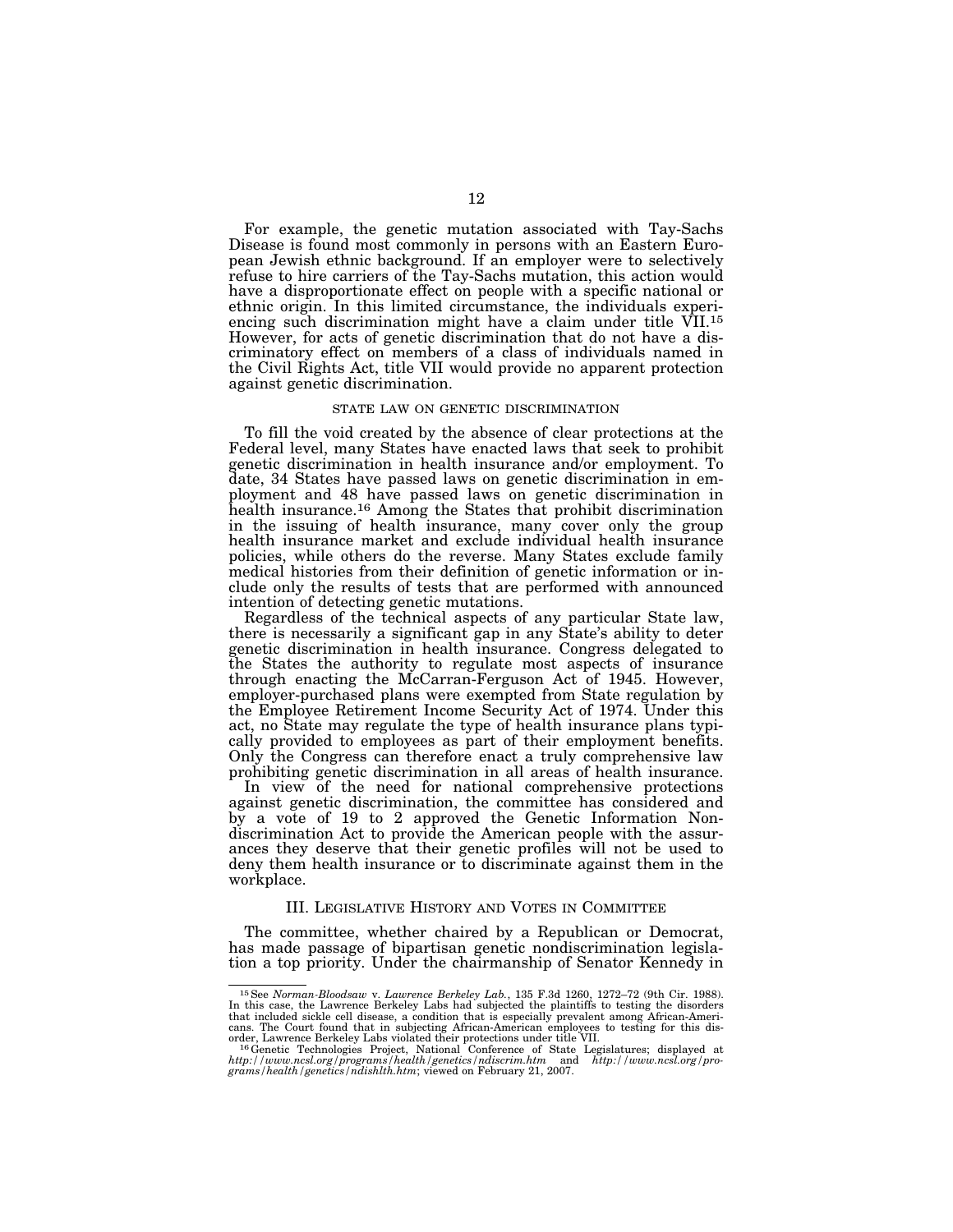the 107th Congress, the committee held hearings on the issue of genetic discrimination. In the 108th Congress, under the leadership of Senator Gregg, the committee took executive action on bipartisan legislation to prohibit genetic discrimination in health insurance and employment, approving it without objection. Senator Enzi, as Chairman of the committee in the 109th Congress, maintained the strong commitment to enacting this needed legislation, and the committee once more took executive action on legislation to prohibit genetic discrimination, again without objection. Now, in the 110th Congress, the committee has again approved bipartisan legislation to prohibit genetic discrimination.

#### BACKGROUND

Legislation addressing genetic discrimination first appeared in the 103d Congress as part of the national health reform debate. In the 104th Congress, as government and private-sector scientists were getting closer to sequencing the human genome, a handful of bills addressing genetic discrimination exclusively were introduced. Sponsors of these bills included an almost equal number of Republicans and Democrats. The various bills focused on different concerns about genetic discrimination and privacy. Most of these bills addressed discrimination in health insurance, while others also addressed genetic privacy and employment discrimination.

During the 104th, the HELP Committee began to hold hearings on the topic. The first hearing examined the public policy implications of advances in genetics research. In 1996, the Senate passed the first genetic nondiscrimination legislation as part of the Health Insurance Portability and Accountability Act (HIPAA). HIPAA was signed into law in 1996 (P.L. 104–191; August 21, 1996). It prohibits discrimination against an individual in a group based on health status, including genetic information, and it primarily applies to group health plans and health insurance issuers in the group market.

HIPAA did not directly address medical privacy; however, HIPAA required HHS to promulgate comprehensive medical privacy regulations if Congress did not pass legislation addressing the same by August 21, 1999. Several bills addressing comprehensive medical privacy were introduced in the 105th and 106th Congress, but the Senate did not act, and HHS proceeded to promulgate regulations.

From 1996 through 2002, the committee explored thoroughly issues related to genetic discrimination in health insurance and employment. The committee held a total of five hearings on genetic discrimination. In addition, the committee has also held hearings on medical privacy, which is relevant to genetics.

### COMMITTEE HEARINGS ON GENETIC DISCRIMINATION

July 25, 1996: Advances in Genetics Research and Technologies: Challenges for Public Policy—Examining recent developments in genetics research, public policy issues with regard to access to and use of genetic information, and the impact of genetic technologies on certain sectors of industry, health care delivery systems, and the public.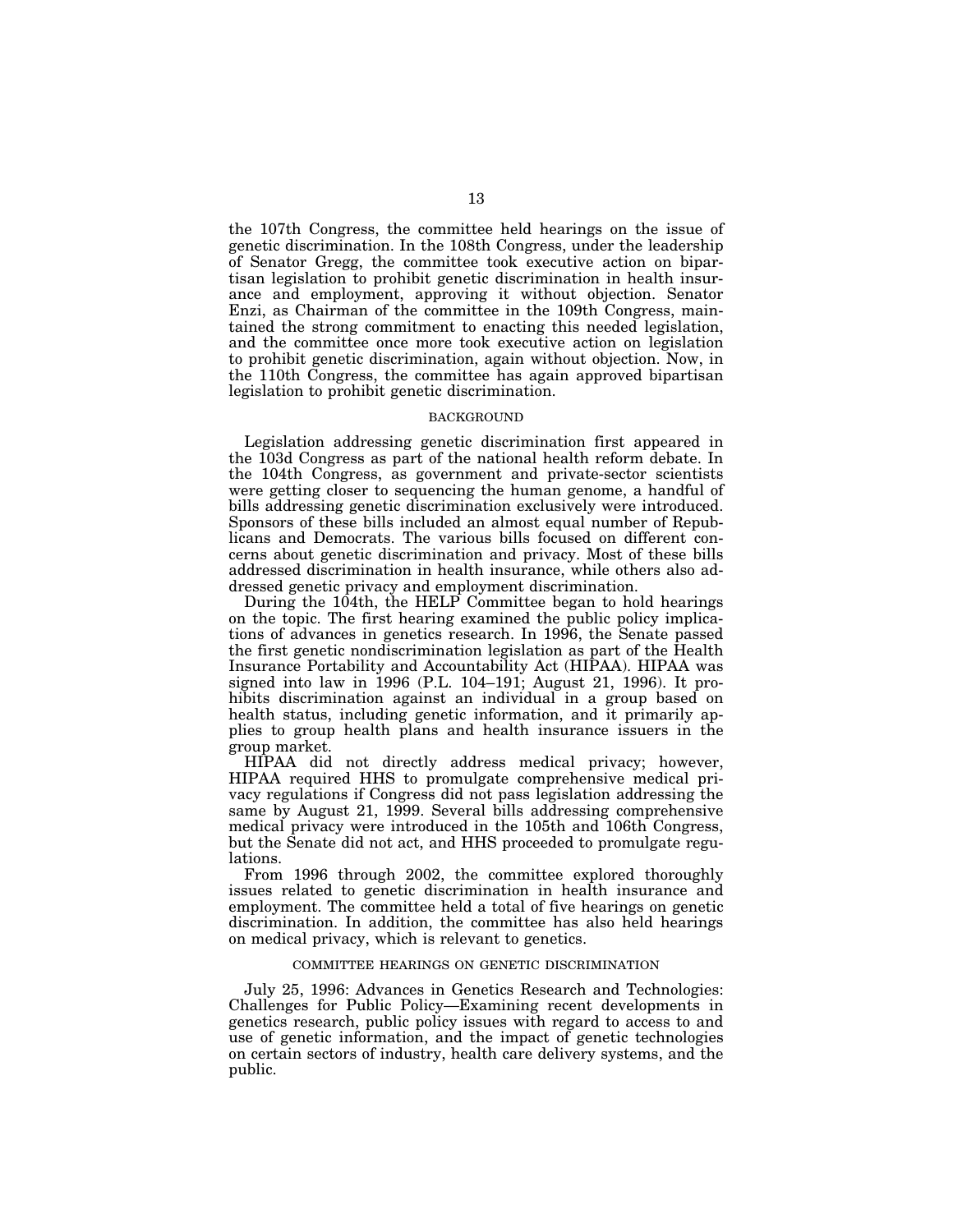May 21, 1998: Genetic Information and Health Care—Examining proposals to prohibit health care discrimination based on genetic information, including related measures on S. 89 and S. 422.

July 20, 2000: Genetic Information in the Workplace—Examining issues relating to the development of Federal policy governing the treatment of an individual's genetic information in the workplace in light of the recent Human Genome Project breakthroughs.

July 25, 2001: Fulfilling the Promise of Genetic Research: Ensuring Nondiscrimination in Health Insurance and Employment—Examining S. 318, to prohibit discrimination on the basis of genetic information with respect to health insurance, and related genetics research issues regarding employment discrimination and prevention of disclosure of genetic information to third parties.

Feb. 13, 2002: Protecting Against Genetic Discrimination: The Limits of Existing Laws—Examining the existing laws and proposed legislation necessary to protect genetic information in order to prevent genetic discrimination that may lead to loss of health insurance or employment discrimination, including S. 318 and S. 382, to prohibit discrimination on the basis of genetic information with respect to health insurance.

## COMMITTEE, FLOOR CONSIDERATION

Subsequent to HIPAA, both the HELP Committee and the full Senate have considered broader genetic discrimination legislation. In the 106th Congress, Senator Jeffords introduced the Patient's Bill of Rights Act (S. 326), which included genetic nondiscrimination and privacy provisions applying to health insurance. The genetics provision in this legislation was a modified version of the ''Genetic Information Nondiscrimination in Health Insurance Act of 1997'' (S. 89), introduced by Senator Snowe in the 105th Congress.

During the committee's consideration of S. 326, Senator Dodd offered an amendment that would have limited the disclosure of predictive genetic information and prohibited employers from discrimination on the basis of genetic information. The amendment was not accepted. Senator Jeffords agreed to hold a hearing on genetic discrimination in the workplace, which he did on July 20, 2000. The Patient's Bill of Rights legislation (S. 326), with the modified genetic nondiscrimination provision from S. 89, was approved by the HELP Committee on March 18, 1999 by a vote of 10 yeas to 8 nays.

The full text of S. 326 was incorporated into Senate Amendment 1232, to the Patient's Bill of Rights (S. 1344), which was approved by the Senate on July 15, 1999. This bill was considered during a House/Senate conference, with House bill H.R. 2990, which did not produce a Conference Report for reasons other than genetic nondiscrimination.

Also in the 106th Congress, on June 29, 2000, Senator Daschle offered Senate Amendment 3688, genetic nondiscrimination legislation he had previously introduced (S. 1322), to the Labor/HHS appropriations legislation (H.R. 4577). The amendment was not accepted. To the same legislation, Senator Jeffords offered Senate Amendment 3691, genetic nondiscrimination legislation (S. 543) introduced by Senator Snowe on March 4, 1999, and that amendment was approved. The provision was not included in the final Labor/ HHS report.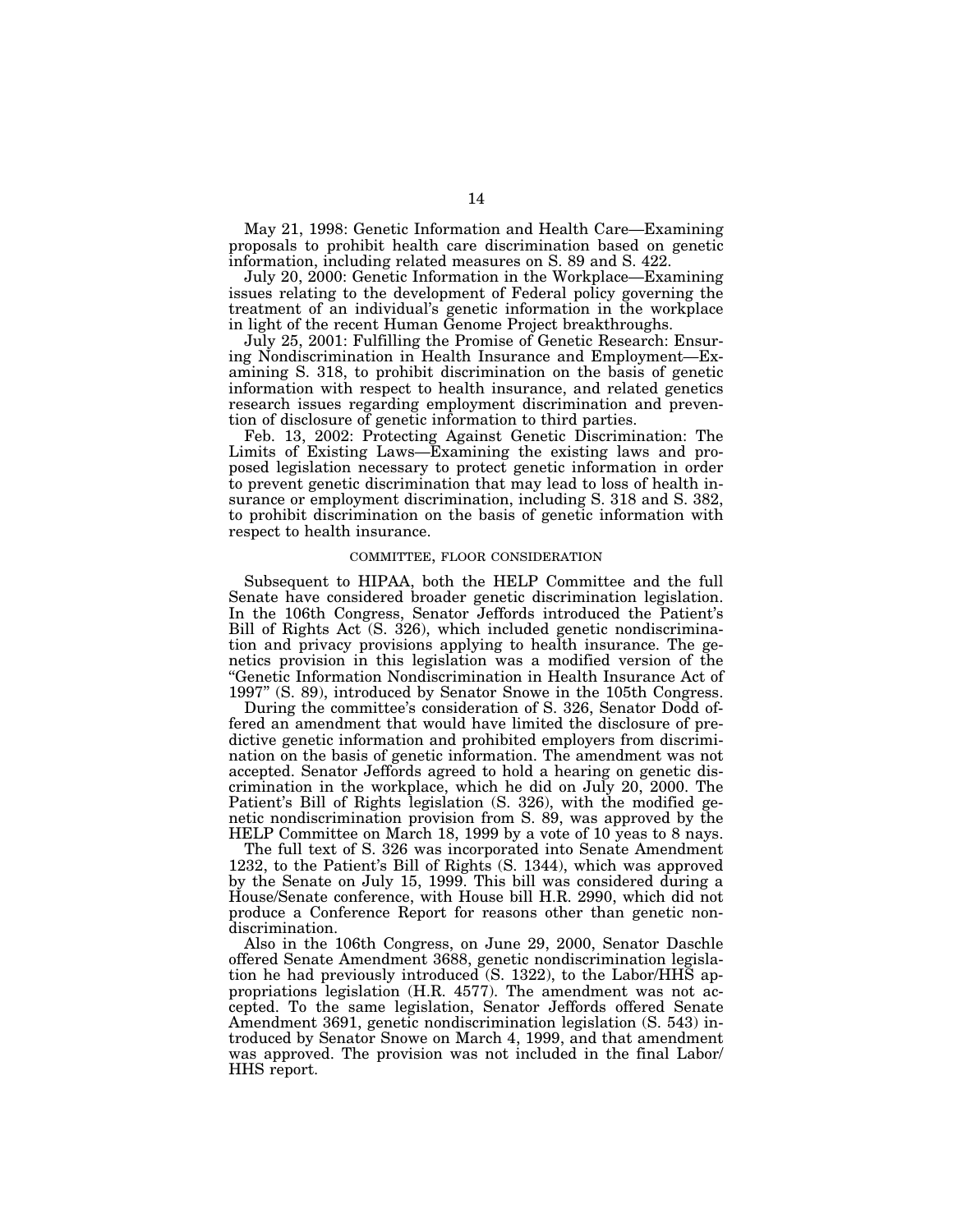In the 107th Congress, Senator Daschle reintroduced the ''Genetic Nondiscrimination in Health Insurance and Employment Act'' (S. 318) on February 13, 2001. Senator Snowe reintroduced the ''Genetic Information Nondiscrimination in Health Insurance Act of 2001'' (S. 382) on February 15, 2001.

On June 28, 2001, Senator Ensign offered Senate Amendment 849, to the Patient's Bill of Rights legislation (S. 1052) under consideration by the full Senate. The amendment was approved without objection. The amendment contained provisions relating to discrimination and privacy in health insurance and employment. The Senate did not appoint conferees on S. 1052, and there was no further action on this amendment.

On March 6, 2002, Senator Snowe modified her legislation to reflect the release of the HHS medical privacy regulations and to include a new title II addressing employment discrimination (S. 1995). Working from these two bills, the HELP Committee began to explore whether and how these bills could be merged into a singe bipartisan bill.

In the 108th Congress, Senator Daschle reintroduced his bill as part of a broader civil rights bill "a Bill to Protect the Civil Rights of All Americans'' (S. 16) on January 7, 2003. On May 13, 2003, Senator Snowe reintroduced her legislation from the 107th Congress (S. 1995) without modification. This legislation (S. 1053), was the bill that the committee moved to consider. During the May 21, 2003 executive session, Chairman Gregg offered compromise language based on the Snowe and Daschle legislation as a manager's substitute to S. 1053. Senate bill S. 1053, as modified by the manager's substitute, was approved without objection by the committee on May 21, 2003. On October 14, 2003 the Senate approved S. 1053 by a vote of 95 to 0. The House did not take up the legislation, and there was no further action on it.

In the 109th Congress, Senator Snowe reintroduced the legislation passed in the 108th Congress with modifications that made corrections in dates and other technical changes. The Genetic Information Nondiscrimination Act of 2005, S. 306, was introduced on February 7, 2005. The HELP Committee approved S. 306 without objection on February 9, 2005. On February 16, 2005, the full Senate considered S. 306, as amended by Senate Amendment 13, a manager's substitute. The Senate approved S. 306, as amended, by a vote of 98 to 0. The House again took no action on the bill.

In the 110th Congress, Senator Snowe reintroduced the legislation approved by the Senate in the 109th Congress with modifications that made corrections in dates and other technical changes. The Genetic Information Nondiscrimination Act of 2007, S. 386, was introduced on January 22, 2007. The HELP Committee approved the bill with a Chairman's substitute on January 31, 2007 by a vote of 19 yeas and 2 nays. Voting in the affirmative were Senators Kennedy, Enzi, Dodd, Gregg, Harkin, Alexander, Mikulski, Isakson, Bingaman, Murkowski, Murray, Hatch, Reed, Roberts, Clinton, Allard, Obama, Sanders, and Brown. Voting in the negative were Senators Burr and Coburn.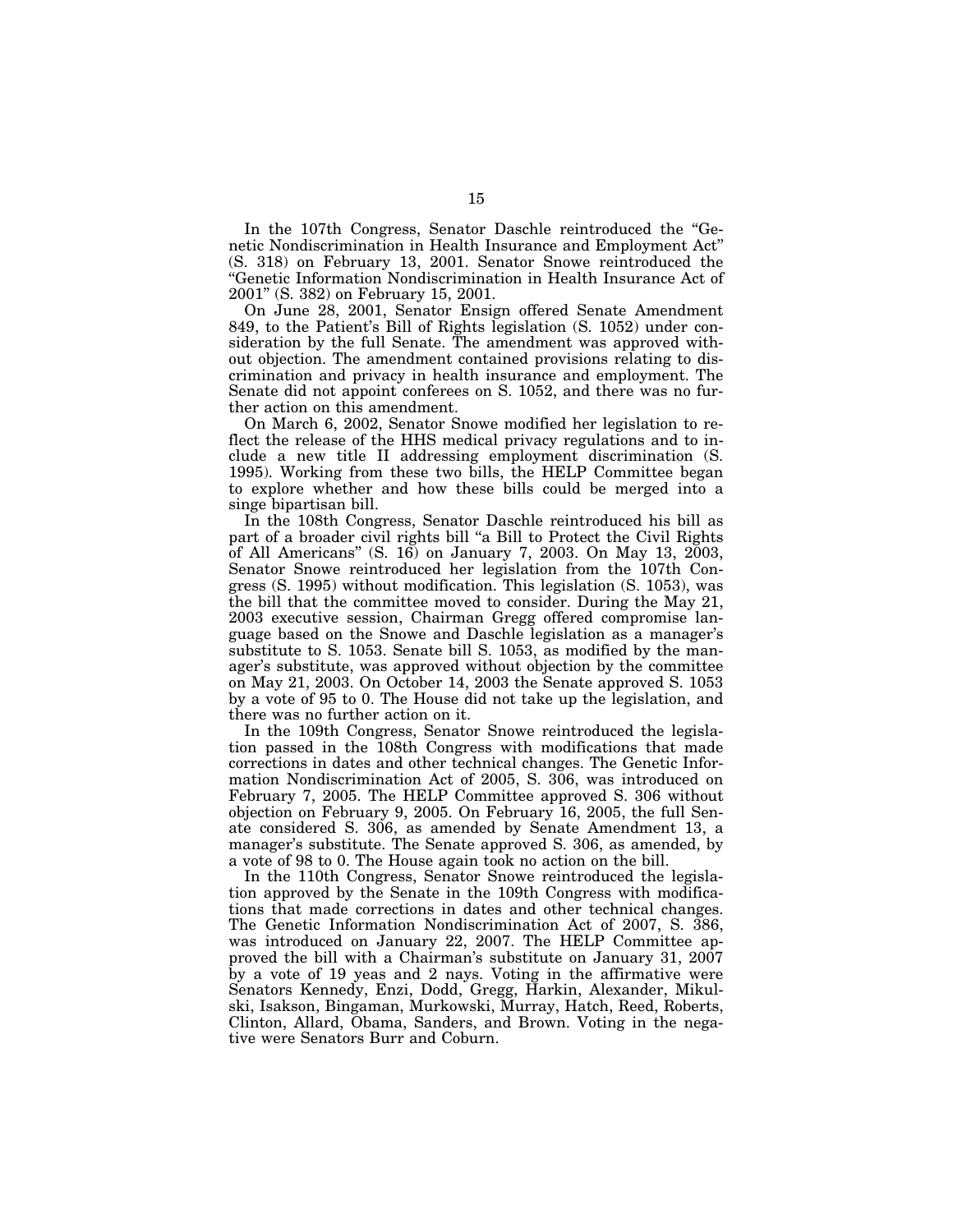### IV. EXPLANATION OF BILL AND COMMITTEE VIEWS

#### Title I—Genetic Nondiscrimination in Health Insurance

#### DEFINITIONS

The definitions of "family member," "genetic information," "genetic test,'' and ''genetic services'' provide the foundation for this legislation. These terms are used in every section of title I and have the same definition in each instance. The committee wishes to emphasize that title I only applies to health insurance underwriting and eligibility practices and is not in any manner intended to regulate the delivery of medical care and treatment.

The legislation includes ''the occurrence of a disease or disorder in family members of the individual,'' herein after referred to as ''family medical history,'' in the definition of genetic information. The committee intends for "family medical history" to be understood as it is used by medical professionals when treating or examining patients. For example, the American Medical Association (AMA) has developed an adult family history form as a tool to aid the physician and patient to rule out a condition that may have developed later in life, which may or may not have been inherited. This form requests information about the patient's brothers, sisters, and their children, biological mother, the mother's brothers, sisters, and their children, maternal grandfather, maternal grandmother, biological father, the father's brothers, sisters, and their children, paternal grandfather and paternal grandmother. The committee expects that the use of ''family history'' in this bill will evolve with the medical profession and the tools they develop in this area.

The committee realizes that a family medical history could be used as a surrogate for a genetic trait by a health plan or health insurance issuer. A consistent history of a heritable disease in a patient's family may be viewed to indicate that the patient himself or herself is at increased risk for that disease. For this reason, the committee believes it is important to include family medical history in the definition of ''genetic information.'' In so doing, the committee followed the recommendations of numerous leading experts in genetic science.

A key element in the definition of genetic information is the term "genetic test." "Genetic test" is defined in the legislation to mean ''an analysis of human DNA, RNA, chromosomes, proteins, or metabolites, that detects genotypes, mutations, chromosomal changes.'' This definition excludes ''an analysis of proteins or metabolites that is directly related to a manifested disease, disorder, or pathological condition that could reasonably be detected by a health care professional with appropriate training and expertise in the field of medicine involved.'' The committee is aware that many tests are used to determine existing diseases, disorders, and conditions, and does not intend to include in the definition of genetic information such tests when they indicate the presence of a manifested disease, disorder, or pathological condition.

The committee recognizes that, as part of the underwriting process, an individual may be asked to be examined by a physician or take certain lab tests. The committee also recognizes that medical underwriting may not involve such an exam or new tests and may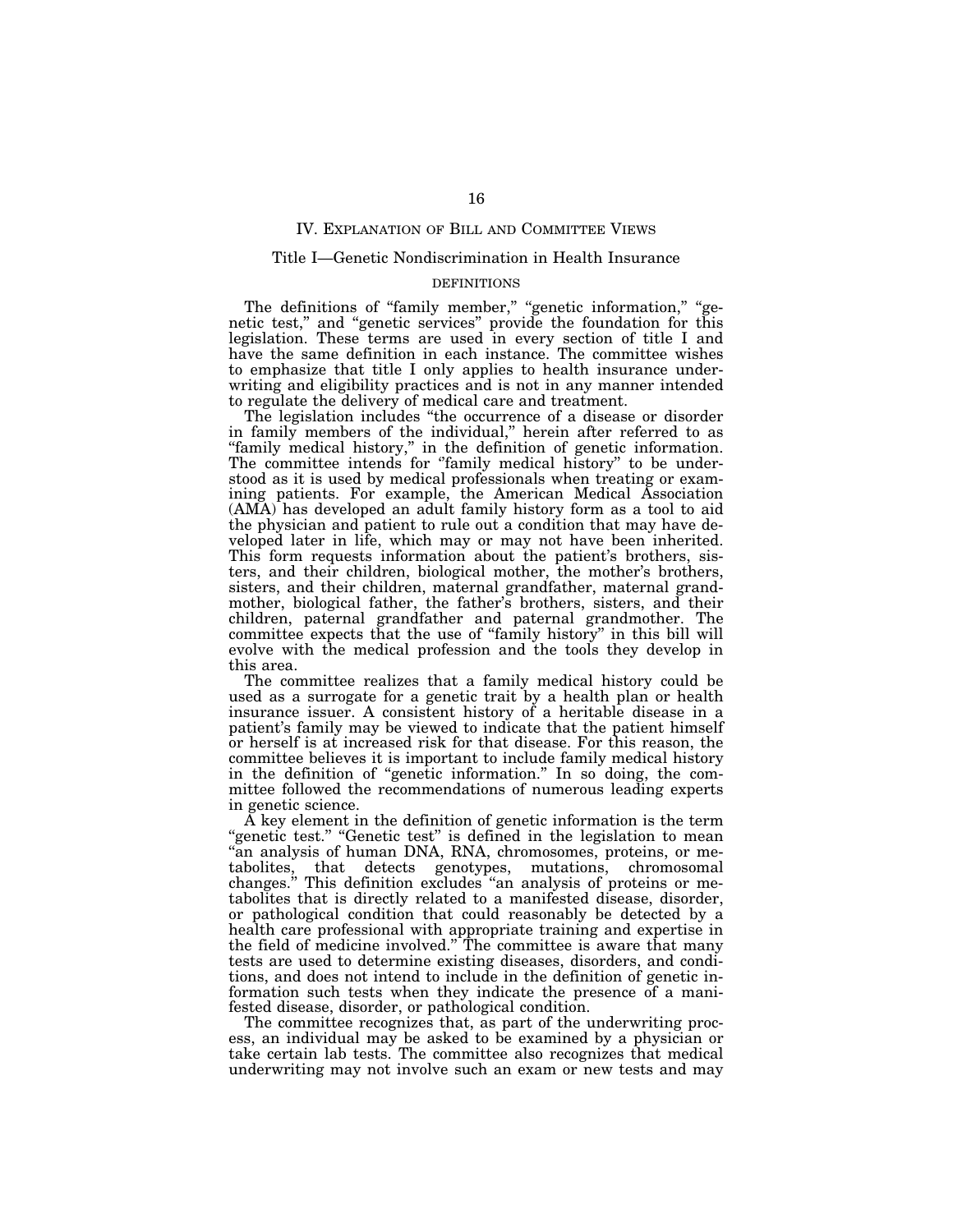instead be based on a medical records review or a review of previously-taken lab tests. For instance, a person applying for health insurance who has had a full physical six months prior, may simply supply the results of such prior tests to the insurance company rather than submit to retaking the same battery of tests. In this case, the committee intends that any analysis of proteins and metabolites that indicates a manifested disease, disorder, or pathologin this section, regardless of the fact that the test had been conducted preceding the application for coverage.

By including the exception to genetic test for a manifested disease, disorder, or pathological condition, the committee sought to draw a bright line between genetic information and information about a manifested disease, disorder, or pathological condition. In addition to genetic traits, there are other factors that may contribute to the manifestation of a disease or disorder. The committee believes there is great danger, especially in these early stages of scientific discovery, of genetic information being misapplied in the context of health insurance underwriting and thus believes it should be prohibited. While this distinction is important for purposes of this legislation, the committee recognizes that it may not be possible or even desirable in health care delivery or scientific research to isolate genetic information as it pervades health information.

This legislation intentionally does not include in its definition of "genetic information" the results of analyses of proteins or metabolites that indicate a manifested disease, disorder, or pathological condition. The committee recognizes that, while it may have been easier to craft a single set of Federal rules governing discrimination based on all health information, rather than trying to isolate and define genetic information, State and Federal law already regulates the use of health information in rating and eligibility practices. With respect to group health plans, ERISA, the Public Health Service Act (PHSA), and the Internal Revenue Code (IRC) currently ban discrimination in eligibility or premiums based on the health-status of an individual in the group. This prohibition was enacted as part of the Health Insurance Portability and Accountability Act in 1996. In addition, States regulate rating and eligibility practices of insurance issuers in the individual market, a highly sensitive market with characteristics unique to each State. As the primary regulators of this market, States can reassess and change their regulations of this market to ensure that carriers will continue to offer products. The committee saw no rationale for supplanting the group market rules or pre-empting State rating requirements. Instead, the committee invested substantial time and effort circumscribing genetic information.

The terms ''genetic information'' and ''genetic test'' address the substantive results of tests, and the legislation prohibits discrimination on the basis of these factors. The legislation also protects, in the same manner, against discrimination on the basis of an individual having taken a test. In addition, the legislation protects the activities associated with genetic information, including genetic counseling (such as obtaining, interpreting, or assessing genetic information) and genetic education. All these functions are protected under the definition of ''genetic services.''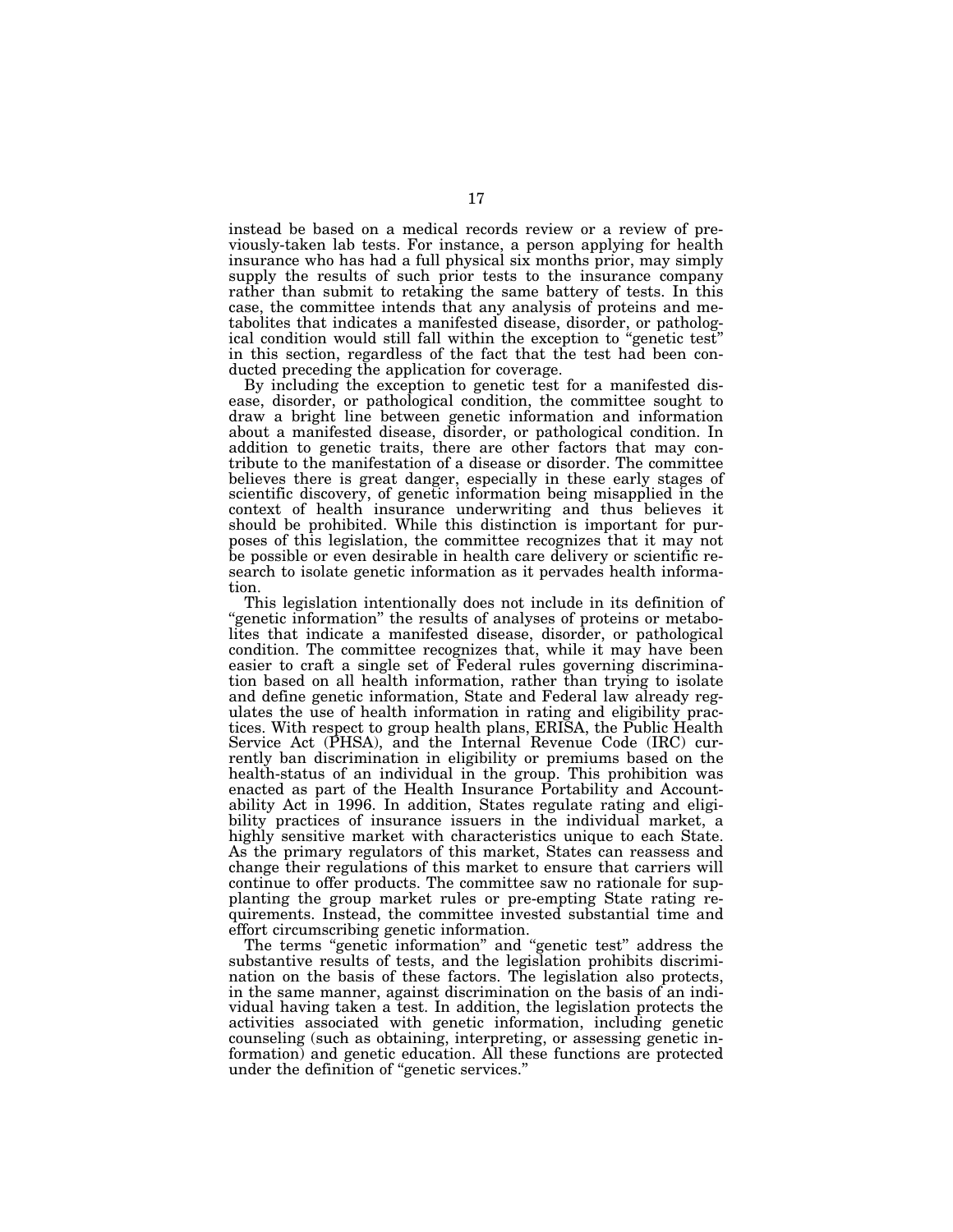## *Sec. 101. Amendments to Employee Retirement Income Security Act of 1974*

The committee recognizes that ERISA Section  $702(a)(1)(F)$  and 702(b) currently prohibits a group health plan and a health insurance issuer offering group health insurance coverage in connection with a group health plan from discriminating—in eligibility for enrollment or premium contributions—against an individual in the group based on the individual's health status-related factors, including genetic information. With this section, the committee intends to clarify and expand these protections, and the remedies and enforcement provided for these protections, for group health plan participants and beneficiaries governed by ERISA.

Genetic Services: The committee believes that, in addition to discrimination based on actual genetic information, there is potential for discrimination based on the mere action of requesting or receiving a genetic service. For example, a health plan could potentially wrongly assume that a participant has a genetic disorder, such as Huntington's disease, because the participant, or his or her family member, requested or received a genetic test for the disease. This assumption could also be made if an individual had participated in a clinical trial for a disease associated with a particular genotype. Thus, the term "genetic services" encompasses genetic services received as part of a clinical trial. This definition clarifies, within the existing prohibition banning discrimination in enrollment against an individual in the group, that the term genetic information includes ''information about a request for or receipt of genetic services by an individual or family member of such individual.'' Participation in a clinical trial in which genetic services are provided would also constitute "information about a request for or receipt of genetic services."

The committee's interpretation regarding the inclusion of "information about a request for or receipt of genetics services by an individual or family member of such individual'' applies in each section in which this provision appears, including sec.  $102(a)(1)(B)$ with respect to health insurance issuers offering coverage in connection with a group health plan, sec. 2753(a) with respect to a health insurance issuer in the individual market, and section 103 with respect to an issuer of a Medicare supplemental policy.

Discrimination in Premiums Against the Group as a Whole: While current law protects individuals in a group from being charged premiums or contributions that are higher than the premiums or contributions for similarly situated individuals, there is no such protection in current law for the group as a whole. Thus, this section prohibits a health insurance issuer offering health coverage in connection with a group health plan from adjusting premium or contribution amounts for a group on the basis of genetic information concerning an individual in the group or a family member of the individual.

The committee is aware that health plans and insurers use actual claims experience to set initial and renewal premiums for groups. And, among the claims experience that a health plan may use to set or renew premium rates are the costs, as opposed to the results, of genetic tests and services. The committee believes that the costs of medical items and services used by an individual do not meet the definition of ''genetic information'' or ''genetic serv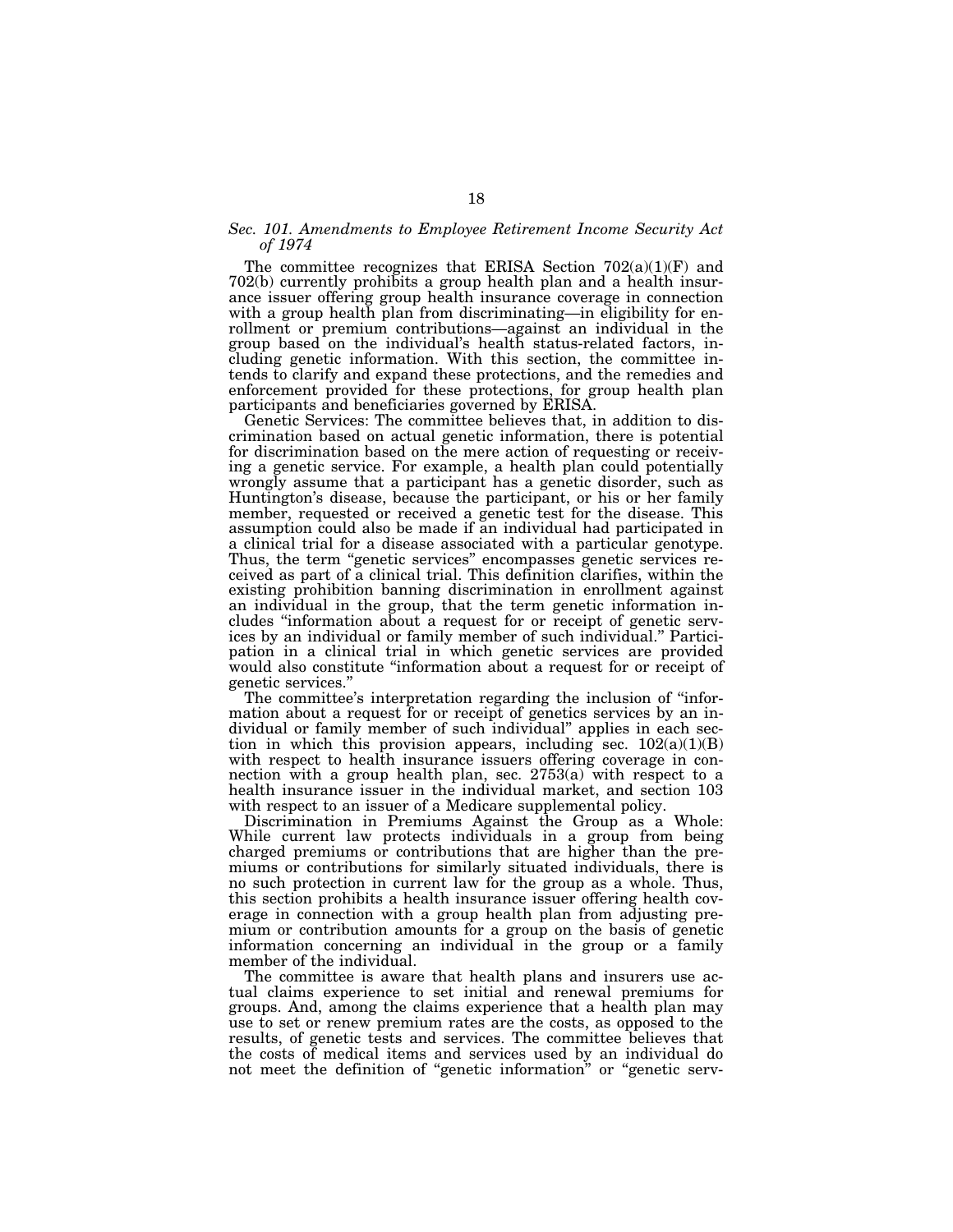ices'' under this bill, and therefore are not banned for use by health plans to set or renew premiums rates for the group as a whole.

The committee also recognizes that claims data used to set or renew premiums for the group as a whole are likely to include a range of information such as utilization, payment, and cost data for family members of individuals enrolled in the group. While genetic information is defined broadly in this bill to include ''family history,'' the committee does not believe, nor does it intend for this provision to prohibit a health plan from setting or renewing rates for the group as a whole based on the claims data concerning health status of members of the group who may also happen to be family members of other individuals in the group. The committee believes that the inclusion of family history in the definition of genetic information should not pose this problem because nothing in this legislation prohibits a health plan from taking into consideration, when setting or renewing premiums, the health information of each person enrolled in the group.

The interpretation of this section  $101(a)(2)$  applies in each section in which this provision appears in the bill, including sec.  $102(a)(1)(B)$  with respect to health insurance issuers offering coverage in connection with a group health plan.

Limitation on Genetic Testing: Sec. 101(b) places limits on a group health plan''s ability to request or require an individual, or the family member of the individual, to take a genetic test. As the decision to take a genetic test is a personal one and could be influenced by many factors, including whether or not any treatment exists for a particular disease, the committee included this prohibition to ensure that individuals would not feel compelled to take a genetic test. However, the committee also wishes to ensure that this provision does not interfere with health care practices that could be beneficial to the individual, so several clarifications of this provision are included in the legislation. For instance, this provision does not limit in any manner the authority of the treating health care professional to request that an individual or family member undergo a genetic test. However, the treating health care professional may not require the individual or family member to undergo a genetic test. The committee intends for the term ''health care professional who is providing health care services with respect to an individual'' to apply to any health care professional who is a member of the practice group from which a patient receives health care services.

The committee believes that, given different motivations by and perceptions of health plans versus treating health care professionals, this distinction is warranted. However, the committee is also aware that some health plans go beyond the insurance function and engage in wellness and disease management programs; and the committee does not wish to discourage such efforts. Thus, section 101(b) makes it clear that this legislation does not limit the authority of a health care professional who is employed by or affiliated with the group health plan or health insurance issuer who is providing health care services to the enrolled individual as part of a wellness program from notifying such individual about the availability of a genetic test or providing information about the genetic test.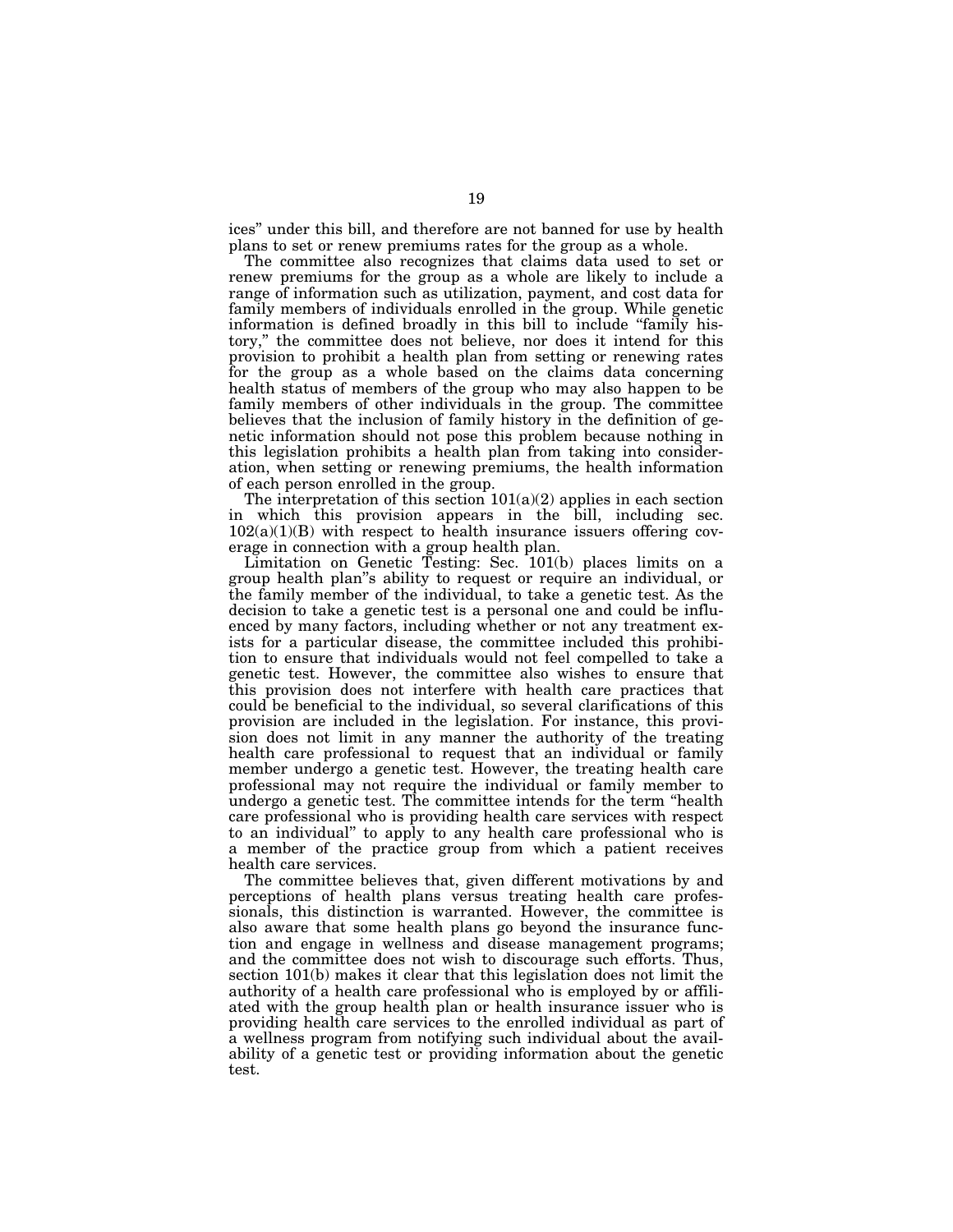The term "wellness program" is defined by regulations promulgating ERISA's nondiscrimination provisions under section 702. In summary, these regulations define a ''wellness program'' as one that does more than simply charging differential premiums based on health risk factors. For instance, a wellness program might include a rebate for not smoking, but it would also have to offer a smoking cessation program. The committee believes that the concept of a wellness program is important in the context of genetic discrimination to ensure that a health plan does not use a wellness program as a subterfuge to discriminate in insurance premiums based on genetic information.

The provision prohibiting a health plan from requesting or requiring an individual to undergo a genetic test was included to protect health plan participants from actions that would allow a health plan to obtain genetic information to be used for the purposes of insurance discrimination. It only addresses the act of requesting or requiring an individual to undergo a test. The committee recognizes that this provision does not address the use, disclosure, or collection of existing test results and intends for the flow of genetic information to be governed by the HHS medical privacy rules and section 104 of title I of this legislation.

A description of activities not covered by section  $702(c)(1)$  (as added by section 101 of the bill) may be important in delineating the scope of this section.

Subsection  $(c)(1)$  covers only the interaction between a health plan or a health insurance issuer offering health insurance coverage in connection with a group health plan and an individual or family member of an individual.

Increasingly, information from genetic testing will be crucial to determining the therapy or preventive health care services most effective for a particular patient. For that reason, it is important to note that subsection  $(c)(1)$  does not preclude health care professionals from requesting or recommending that their patients undergo genetic tests or receive genetic services. The committee took great care to ensure that the legislation did not interfere with the ability of health professionals to provide care for their patients. Indeed, by giving patients greater confidence that they can undergo genetic testing without fear that their genetic information will be used for discriminatory purposes, the legislation will facilitate the appropriate use of genetic tests. The Rule of Construction in subsection  $(c)(2)(A)$  makes explicit that subsection  $(c)(1)$  does not apply to interactions between health care professionals and the patients they treat.

Another feature of the exception in subsection  $(c)(2)(A)$  is that is not limited by the employment status of the health care provider. Thus, a physician is not barred from requesting that patients under his or her care undergo a genetic test regardless of whether, for example, that physician is in private practice or employed by an integrated health plan.

Nor does subsection  $(c)(1)$  prohibit a health plan from making information about genetic tests available to physicians who provide health care services as part of that plan. Finally, subsection (c)(1) does not specify or limit the documentary evidence that a plan or health insurance issuer may require to substantiate payment for a claim.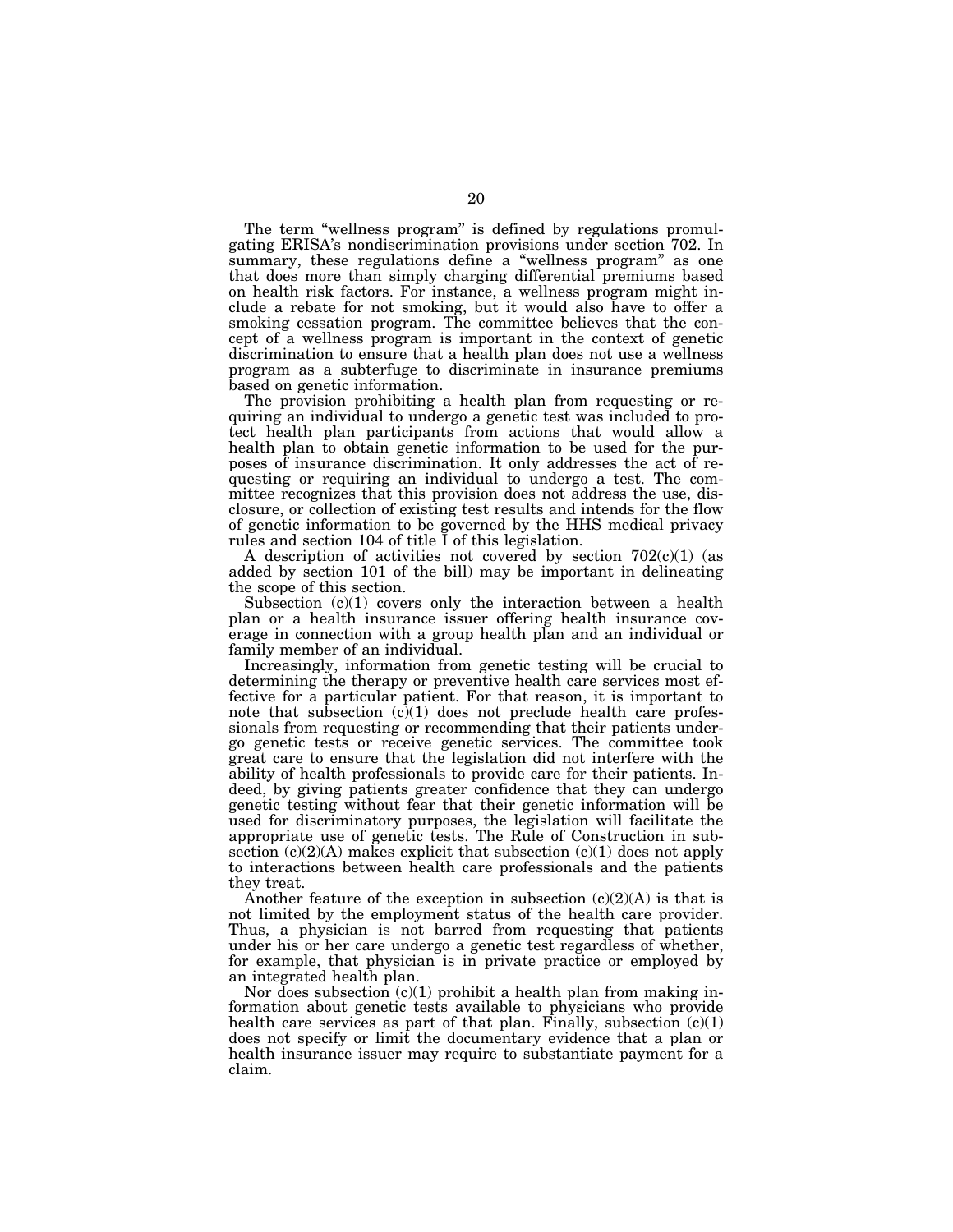Hypothetical examples may be helpful in illustrating the scope of subsection  $(c)(1)$ .

Hypothetical #1: Dr. Washington is providing health care services to Ms. Adams, whose mother and aunt both died of breast cancer. Dr. Washington counsels Ms. Adams that her risk of breast cancer may be elevated, and recommends that she undergo a genetic test for BRCA1, mutations in which are associated with an elevated risk of breast and ovarian cancer. Subsection  $(c)(1)$ , as noted above, does not limit communications between health care professionals and the patients to whom they provide care. Lest there be any ambiguity in the scope of the prohibition under subsection (c)(1), the Rule of Construction in subsection (c)(2)(A) further clarifies that the ability of Dr. Washington to request or recommend that Ms. Adams undergo the BRCA1 genetic test is not limited by the legislation.

Hypothetical #2: Ms. Jefferson has been diagnosed with breast cancer. Her physician, Dr. Madison, is considering the appropriate course of therapy for Ms. Jefferson. He knows that if her tumor overexpresses the HER2/neu receptor, then Ms. Jefferson would be a good candidate for treatment with Herceptin, a humanized monoclonal antibody against the HER2/neu receptor. Conversely, if Ms. Jefferson's tumor does not overexpress HER2/neu, then Herceptin therapy would be contraindicated. Dr. Madison accordingly recommends to Ms. Jefferson that she undergo a genetic test for Her2/neu. Again, subsection (c)(1) does not apply to the interaction between Dr. Madison and Ms. Jefferson, and again, the Rule of Construction in subsection  $(c)(2)(A)$  further clarifies that the prohibition in subsection  $(c)(1)$  does not apply to this interaction. Dr. Madison is thus free to recommend that Ms. Jefferson undergo a genetic test for HER2/neu.

Hypothetical #3: The Consolidated Mutual Insurance Company covers one colonoscopy every 10 years for beneficiaries above the age of 50. However, the plan covers the cost of an annual colonoscopy for beneficiaries of any age who have a mutation in one of several genes associated with elevated risk of hereditary nonpolyposis colorectal cancer (HNPCC). Mr. Monroe had a colonoscopy when he turned 50, the cost of which Consolidated Mutual covered. However, the following year, Mr. Monroe had a second colonoscopy for which he also sought reimbursement from Consolidated Mutual. Mr. Monroe claimed that Consolidated Mutual should cover the second colonoscopy on the grounds that a genetic test detected that he carries a mutation in one of the genes associated with elevated risk of HNPCC. Nothing in subsection (c)(1) prohibits Consolidated Mutual from requiring that Mr. Monroe provide evidence to show that he indeed did undergo the relevant genetic test, and that the results fell within the scope of conditions under which Consolidated Mutual's policy rules provide coverage for colonoscopies performed more frequently than once per decade.

Hypothetical #4: Consolidated Mutual also has a program to inform health professionals about the value of genetic testing in providing appropriate care to their patients. Accordingly, Consolidated Mutual provides informational brochures on genetic testing to the health care professionals who provide services covered under the plan. Again, nothing in subsection  $(c)(1)$  regulates the flow of infor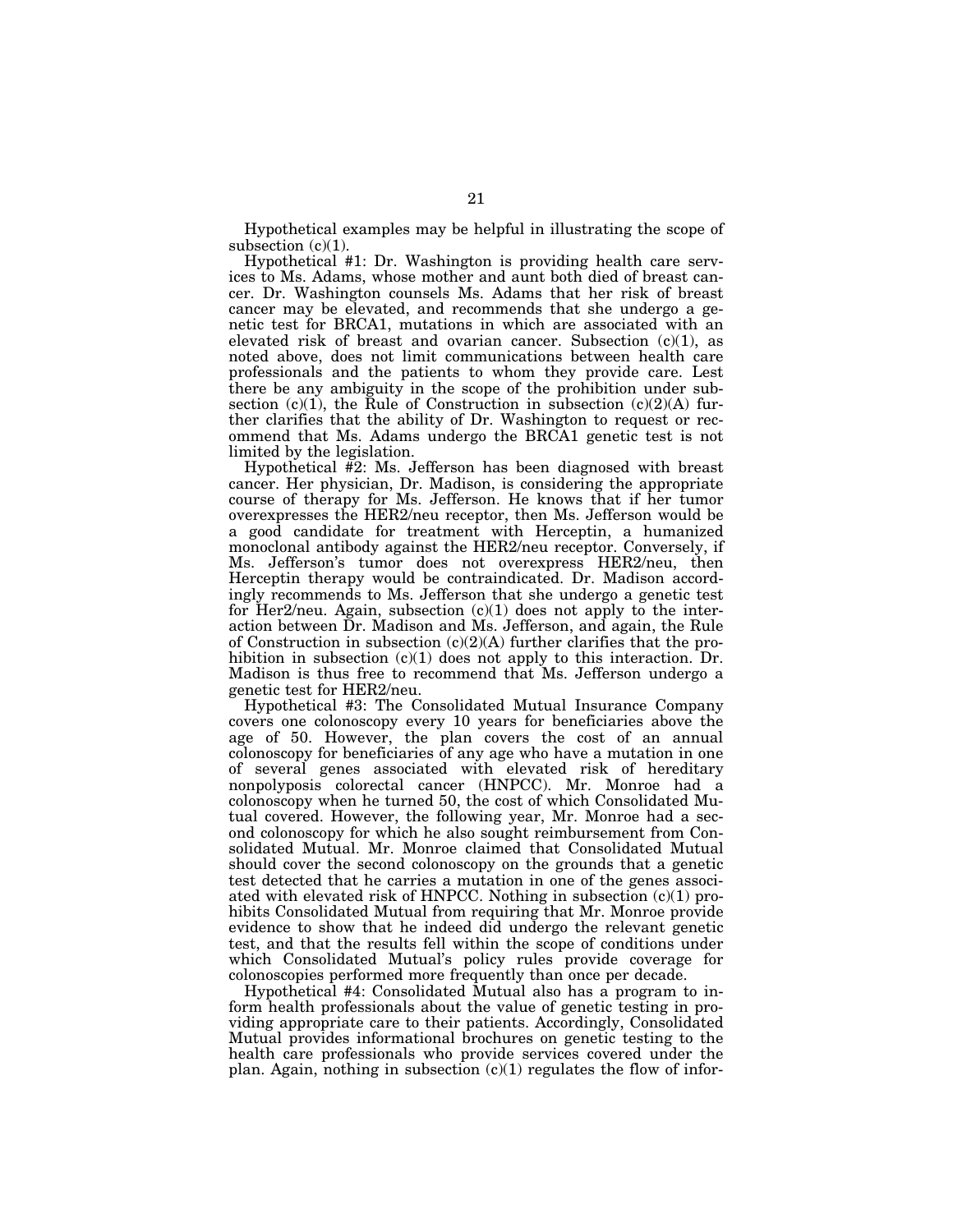mation between Consolidated Mutual and health professionals, so this communication is not prohibited.

Hypothetical #5: Mr. Jackson holds a family health insurance policy with Consolidated Mutual that covers Mr. Jackson, his wife and his young son, Steven. Steven suffers from severe difficulties in breathing that are symptomatic of cystic fibrosis. Steven undergoes a ''sweat test'', a commonly performed analysis to detect abnormal levels of sodium and chloride ions in sweat. Steven's test reveals significant abnormalities in the levels of these ions. The definition of ''genetic information'' in the legislation includes an exception for metabolic tests that are ''directly related to a manifested disease, disorder, or pathological condition that could reasonably be detected by a health care professional with appropriate training and expertise in the field of medicine involved.'' The sweat test is a metabolic test that directly relates to a manifested disease, cystic fibrosis. Thus, the results of the sweat test are not considered ''genetic information'' under section 101. Consolidated Mutual is thus not barred by this section from taking the results of the sweat test, or the fact of Steven's manifested cystic fibrosis, into account in setting premiums for a policy under which Steven is covered, even if such policy also includes Steven's parents.

The interpretation of provisions in section 101 described above applies in each section in which identical provisions appear in the bill, including section 102 with respect to health insurance issuers, and section 103 with respect to an issuer of a Medicare supplemental policy.

Application: This section applies to all non-governmental ERISA group health plans, including plans with less than two participants that are exempt from ERISA's existing nondiscrimination provisions. The committee believes that since the requirements of this section do not impose an administrative burden and since they are applied to individual insurance, there is no rationale for excluding these groups from this section. This section also applies to retireeonly plans. The interpretation of this section also applies in each section in which this provision appears in the bill, including section 102 with respect to health insurance issuers offering coverage in connection with a group health plan.

Enforcement and Remedies: The legislation clarifies and strengthens remedies and enforcement available to all group health plan participants and beneficiaries governed by ERISA for violations of genetic discrimination under this section. Specifically, enforcement of this section is built on existing remedies under section  $502(a)(1)$  of ERISA, which provides ERISA plan participants with a private right of action, as well as the Secretarial enforcement mechanisms from title I of HIPAA, which address insurance portability and discrimination based on health-status.

This legislation clarifies that, with respect to a group health plan's violation of this section, a participant or beneficiary has the right to seek injunctive relief before exhausting administrative remedies if taking the time to pursue administrative remedies would cause irreparable harm to the participant's health. The committee also recognizes that while access to health coverage for a genetic predisposition itself would not likely threaten a participant's current health status, a health plan's denial of eligibility under the plan based on genetic information, could potentially threaten other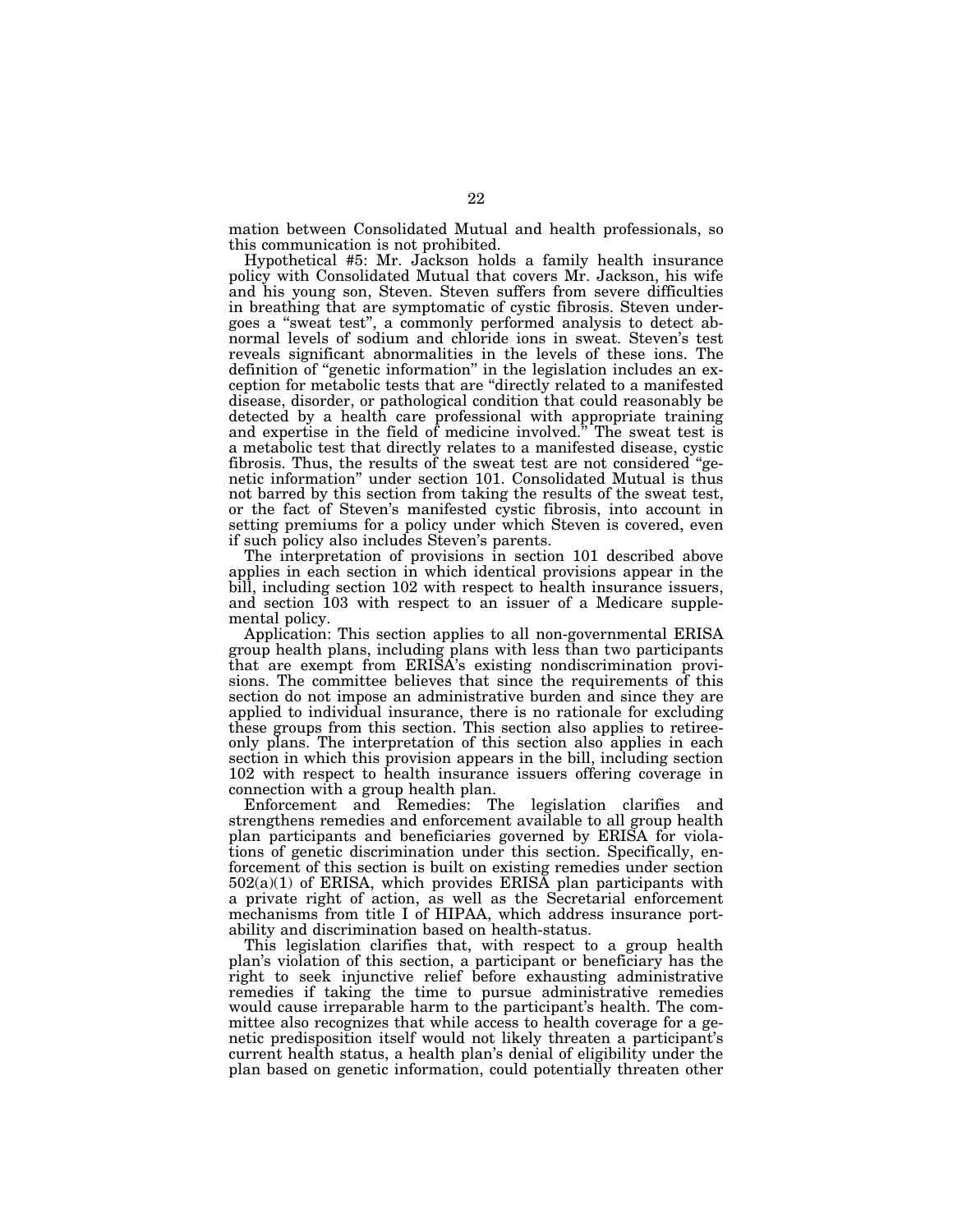aspects of an individual's, or his or her beneficiary's, health. Under current case law, a court may grant a participant or beneficiary the right to seek injunctive relief before exhausting administrative remedies on grounds other than that requiring exhaustion of administrative remedies would cause irreparable harm, as provided under this legislation. These have included cases where having to exhaust administrative remedies would be futile, where meaningful access to plan procedures has been denied and where the remedy sought is not available through the plan's claims review process.

S. 358 is not intended to limit the discretion of a court to grant a beneficiary the right to seek injunctive relief before exhausting administrative remedies on grounds such as those cited above, or on such other grounds as the court may find appropriate. Rather, the legislation is intended to establish that a determination by a court that a health plan's violation of this section would cause irreparable harm shall always be considered sufficient grounds for the court to grant a participant or beneficiary the right to seek injunctive relief prior to the exhaustion of administrative remedies.

In addition to injunctive relief, this legislation also clarifies the nature of relief available under section  $502(a)$  with respect to a genetic discrimination violation under this Act. Where a participant or beneficiary obtains relief under ERISA for a genetic discrimination violation, the court has the discretion to reinstate coverage, retroactive to the date of the violation. The committee recognizes that most disputes over plan eligibility or premiums are resolved quickly and do not typically require legal action. The committee intends to clarify in statute that the court has the discretion to reinstate coverage retroactively with regard to violations of genetic discrimination.

Should a participant or beneficiary recover benefits under section  $502(a)(1)(B)$  for a violation of the amendments made by section 101 of this act, this legislation gives the court discretion to levy a penalty against the administrator for failure to comply with the requirements of this title. The amount of the penalty is not more than \$100 for each day in the noncompliance period, and it is payable to the participant or beneficiary involved. The committee recognizes that, while the process is a departure from current law remedies, the level of remedy available under this provision for violations of genetic discrimination parallels what exists under current law for other HIPAA violations. In designing this provision, the committee was aware of similar provisions under ERISA where the court has the discretion to award penalties for a failure to provide plan documents or COBRA violations.

The committee acknowledges that a private remedy is designed to primarily help the individual pursuing the remedy. Therefore the legislation applies the existing Secretarial enforcement mechanism and penalty structure created by HIPAA to the enforcement of genetic discrimination violations. The only changes this legislation makes to this model are to give enforcement authority to the Secretary of Labor rather than the Secretary of Treasury, and to convert the excise taxes to civil monetary penalties. Since DOL currently oversees HIPAA compliance and enforcement, and conducts plan audits, the committee believes that this model will encourage more efficient and timely enforcement of the requirements of genetic nondiscrimination.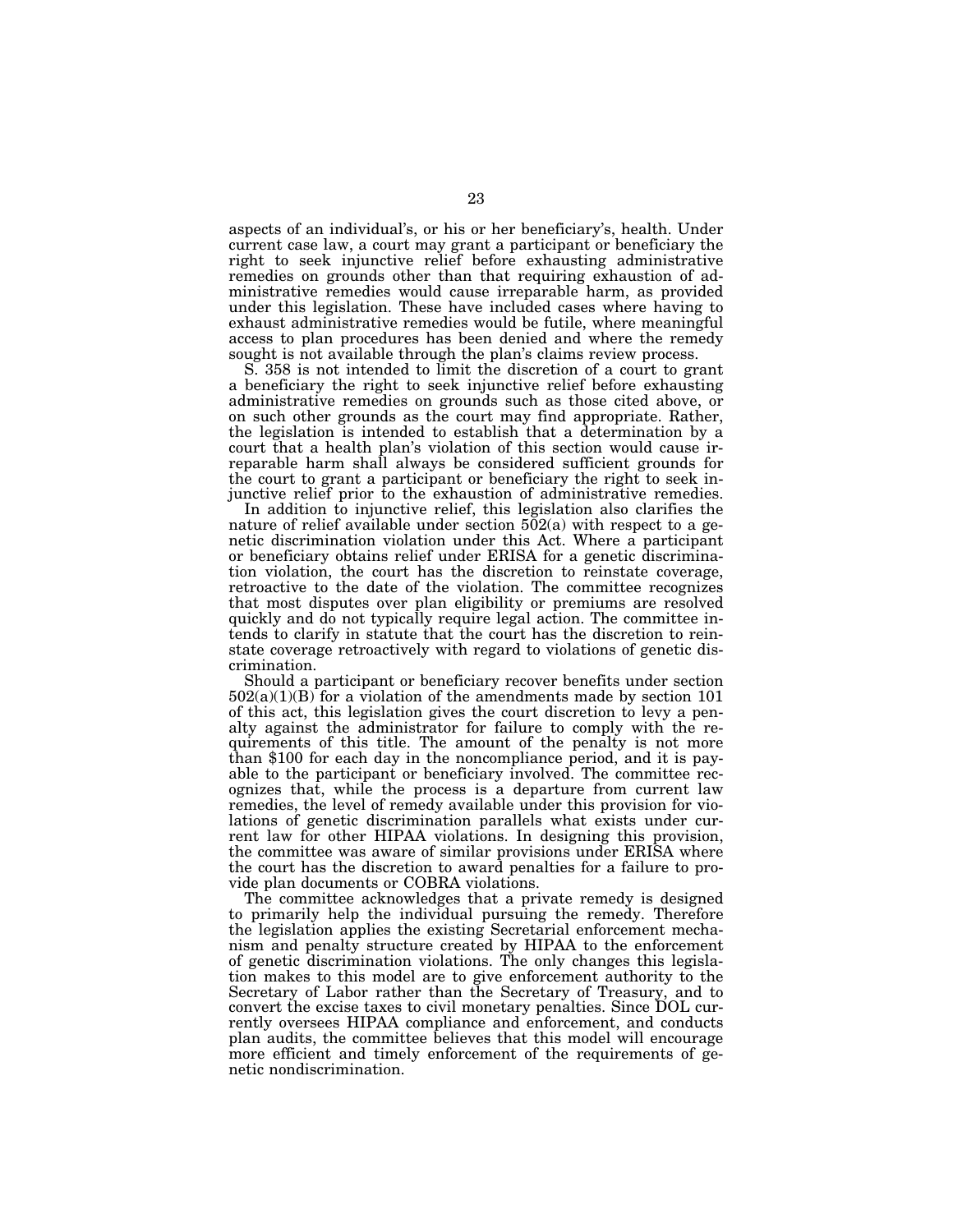This legislation does not alter or modify existing remedies or enforcement, or any interpretation thereof, for any provision of current law other than violations of genetic discrimination as defined under this legislation. For example, this legislation does not modify the remedies available for violations of other health-status related discrimination under section 702.

## *Sec. 102. Amendments to the Public Health Service Act*

Group Insurance Market: The genetic nondiscrimination provisions that apply to insurance issuers offering coverage in connection with a group health plan are identical to the provisions created by section 101 of this act as amendments to ERISA. With one exception, there are duplicate provisions in the PHSA for each of the requirements in ERISA. Since ERISA provides the exclusive remedy for all ERISA group health plan participants, including those enrolled by a health insurance issuer offering coverage in connection with a group health plan, the legislation does not duplicate the remedies and enforcement provisions in the PHSA. However, the committee emphasizes that all group health plan participants and beneficiaries are entitled to the remedies and enforcement mechanisms under ERISA.

Individual Insurance Market: This provision prohibits a health insurance issuer in the individual market from establishing rules of eligibility (including continued eligibility) or setting premium rates for an individual based upon genetic information (including information about a request for or receipt of genetic services by an individual or family member of such individual). The committee recognizes that currently there are no nondiscrimination protections in Federal law for the individual market and that States have the ability to extend genetic nondiscrimination protections to the individual insurance. However, the committee has chosen to create this Federal floor for several reasons.

First, the committee had access to the Nation's leading experts and scientists in the field of genetics, including those from the National Human Genome Research Institute of the NIH, to assist in crafting delicate public policy in a field that is fairly new and rapidly advancing. Second, due to the rapid advancement of the science of genetics, protections vary widely from State to State, providing some consumers with better protection than others. Third, the committee believes that there is a timely need for a national standard to prevent genetic discrimination, and consumers across the Nation should not have to wait for the actions of dozens of individual State legislatures.

This legislation applies the same enforcement model that title I of HIPAA created for the enforcement of group-to-individual portability and other requirements for genetic discrimination violations, by an issuer in the individual market. Under that model, States are free to adopt the Federal standard or create a more protective standard. If a State fails to substantially enforce the Federal standard, the Secretary of HHS shall enforce the requirements against the insurance issuers in that State. To enforce their rights under this legislation, individuals may use whatever means, such as grievances and appeals, assistance from the State insurance commissioner's office, or any other remedies that may be available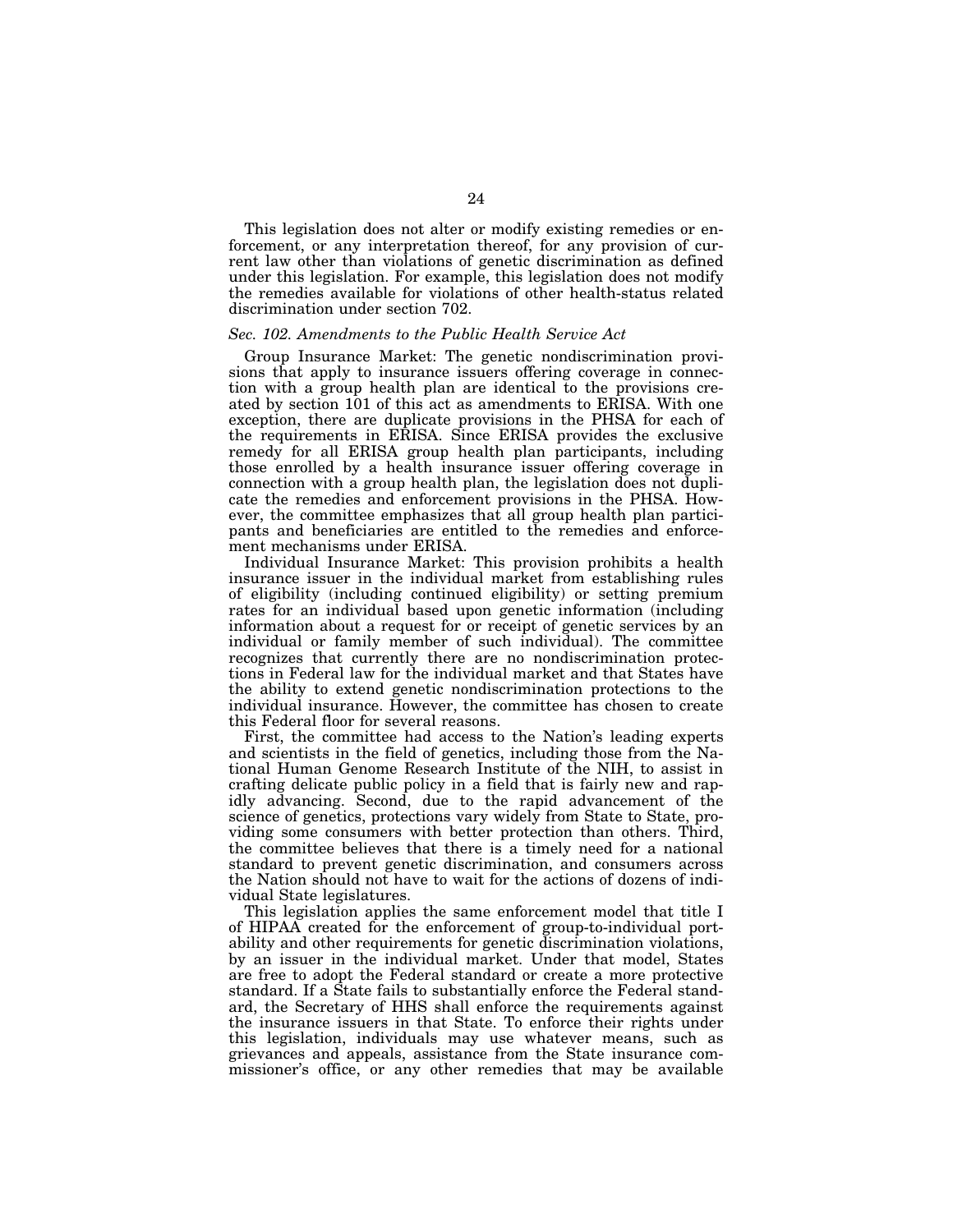under State law, such as taking legal action, if the State's law provides such a remedy.

The committee believes that employees and dependents covered under State and local governmental group health plans should also be covered by the protections of this legislation. Under HIPAA, State and local governmental plans may opt out of the protections that would otherwise apply to group health plans, and some have exercised that option. The committee believes that this legislation provides important protections without imposing a regulatory or cost burden on the plan, and thus believes that an opt-out is both inappropriate and unnecessary. This legislation thus ensures its protections are applicable and enforceable on State and local governmental group health plans.

#### *Sec. 104. Privacy and Confidentiality*

## *Sec. 104(b). Compliance with certain confidentiality standards with respect to genetic information*

At a February 13, 2002 hearing before the HELP committee, the HHS Assistant Secretary of Planning and Evaluation testified about the interaction between genetic nondiscrimination legislation and the medical privacy rules. The Assistant Secretary testified that the HHS medical privacy rules cover all health information, including genetic information, in the same manner, and urged the committee not to craft legislation that creates a different set of privacy rules for genetic information.

In general, the committee believes that treating all health information in a consistent or similar matter will encourage third-party payers to cover genetics tests, technologies, and services. After hearing much testimony and working with a wide range of stakeholders and consumer organizations, the committee was convinced that consistent treatment of all medical information is important in enabling genetics to become part of main-stream medicine. Finally, the committee concluded, especially with respect to the ''use and disclosure'' of information, that it is inherently difficult to separate genetic information from other medical information in the delivery of health care and medical research, and therefore inconsistent rules for the ''use and disclosure'' of different categories of health information would likely be burdensome and potentially harmful to patient care.

In general, the legislation recognizes that the HHS medical privacy regulations apply to the ''use and disclosure'' of genetic information, provided that such regulations are not in conflict with this title.

However, a provision in the medical privacy regulations pertaining to underwriting and insurance rating is inherently discriminatory, and thus inconsistent with the purpose of this legislation. Specifically, there is a provision in the privacy regulations, under the heading of ''health care operations,'' that allows, without prior consent, a covered entity to ''use or disclose'' genetic information for purposes of premium rating, underwriting, or establishing or renewing a contract for coverage or insurance. Since one of the purposes of this legislation is to prevent discrimination in premium rates, this provision prohibits a plan or issuer from using or disclosing genetic information for purposes of underwriting, deter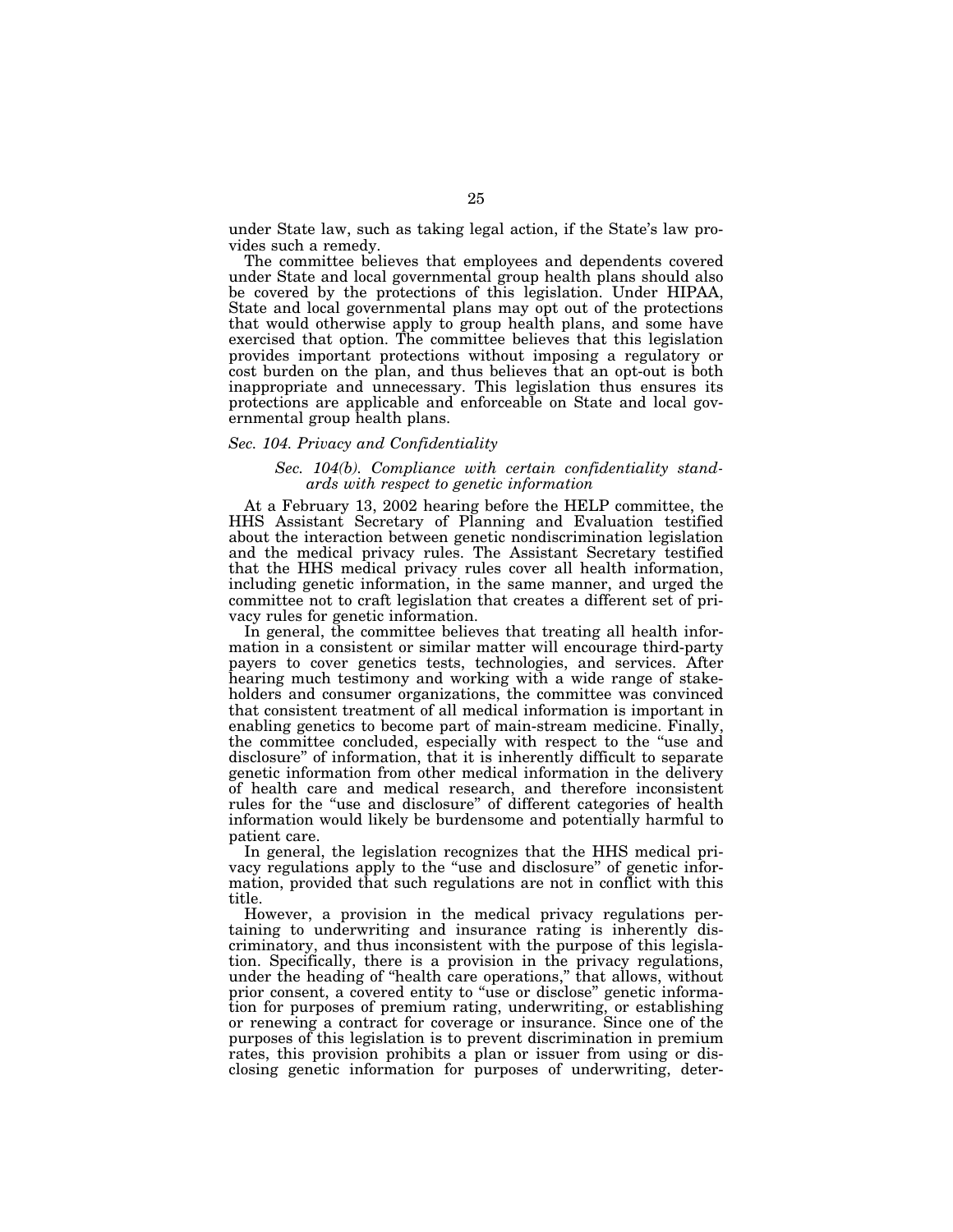mining eligibility to enroll, premium rating, or the creation, renewal or replacement of a plan, contract or coverage for health insurance or benefits.

In addition, the legislation states that a covered entity shall not request, require, or purchase genetic information concerning a participant, beneficiary, or enrollee prior to the enrollment and in connection with such enrollment under the plan, coverage, or policy. This language was included because the HHS medical privacy regulations presume that covered health care entities possess health care information and thus the regulations focus on the ''use and disclosure'' of protected health information. Since health insurance issuers typically treat underwriting as a separate business function and process from coverage decisions and medical management, the committee believes that this important layer of protection will not adversely impact the delivery of patient care and health care improvement activities.

The committee believes that if a covered entity is barred from using or disclosing genetic information for purposes of underwriting, they should not be able to collect such information in the first place as part of the underwriting, application, or some other pre-enrollment process or interaction. However, the committee also recognizes that there may be situations in which a health plan or insurance issuer obtains genetic information prior to enrollment, but not in connection with that particular enrollment. For instance, an individual seeking coverage under a plan currently may have been enrolled in the plan previously, and therefore the plan has likely, in making coverage determinations or conducting disease management activities, collected genetic information prior to the individual's current enrollment. Or, if a family member of an individual enrolling for coverage under a plan is already a member of the plan, such plan would likely have collected genetic information "prior to enrollment." The committee did not intend to prohibit this type of collection and thus includes in the legislation the phrase "and in connection with such enrollment" to clarify. However, the committee emphasizes that, regardless of the means by which genetic information is collected, whether in connection with enrollment or not, sections 101–104 of the legislation prohibits health plans and health insurance issuers from using genetic information to adjust premiums or determine eligibility.

The committee understands that genetic information permeates health information and that covered entities may inadvertently or unintentionally acquire genetic information. For instance, a health insurance issuer may purchase another health plan and all of its medical records, or request medical records or previously taken lab tests for purposes of underwriting. Or, in filling out an application for insurance that includes a medical questionnaire, an individual may voluntarily offer additional health information, such as family medical information which is considered genetic information under this bill. Thus, a provision addressing ''incidental collection'' is included in the legislation that makes it clear that if a plan, or an issuer obtains genetic information incidental to the requesting, requiring, or purchasing of other information concerning an individual, such request, requirement, or purchase shall not be considered a violation if it is not obtained for purposes of underwriting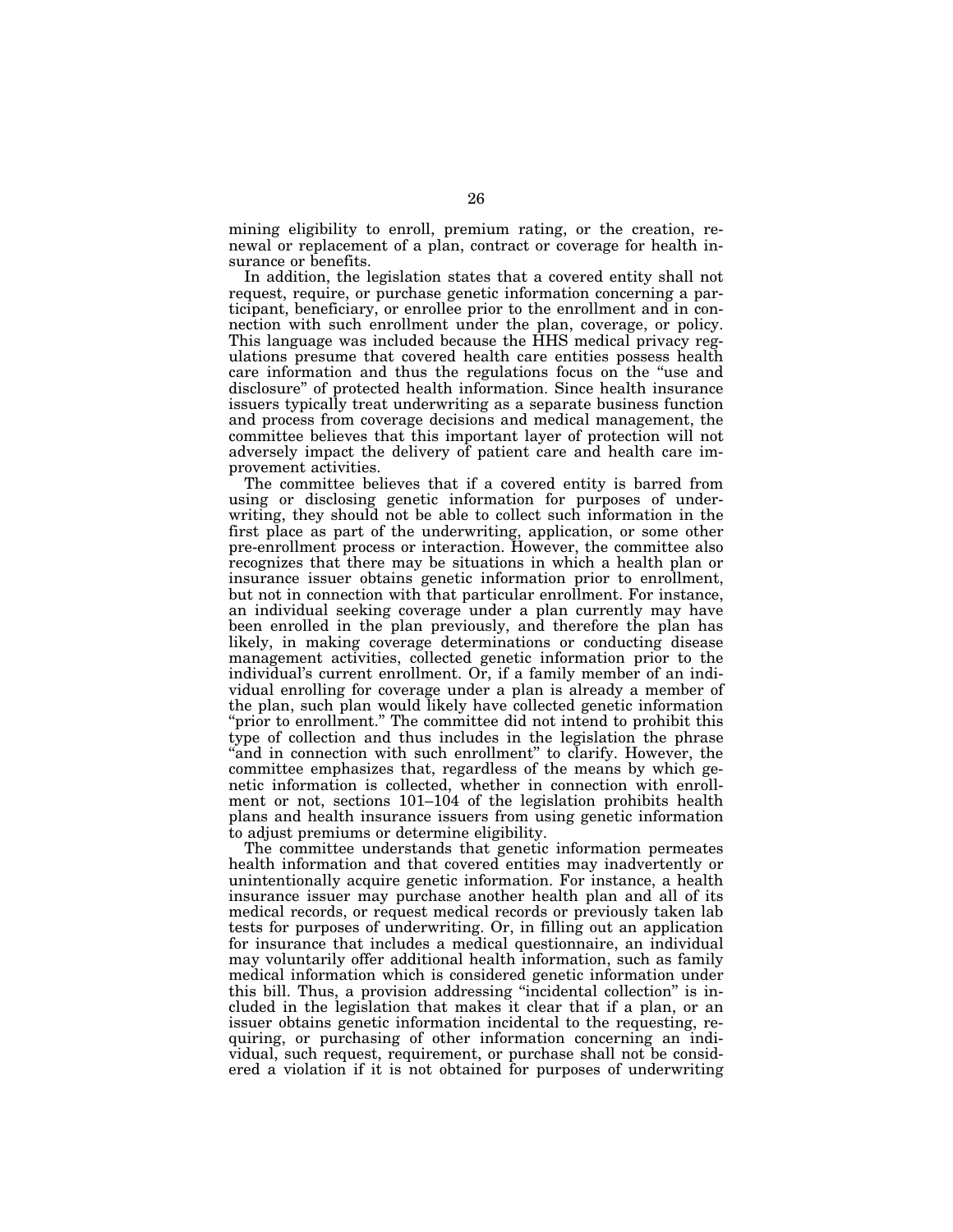and any genetic information obtained incidentally is not used or disclosed in violation of the HHS medical privacy regulations.

The legislation applies to all group health plans and issuers that are otherwise covered by the HHS medical privacy rules. Therefore, there are a very limited number of plans and issuers, such as a group health plan with less than 50 participants that self-administers, that are covered by the nondiscrimination provisions of this bill but not under this section. The committee believes that since the privacy provisions contained in this legislation are inextricably linked to and coordinated with the HHS privacy regulations, it would be difficult for an entity to comply with the requirements of this section without also complying with all of the medical privacy regulations. The committee did not wish to introduce for the first time such a substantial burden on very small plans.

Covered entities under the genetic privacy and confidentiality standards of this legislation are subject to the same penalties and enforcement structure that exist for the HHS privacy regulations under sections 1176 and 1177 of the Social Security Act.

The Secretary of HHS has the exclusive authority to enforce the privacy requirements of this section. As a result, enforcement of this legislation, with respect to a specific entity, may be split. For instance, for a group health plan, the Department of Labor will enforce the insurance discrimination provision under section 101 of this bill, but HHS will enforce the requirements of this section. The committee believes that, given that this provision is inextricably linked to the medical privacy rules, HHS is ideally situated to enforce these provisions against all covered entities. Moreover, HHS's ability to enforce this section is further bolstered by its expertise in the medical privacy regulations, the fact that the agency is already enforcing in this area, and the fact that the agency has assigned the HHS Office of Civil Rights to focus on privacy enforcement.

Long-term care insurance is not intended to be subject to section 104. Since benefits for long-term care are ''excepted benefits'' under section  $733(c)(2)(B)$  of ERISA, section  $2791(c)(2)(B)$  of the PHSA, and section  $9832(c)(2)(B)$  of the IRC, it has never been the intent of the bill to subject long-term care insurance to any of the bill's prohibitions with respect to health insurance discrimination on the basis of genetic information or genetic services. ''Excepted benefits,'' including benefits for long-term care, are not subject to the provisions of sections 101 or 102 which track the HIPAA framework that exempts "excepted benefits" from its substantive provisions. Accordingly, long-term care insurance is not subject to section 104.

#### TITLE II—EMPLOYMENT

## *Sec. 201. Definitions*

As a guiding principle, the Genetic Information Nondiscrimination Act of 2003 is designed to extend to individuals in the area of genetic discrimination the same procedures and remedies as are provided under Title VII of the Civil Rights Act of 1964, as amended. These individuals include employees and applicants working in the private sector, in Federal and State governments (including presidential and gubernatorial appointees), as well as congressional employees. The corresponding employers of these individuals, as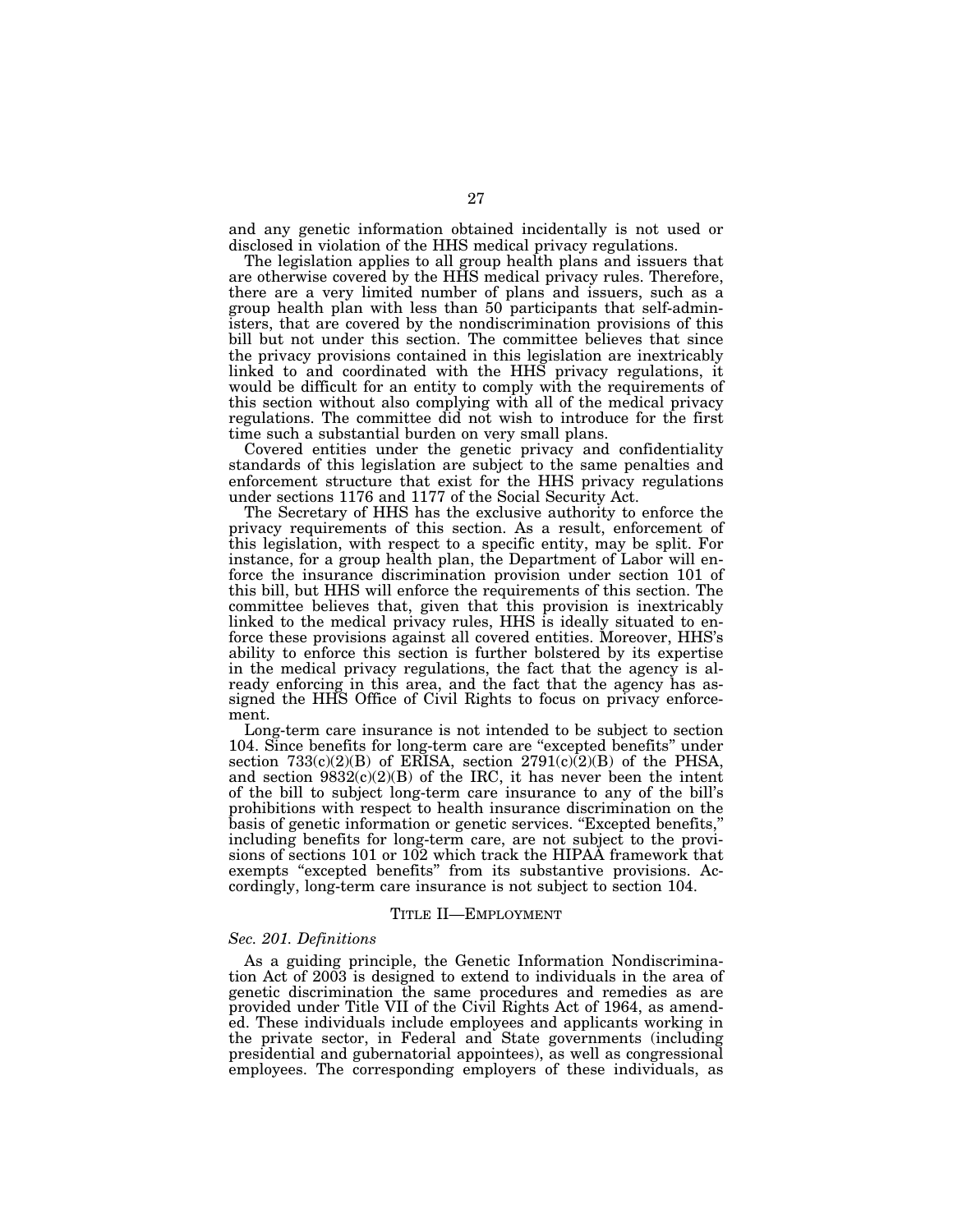well as employment agencies, labor organizations, and joint labormanagement committees are covered by the legislation in the same manner as current law.

As in title I of the legislation, "genetic information" is defined as information about an individual's or family member's genetic tests, or information about the occurrence of a disease or disorder in family members of the individual. Likewise, "genetic test" is defined in the same way under titles I and II, except that the Employment title does not include an exception for an analysis that is directly related to a manifested disease, disorder, or pathological condition. In making this distinction, the committee recognizes there are important and necessary uses for non-genetic health information in the health insurance setting that are not applicable in the employment context.

Section 210 specifically provides that the parties ''shall not be considered to be in violation of this title based on the use, acquisition, or disclosure of medical information that is not genetic information about a manifested disease, disorder, or pathological condition of an employee or member, including a manifested disease, disorder, or pathological condition that has or may have a genetic basis.'' As stated in the discussion of title I, the committee realizes that

a family medical history could be used as a surrogate for genetic traits by a health plan or health insurance issuer. A consistent history of a heritable disease in a patient's family may be viewed to indicate that the patient himself or herself is at increased risk for that disease. For this reason, the Committee believes it is important to include family medical history in the definition of ''genetic information.'' In so doing, the committee followed the recommendations of numerous leading experts in genetic science. Further, the bill applies to spouses and adopted children of an individual because of the potential discrimination an employee or member could face because of an employer's or other entities' concern over potential medical or other costs and their effect on insurance rates.

## *Secs. 202–205. Prohibited practices*

Generally, employers, labor organizations, employment agencies, and joint labor-management committees are prohibited from using, acquiring or disclosing the genetic information of an individual or his/her family members.

Use of Genetic Information: ''Use'' of genetic information, as drafted in the legislation, utilizes the language of Section 703 of the Civil Rights Act of 1964, as amended, and the same forms of discriminatory acts are outlawed. These acts include refusing to hire or discharging a person based on the genetic information including family history of disease. For example, it would be unlawful for an employer to refuse to hire an otherwise healthy applicant because of a fear that he may develop Parkinson's disease because of a family history of such disease. The prohibition also extends to limiting, segregating, or classifying an individual in a way that would deprive him or her of employment opportunities.

Acquisition of Genetic Information: Banning the use of genetic information alone would not reach the full range of serious concerns that the Genetic Information Nondiscrimination Act is seeking to address. The committee recognizes that the fear of misuse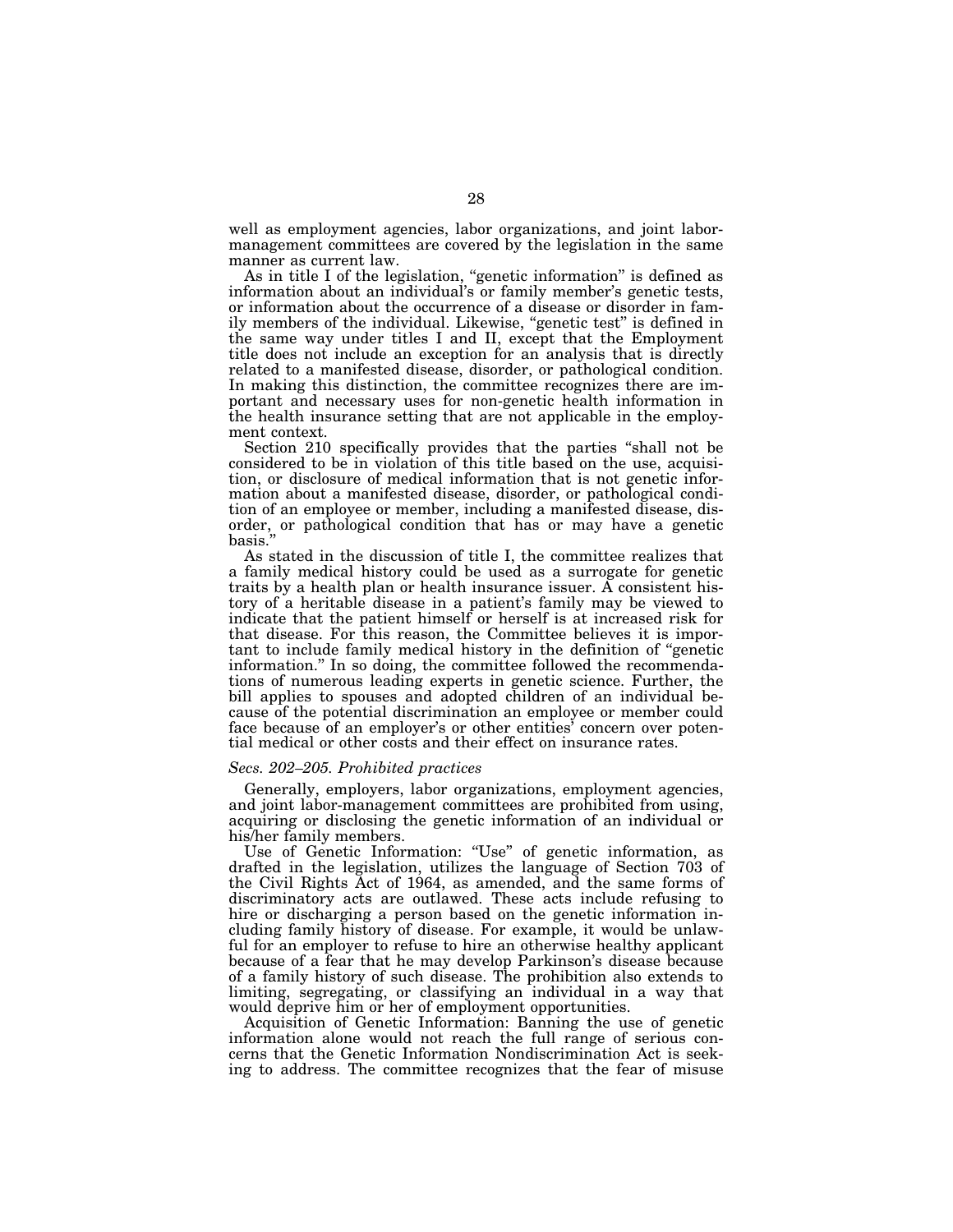of genetic information and privacy concerns deter individuals from being tested for genetic disorders, seeking genetic services, or participating in important genetic research. Scientific advances in the field of genetics hold great promise for medical prevention and new treatments and therapies. As a matter of sound public policy, the committee is concerned that this promise will go unfulfilled if individuals are afraid to get genetic tests or seek genetic counseling out of fear that they will face discrimination in their employment.

To this end, the legislation makes it unlawful for an employer, labor organization, employment agency, or joint labor-management committee to request, require, or purchase genetic information, except under limited circumstances. Most notably, this prohibition addresses the concerns raised in the case against Burlington Northern Santa Fe Railroad. The company, allegedly without employees' consent or knowledge, conducted genetic tests on blood samples it had previously received from some workers. The U.S. Equal Employment Opportunity Commission filed suit against the company under the Americans with Disabilities Act, relying on the third prong of the definition of ''disability'' as ''being regarded as having such an impairment.'' The case was ultimately settled so the courts have not had the opportunity to interpret the full application of the ''regarded as'' prong to genetics discrimination.

The committee's decision to include a prohibition against acquiring genetic information was informed by witnesses who appeared before us, and existing law and regulations. Witnesses at the committee hearing on February 13, 2002, stressed the need to avoid unintended consequences and to anticipate the requirements of existing employment statutes in order to avoid conflicts. The committee has carefully considered the existing laws and regulations that touch on the flow of information in the workplace and incorporated five exceptions.

The first exception addresses the so-called ''water cooler problem," in which an employer unwittingly receives otherwise protected genetic information in the form of family medical history through casual conversations with a worker. The committee recognizes that conversations among co-workers about the health of a family member are common and intends to prevent such normal interaction from becoming the basis of litigation under this Act. Without the exception, the committee is concerned that discussion in the workplace of a family member's health condition that is genetically based could be interpreted as an employer requesting or requiring genetic information from an individual. Under the legislation, an employer, labor organization, employment agency, or joint labor-management committee will not violate the ban on acquiring genetic information where it ''inadvertently requests or requires family medical history'' of the individual or family member of the individual.

The second exception—which preserves employer-sponsored wellness programs—is necessary to achieve the bill's stated goal of encouraging employees to take advantage of genetic technologies and opportunities to improve human health without fear of discrimination by their employer. To qualify for the exception, this program must be a wellness program as defined under section 702 of ERISA. Participation in the program must be voluntary and confidential, and safeguards must be in place to ensure that the spon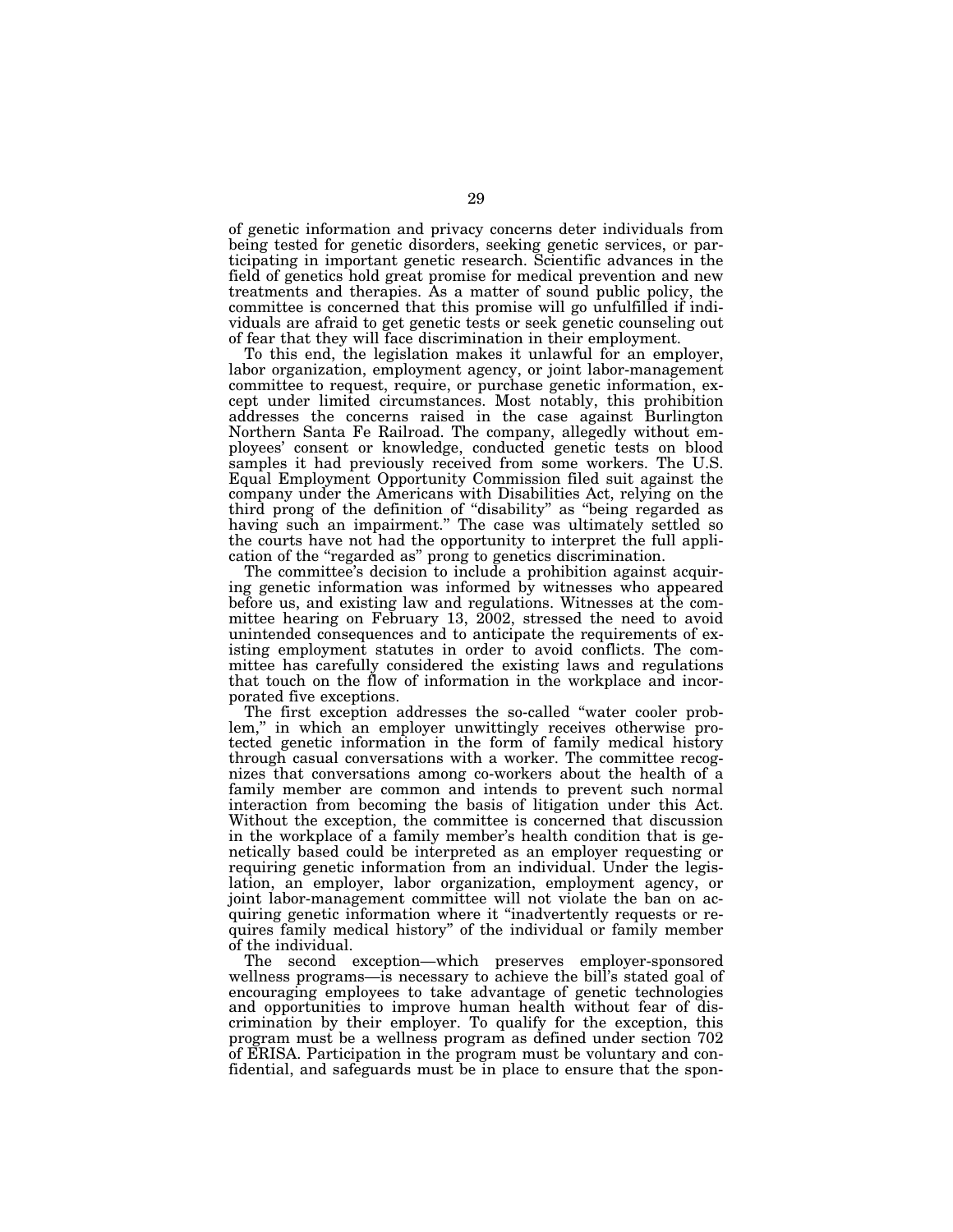soring employer, labor organization, employment agency, or joint labor-management committee does not have access to individually identifiable health information, as defined under the HHS medical privacy regulations.

The committee is concerned that restrictions on information about the health condition of a family member would conflict with the certification procedures under Federal and State family and medical leave laws. For example, an employee seeking time off to care for a sick family member may be required to certify the request with a note from the treating physician. The doctor's note may contain genetic information, which is defined for the purposes of this legislation to include family medical history. The third exception eliminates the potential for conflict with existing laws by exempting requests or requirements for family medical history when sought ''to comply with the certification provisions of section 103 of the Family and Medical Leave Act of 1993 (29 U.S.C. 2613) or such requirements under State family and medical leave laws.''

The committee recognizes that family medical history can easily and inadvertently be obtained. The fourth exception, like the first, relates to the inadvertent acquisition of family medical history. The committee is concerned that the proscriptions of the legislation would be violated, for example, through the purchase of a local newspaper containing the obituary of an employee's parent who died of breast cancer. This exception was included to satisfy the principle in the bill that the rules be clear and that the bill not provide a basis for frivolous claims. Specifically, the fourth exception provides an exemption where an employer, labor organization, employment agency, or joint labor-management committee ''purchases documents that are commercially and publicly available (including newspapers, magazines, periodicals, and books, but not including medical databases or court records) that include family medical history.'' In referring to ''documents,'' the committee is mindful of Rule 34 of the Federal Rules of Civil Procedure that includes the same materials that are electronically available.

The final exception to the rule against requesting, requiring, or purchasing genetic information protects genetic monitoring of biological effects of toxic substances in the workplace, but only in limited circumstances. The employer, labor organization, employment agency, or joint labor-management committee must give written notice. Unless the monitoring is required by Federal or State law, the individual must provide prior, knowing, voluntary and written authorization. The individual must be provided the results of the monitoring. The monitoring must be conducted in compliance with any genetic monitoring regulations, whether promulgated under the Occupational Safety and Health Act (or its state equivalent), the Federal Mine Safety and Health Act, or the Atomic Energy Act. Finally, the monitoring results may only be disclosed to the employer, labor organization, employment agency, or joint labor-management committee in the aggregate and where no individually identifiable information is included.

Regardless of whether an exception applies, the bill makes clear that genetic information, once acquired, may not be used or disclosed in violation of the legislation.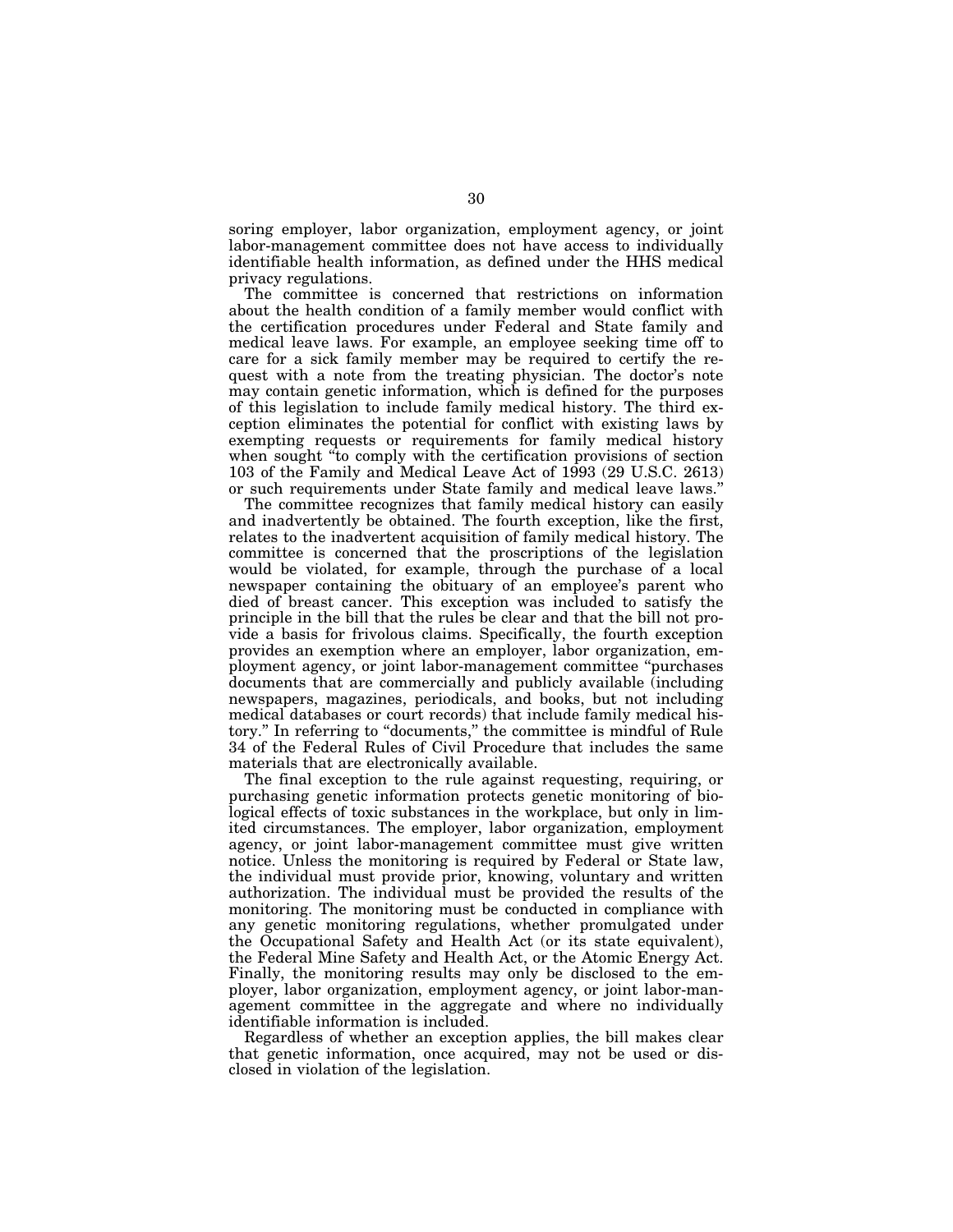## *Sec. 206. Confidentiality of genetic information*

Faced with concerns about the disclosure of confidential genetic information, individuals may not take advantage of genetic tests, services or counseling, or participate in genetic research. The committee believes that there are very few instances when an employer, labor organization, employment agency, or joint labor-management committee would have a legitimate need to divulge the genetic information that may be in its possession. The legislation adopts the general rule that such information shall be maintained on separate forms and in separate medical files and be treated as a confidential medical record. This is consistent with the ADA's requirements regarding the maintenance and treatment of medical information.

Also as a general rule, an employer, labor organization, employment agency, or joint labor-management committee is prohibited under this legislation from disclosing genetic information. Both for practical reasons and in order not to subject these entities to conflicting legal obligations, five exceptions have been included in the legislation. The genetic information may be provided directly to an individual who receives genetic services. The information may also be disclosed to an occupational or health researcher for research in compliance with 45 CFR Part 46, in response to a court order (with certain limitations), to government officials investigating compliance with this title, and in connection with Federal or State family and medical leave certification provisions. The committee does not intend for this section to bar law enforcement authorities from conducting forensic analysis of DNA samples in their lawful possession for law enforcement purposes, nor to interfere with legitimate law enforcement functions, such as searches conducted pursuant to a warrant, acquisition of DNA samples pursuant to a legitimate court order (subject to the limitations in section  $206(b)(3)$ ), or analyses of DNA samples stored in repositories maintained by law enforcement authorities.

## *Sec. 207. Remedies and enforcement*

The committee recognizes that an effective remedial scheme and proper enforcement are a necessary element in ensuring that the protections in this legislation are realized in the workplace.17

<sup>&</sup>lt;sup>17</sup>The advisability of applying existing administrative procedures to genetic discrimination claims was best described by Cari M. Dominguez, Chair of the U.S. Equal Employment Opportunity Commission in testimony before t program, which has proven successful in resolving discrimination charges swiftly, to the satis-<br>faction of all parties, and without litigation. \* \* \* Where the EEOC finds cause to believe that<br>discrimination has occurred, also resolved. Because it provides incentives and opportunities for settlement, the administrative process is much less costly and burdensome, both to those involved and to the judicial system, than a process that would permit immediate access to the courts. Moreover, during the past several years, the Commission has made changes to charge processing, enabling us to keep up with our current caseload as well as reduce our charge backlog. EEOC also has expertise in the devel-<br>opment of employment nondiscrimination enforcement policies that shield workers from unlaw-<br>ful discrimination and ensure tha

To this end, the committee has taken advantage of the expertise and process of the EEOC. The legislation protects applicants or employees of employers defined under the Civil Rights Act<br>of 1964, 42 U.S.C. 2000e(f), State employees, Federal employees, congressional employees, and<br>employees as defined in 3 U.S.C priate enforcement agency, within a certain time period, prior to filing a suit in court. The bill provides for the same compensatory and punitive damages available to prevailing plaintiffs under 42 U.S.C. 1981a.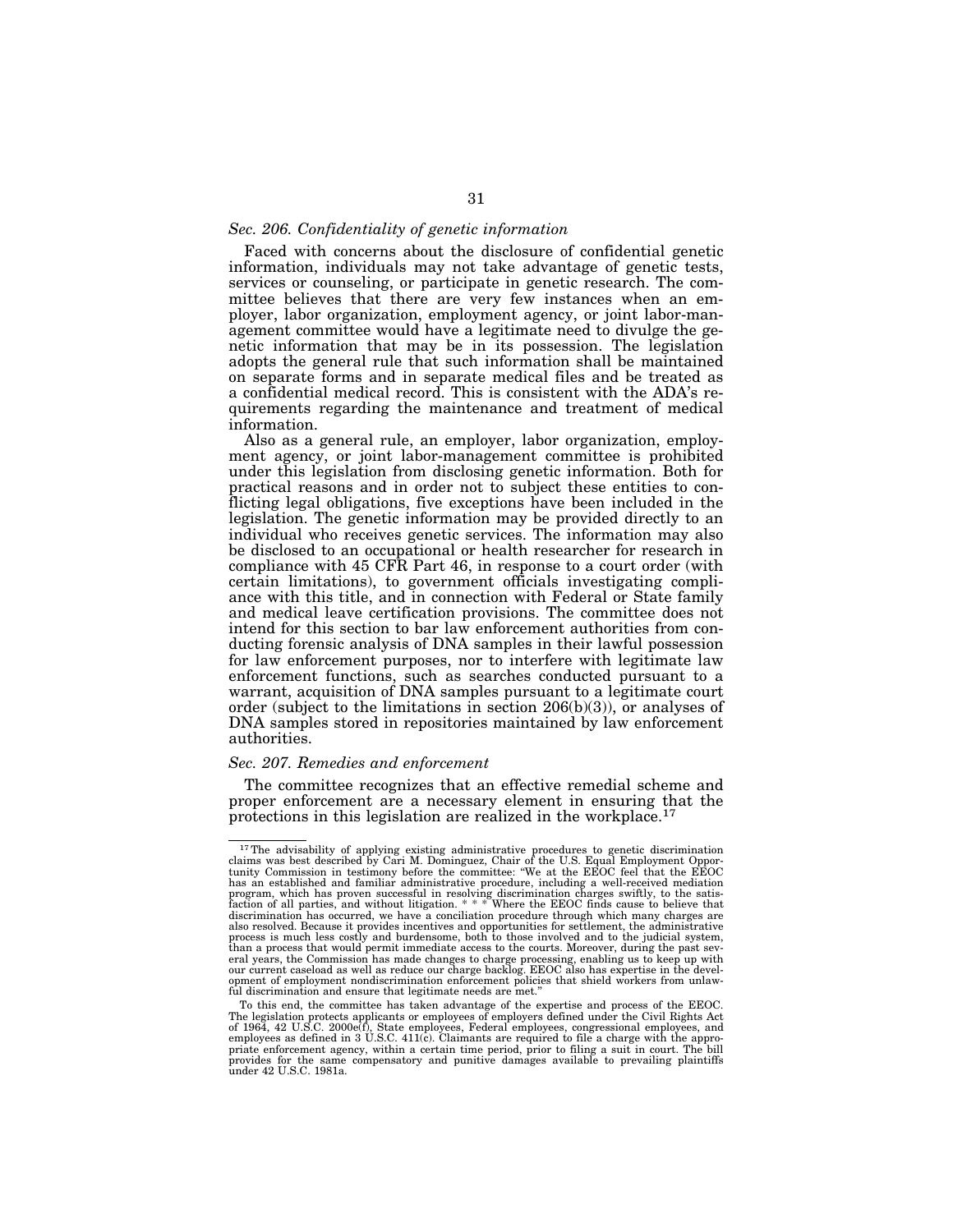Because the legislation expressly covers State employees, the committee wishes to review the record of State discrimination in genetics. Based on early genetic science, States enacted laws that provided for the sterilization of ''undesirable'' persons having presumed genetic "defects" such as mental retardation, mental disease, epilepsy, blindness, and hearing loss, among other conditions. The first sterilization law was enacted in the State of Indiana in 1907. In the years following, many States enacted legislation that either incorporated provisions or drew inspiration from the first sterilization law. A majority of States adopted sterilization laws to "correct" apparent genetic traits or tendencies. Many of these State laws have since been repealed, and many have been modified to include essential constitutional requirements of due process and equal protection.

The Supreme Court's earliest decision on the constitutionality of State sterilization statutes certainly does not reflect contemporary norms, but the case has never been officially overruled by the Court. *Skinner* v. *Oklahoma,* 316 U.S. 535 (1942). The current explosion in the science of genetics, and the history of sterilization laws by the States based on early genetic science, compels congressional action in this area.

#### *Sec. 208. Disparate impact*

Due to the unique nature of genetic information and our current understanding of this developing area of science, the committee has determined that only disparate treatment cases should be permitted under this legislation at this time. The bill contemplates that the science could change in the future and has called for the creation of a study commission 6 years after the date of enactment to review this issue. The Commission's purpose is to advise Congress on the advisability of providing for a disparate impact cause of action in the future.

## *Sec. 209. Construction*

As stated previously, it is the committee's intent to provide clear rules of conduct to all parties in order to promote compliance and avoid needless or frivolous lawsuits. In most instances, the legislation is designed to work in conjunction with existing laws and not to override current protections, rights, or defenses. Several rules of construction have been included in the legislation to assist courts in interpreting congressional intent.

The committee recognizes that both the ADA and the Rehabilitation Act of 1973 regulate the use of genetic information in some manner. The first rule of construction expressly states that nothing in title II shall be construed to limit the rights or protections of an individual under those two laws. Individuals remain free to seek redress for violations of the ADA, the Rehabilitation Act, and the Genetic Information Nondiscrimination Act. The committee emphasizes, however, that this legislation in no way alters the current law prohibiting double recovery of damages based on the same facts or a common occurrence. See, e.g., *Anderson* v. *Group Hospitalization*, 820 F.2d 465 (D.C. Cir. 1987); *Skinner* v. *Total Petroleum,* 859 F.2d 1439 (10th Cir. 1988); *Kim* v. *Nash,* 123 F.3d 1046 (8th Cir. 1997); *Atkinson* v. *Anadarko Bank and Trust Company,*  808 F.2d 438, 441 (5th Cir.) cert. denied 483 US 1032 (1987);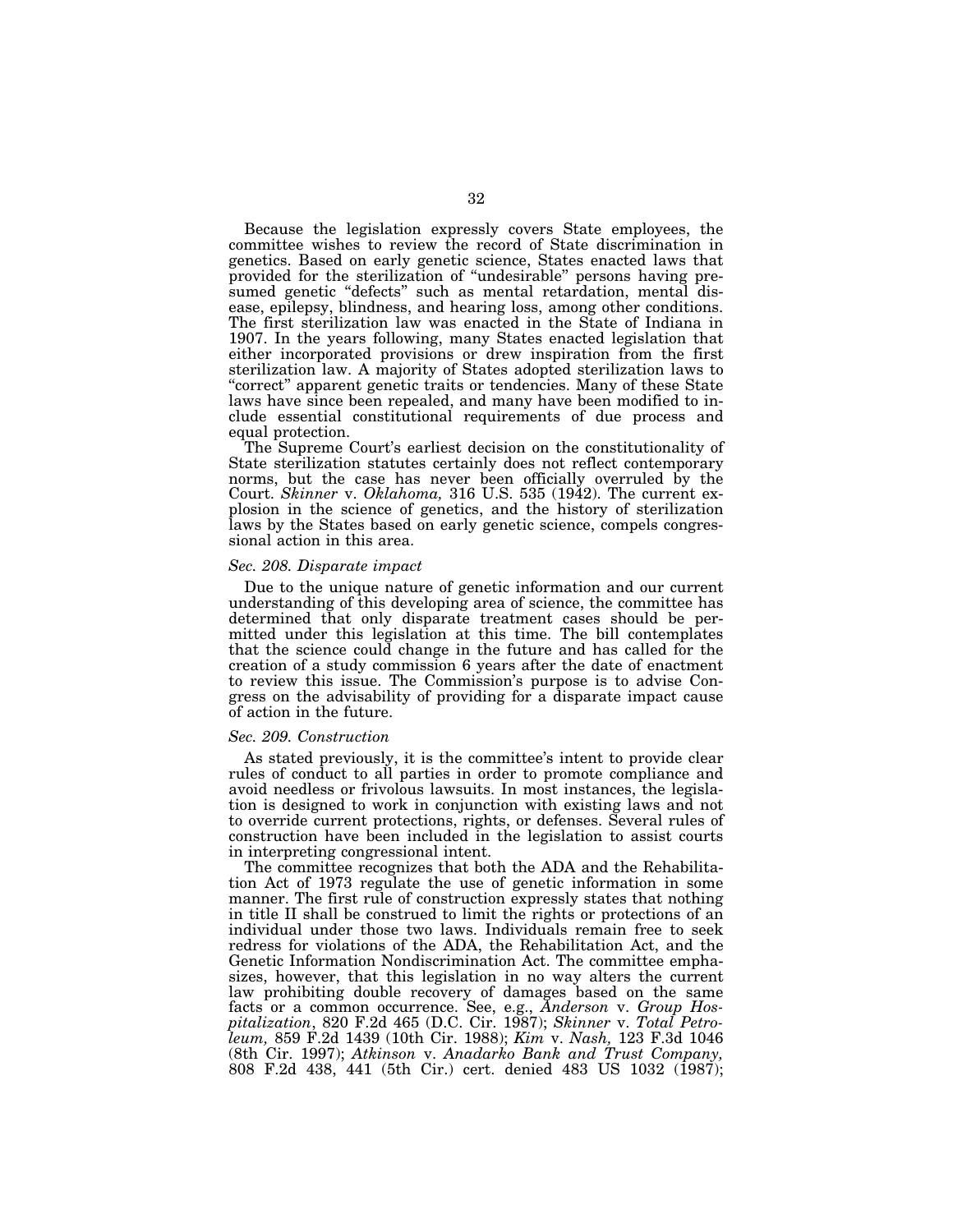*Squires* v. *Bonser,* 54 F.3d 168 (3d Cir. 1995); and *Mason* v. *Oklahoma Turnpike Authority,* 115 F. 3d 1442 (10th Cir. 1997).

The second rule of construction is included to ensure that claims against parties are brought in the capacity in which they act. The committee recognizes that an employer, labor organization, employment agency, or joint labor-management committee can act in its capacity as an employer, or in its capacity under ERISA as a plan sponsor, fiduciary, or plan administrator. The actions of an employer, labor organization, employment agency, or joint labor-management committee when taken in its capacity as a plan sponsor, fiduciary, or plan administrator, would be governed by title I of this legislation. Currently, courts must decide whether conduct of an employer violates ERISA or title VII of the Civil Rights Act of 1964, depending on whether the employer was acting in its capacity as a group health plan or as an employer, respectively. The committee does not intend to extend liability under title II, where broader remedies may be more attractive than the remedies under title I, for violations of title I. The legislation should not be interpreted to change current law and courts will continue to evaluate the facts in light of existing precedent.

The third rule of construction reiterates that the Genetic Information Nondiscrimination Act serves as a Federal floor for genetics rights and does not pre-empt Federal and State laws that provide equal or greater protections to individuals. This follows the long line of Federal employment, wage and hour, and other laws. The remaining rules of construction make clear that this legislation shall not be construed to interfere with the normal operation of several existing statutes and programs; specifically, these are the Armed Forces Repository of Specimen Samples for the Identification of Remains, applicable workers' compensation laws, occupational and other health research pursuant to 45 C.F.R. Part 46, and regulatory actions by the Occupational Safety and Health Administration and the Mine Safety and Health Administration.

#### V. COST ESTIMATE

#### MARCH 28, 2007.

Hon. EDWARD M. KENNEDY,

*Chairman, Committee on Health, Education, Labor, and Pensions, U.S. Senate, Washington, DC.* 

DEAR MR. CHAIRMAN: The Congressional Budget Office has prepared the enclosed cost estimate for S. 358, the Genetic Information Nondiscrimination Act of 2007.

If you wish further details on this estimate, we will be pleased to provide them. The CBO staff contact is Shinobu Suzuki.

Sincerely,

PETER R. ORSZAG.

Enclosure.—

#### *S. 358—Genetic Information Nondiscrimination Act of 2007*

S. 358 would amend the Employee Retirement Income Security Act of 1974 (ERISA), the Public Health Service Act, and Title XVIII of the Social Security Act to prohibit the use of genetic information (including results of genetic tests and family history of disease) by employers in employment decisions and by health insurers and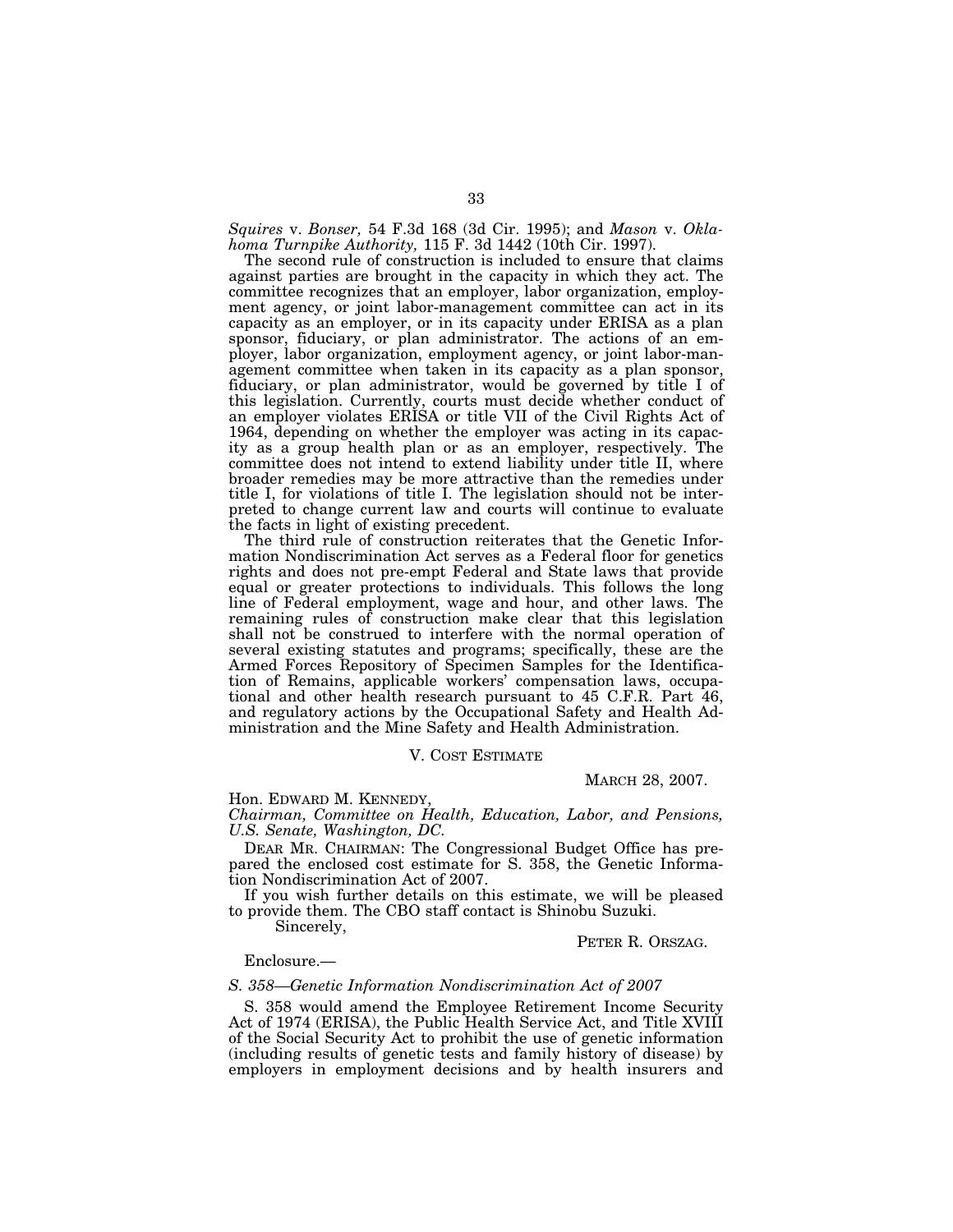health plans in making enrollment determinations and setting insurance premiums.

CBO estimates that enacting the bill would increase the number of individuals who obtain health insurance by about 600 people per year, nearly all of whom would obtain insurance in the individual market. The bill would affect federal revenues because the premiums paid by some of those newly insured individuals would be tax-deductible.

CBO estimates that enacting S. 358 would reduce revenues by less than \$500,000 in each year from 2008 through 2017, by \$1 million over the 2008–2012 period, and by \$2 million over the 2008– 2017 period. (These estimates include reductions in off-budget receipts from Social Security payroll taxes of less than \$500,000 over the 2008–2012 period, and slightly less than \$1 million over the 2008–2017 period.) The bill's requirements would apply to Medicare Supplemental Insurance, which could affect direct spending for Medicare. However, we estimate that the bill would have no significant effect on direct spending.

The bill would require the Secretaries of Health and Human Services (HHS), Labor, and the Treasury to issue regulations to carry out the provisions of this bill, and would require the Secretaries of HHS and Labor to enforce those provisions. In addition, six years after enactment, the bill would establish a commission to review the science of genetics and to make recommendations to the Congress on the need to establish a disparate impact standard for genetic discrimination. The bill would authorize the appropriation of such sums as necessary to establish the commission and to carry out the other provisions of the bill. Assuming the appropriation of the necessary amounts, CBO estimates that implementing S. 358 would increase discretionary spending by less than \$500,000 in 2008 and by \$2 million over the 2008–2017 period.

S. 358 would restrict how State and local governments use genetic information in employment practices and in the provision of health care to employees. That limitation on state and local actions would be an intergovernmental mandate as defined in the Unfunded Mandates Reform Act (UMRA), but there is little indication that state, local, or tribal governments currently engage in or are likely to engage in the activities that would be prohibited by the bill. Consequently, CBO estimates that the costs of the mandates would not be significant and would not exceed the threshold established in UMRA (\$66 million in 2007, adjusted annually for inflation).

The bill contains private-sector mandates on health insurers, health plans, employers, labor unions, and other organizations. CBO estimates that the direct cost of those requirements would not exceed the annual threshold specified in UMRA (\$131 million in 2007, adjusted annually for inflation) in any of the first five years the mandates would be effective.

The CBO staff contacts for this estimate are Shinobu Suzuki (for federal costs); Leo Lex (for the State and local impact), and David Auerbach (for the private-sector impact). This estimate was approved by Peter H. Fontaine, Deputy Assistant Director for Budget Analysis.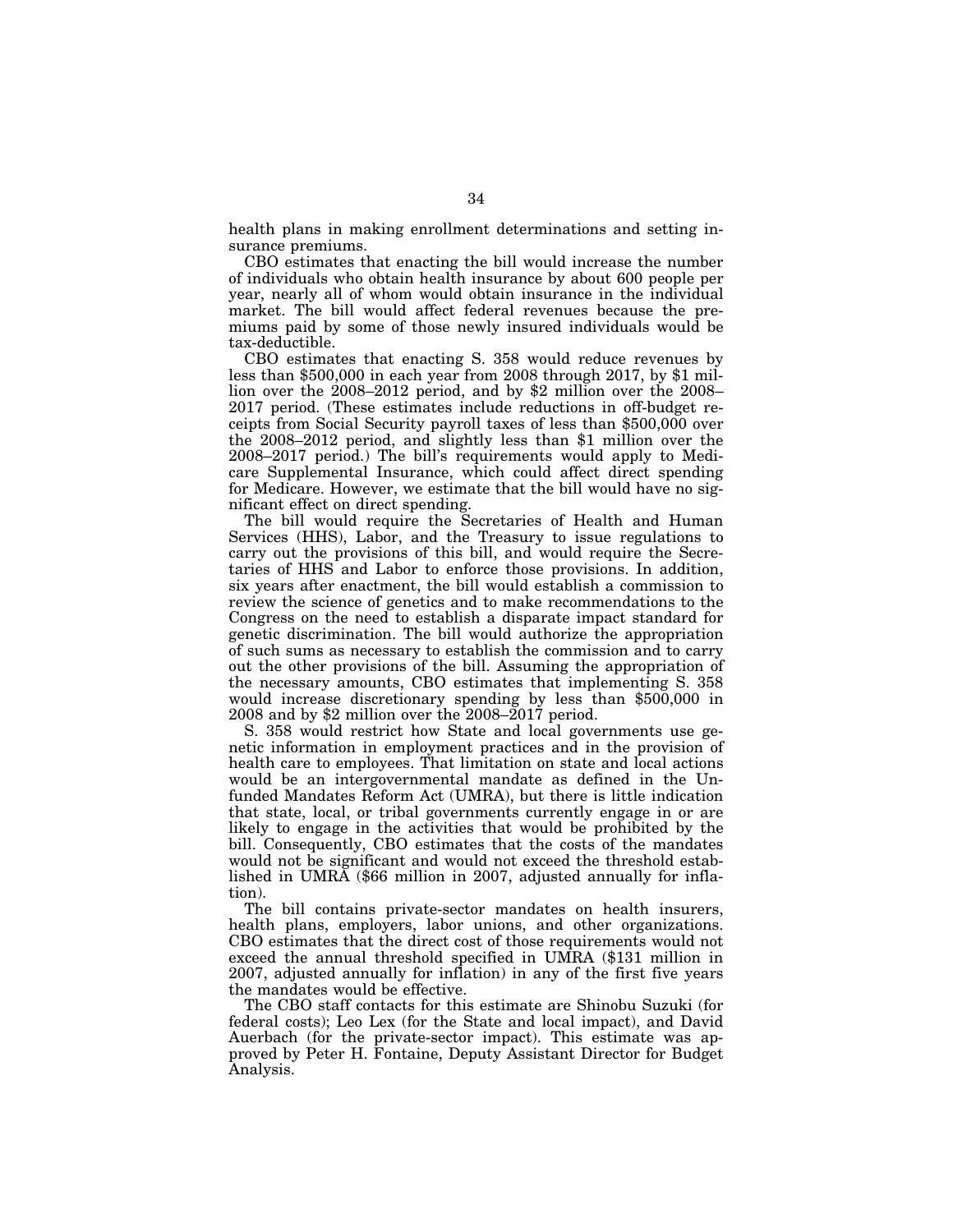## VI. APPLICATION OF LAW TO THE LEGISLATIVE BRANCH

Section 102(b)(3) of Public Law 104–1, the Congressional Accountability Act (CAA), requires a description of the application of this bill to the legislative branch. S. 358 prohibits discrimination on the basis of genetic information with respect to health insurance and employment. With respect to health insurance, the provisions of S. 358 would indirectly apply to the Federal Employees Health Benefits Program (FEHBP) which contracts with insurance issuers and provides coverage to Members and employees of the legislative branch. The impact of this legislation on the FEHBP may not be relevant, however, given that the FEHBP already has broad nondiscrimination rules in place, and given the fact that, pursuant to existing laws and regulations, eligibility for enrollment in the FEHBP is based solely on employment with the Federal Government, not medical conditions. With respect to employment, Executive Order 13145, issued February 10, 2000, prohibits discrimination in Federal employment based on genetic information, and current laws and regulations ensure that disqualification for Federal employment can only be based on job-related criteria. Through the CAA, these laws, and S. 358, would be applicable to the legislative branch.

#### VII. REGULATORY IMPACT STATEMENT

The committee has determined that there will be minimal increases in the regulatory burden imposed by this bill.

Title I of the bill generally builds on existing regulatory structures and industry practices. It is composed of several sections and applies to group health plans, group health insurance, insurers in the individual market, and issuers of Medicare supplemental policies. All non-governmental and many non-Federal, State and local governmental group health plans are subject to existing protections under ERISA, PHSA, and IRC that pertain to discrimination based on health-status. These plans are also currently subject to the HHS medical privacy rules. While the legislation adds to the substance of these existing requirements, it does not add any major new concepts or requirements, such as a notice requirement. Based on these factors, the committee has determined that there will be negligible regulatory impact with respect to group health plans.

Although insurance issuers of Medicare supplemental policies and individual policies are not subject to Federal law banning genetic discrimination, many States have already passed laws in this area. In addition, the majority of these issuers are currently subject to the HHS medical privacy rules. Thus, the committee has determined that there will be minimal regulatory burden imposed with respect to insurance issuers Medicare supplemental policies and individual policies.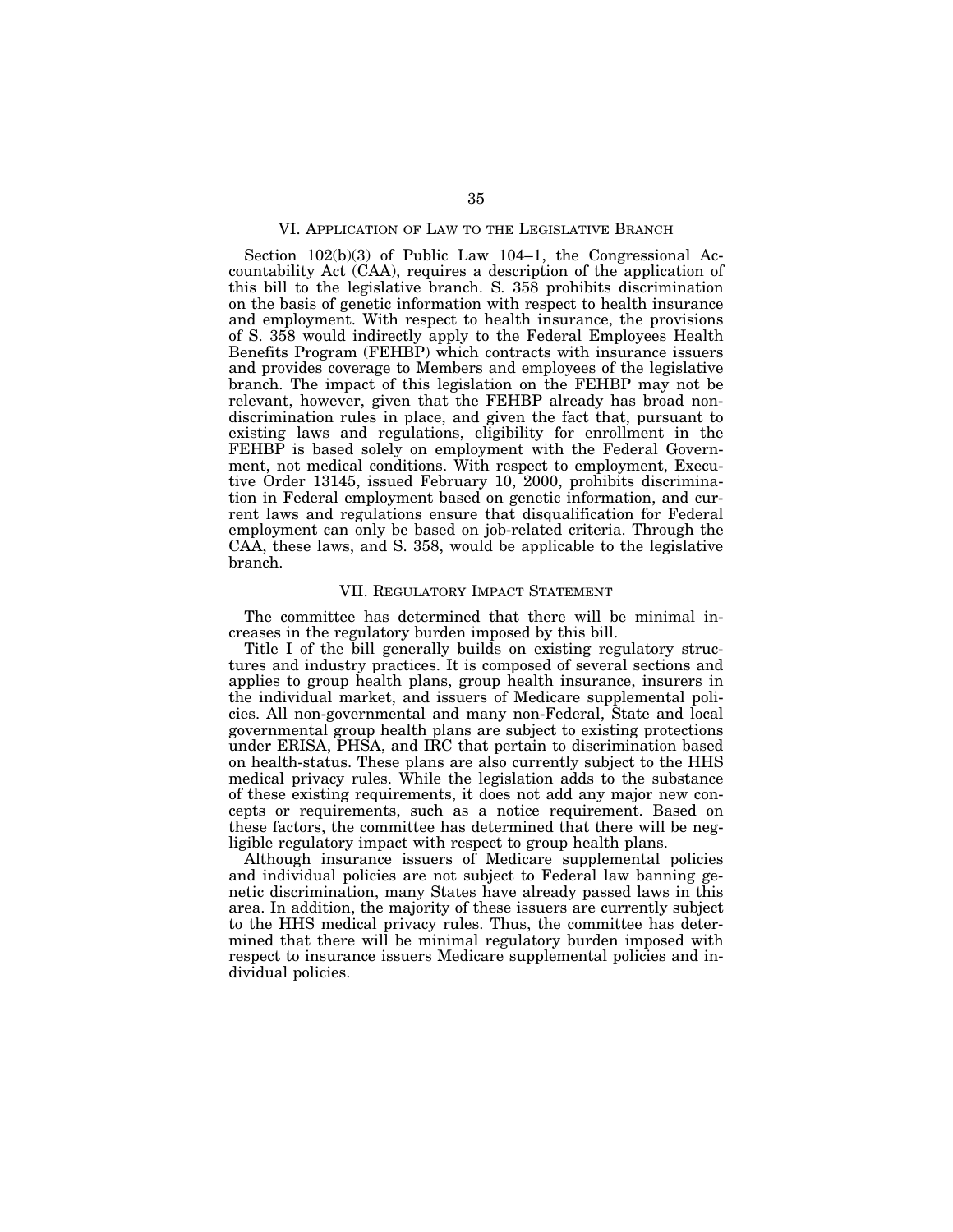## VIII. SECTION-BY-SECTION ANALYSIS

## Title I—Genetic Non-Discrimination in Health Insurance

## *Sec. 101. Amendments to Employee Retirement Income Security Act of 1974*

## *Subsection (a). Prohibition of Health Discrimination on the Basis of Genetic Information or Genetic Services*

Sec. 101(a)(1)—No Enrollment Restriction for Genetic Services. This provision amends ERISA  $702(a)(1)(F)$  to include "information about a request for or receipt of genetics services by an individual or family member of such individual.''

Sec. 101(a)(2)—No Discrimination in Group Premiums Based on Genetic Information. This provision amends ERISA 702(b) to prohibit a health insurance issuer offering group health coverage in connection with a group health plan from adjusting premium or contribution amounts for a group on the basis of genetic information concerning an individual in the group or a family member of the individual.

Sec. 101(b)—Limitations on Genetic Testing. This section amends Section 702 of ERISA to include a prohibition on genetic testing. Specifically, this provision prohibits a group health plan or a health insurance issuer offering group health insurance coverage in connection with a group health plan from requesting or requiring an individual or a family member of such individual to undergo a genetic test. This section does not limit the authority of the treating health care professional to request that such individual or family member undergo a genetic test. Nor does it limit the authority of a health care professional who is employed by or affiliated with the group health plan or health insurance issuer and who is providing health care services to the enrolled individual as part of a wellness program (as defined under regulations promulgating ERISA Section 702 at 29 CFR 2590.702(f)) from notifying such individual about the availability of a genetic test or providing information about the genetic test. Finally, this section does not authorize or permit a health care professional to require that an individual undergo a genetic test.

Application to All Plans. This provision applies the requirements of the amendments made by section 101 of the Genetic Information Nondiscrimination Act to small group health plans (and group health insurance coverage offered in connection with a group health plan) that are otherwise exempt, under Section 732(a) of ERISA, from the other non-discrimination prohibitions under Section 702 of ERISA. Therefore, the requirements of such amendments apply to a group health plan (and group health insurance coverage offered in connection with a group health plan) that, on the first day of the plan year, has less than two participants who are current employees for any plan year. Such amendments also apply to retiree only group health plans (and group health insurance coverage offered in connection with a group health plan).

Section 101(c)—Remedies and Enforcement. This section amends Section 502 of ERISA to clarify and strengthen remedies available to group health plan participants for violations of the genetic nondiscrimination provisions added by title I.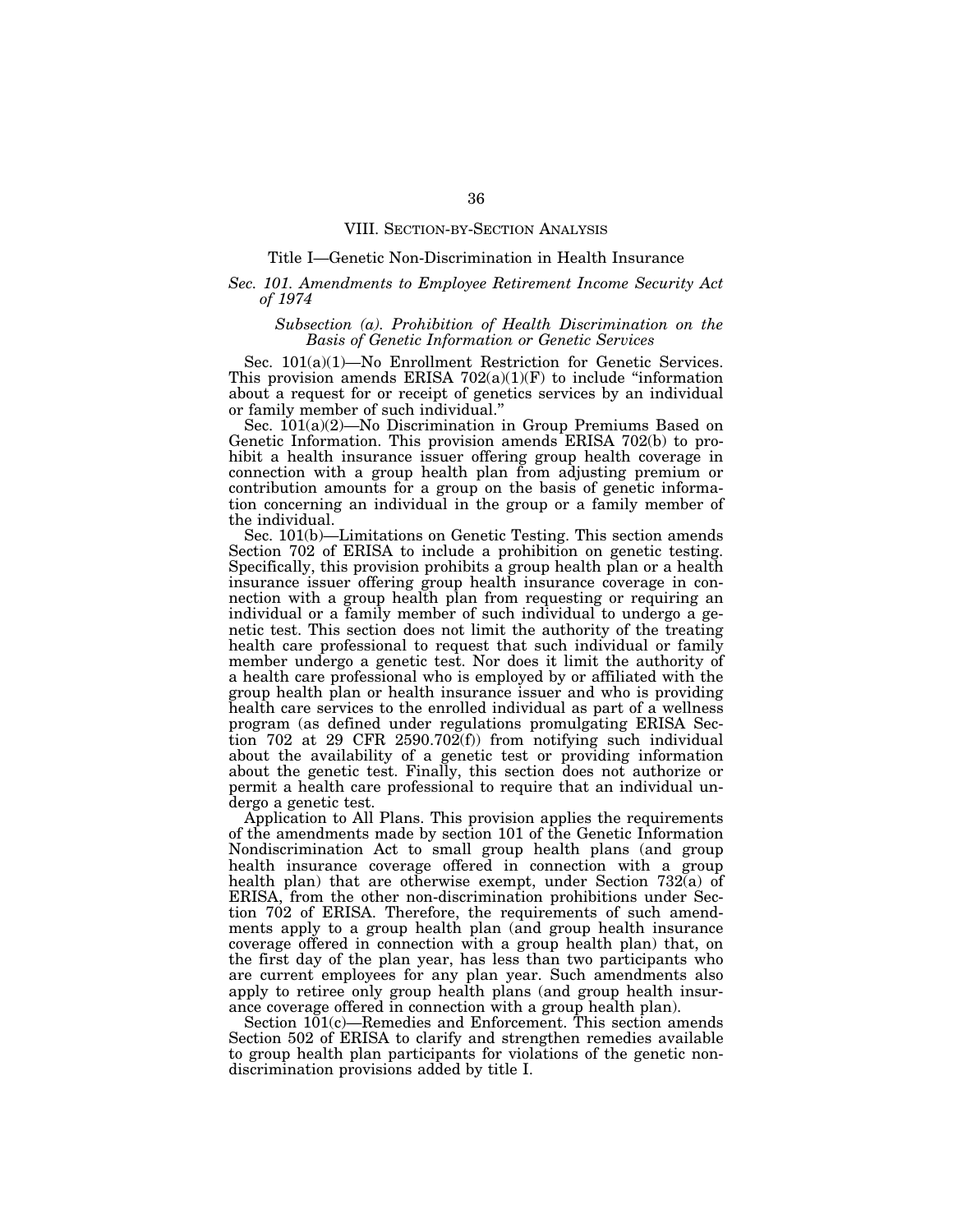(1) Injunctive Relief for Irreparable Harm—This provision clarifies that an ERISA plan participant or beneficiary can seek relief in court under Section 502(a)(1)(B) of ERISA for a violation of the amendments made by section 101 of this Act, prior to the exhaustion of the plan's administrative remedies under Section 503 of ERISA. To qualify for such relief, a participant or beneficiary must demonstrate to the court, by a preponderance of evidence, that the exhaustion of administrative remedies would cause irreparable harm to the health of such participant or beneficiary. Any determinations made, either previously or while an action under this provision is pending, under the plan's administrative remedies shall be given due consideration by the court.

(2) Equitable Relief for Genetic Discrimination—This provision clarifies and expands the type of equitable relief and penalties available under Section 502 of ERISA for a violation of this Section.

(A) Reinstatement of Benefits Where Equitable Relief Has Been Awarded—If a participant or beneficiary recovers benefits under Section  $502(a)(1)(B)$  of ERISA for a violation of the amendments made by section 101 of this Act, this provision allows the court, in its discretion, to reinstate coverage retroactively. Specifically, where a participant or beneficiary has been wrongfully denied eligibility under the plan due to a violation of such section, the court can award reinstatement of a participant's or beneficiary's coverage, retroactive to the date of the denial of such eligibility.

(B) Administrative Penalty Where Equitable Relief Has Been Awarded—If a participant or beneficiary recovers benefits under Section  $502(a)(1)(B)$  for a violation of the amendments made by section 101 of this Act, this provision allows the court, in its discretion, to levy a penalty on the administrator who fails to comply with the requirements of this title. Such administrator can be held personally liable for a penalty in the amount of not more than \$100 for each day in the non-compliance period. Such penalty shall be payable to the participant or beneficiary involved. The non-compliance period is defined as the period beginning on the date that the failure, a violation of any of the provision of this Section, occurs and ending on the date that such failure is corrected.

(3) Secretarial Enforcement Authority—Under current law, HIPAA's existing nondiscrimination provisions are enforced by the personal remedies available under ERISA  $502(a)(1)$  or  $(3)$ . In addition, the Department of the Treasury and Internal Revenue Service may levy an excise tax against a group health plan for its failure to comply with HIPAA's requirements. The Department of Labor is not currently authorized to impose penalties for HIPAA violations. This provision maintains the size and framework of the HIPAA excise tax, but transfers the enforcement authority to the Department of Labor solely for the purposes of enforcing this section.

Amount of Penalty—Specifically, the Secretary of Labor may impose a civil penalty against a group health plan for any violation of this Section in the amount of \$100 for each day in the noncompliance with respect to each individual to whom such failure relates. A higher penalty of \$2,500 for each day of noncompliance shall be applied where there is one or more failure with respect to an individual involved and where the plan did not correct the failure within the specified time. A penalty of \$15,000 shall be applied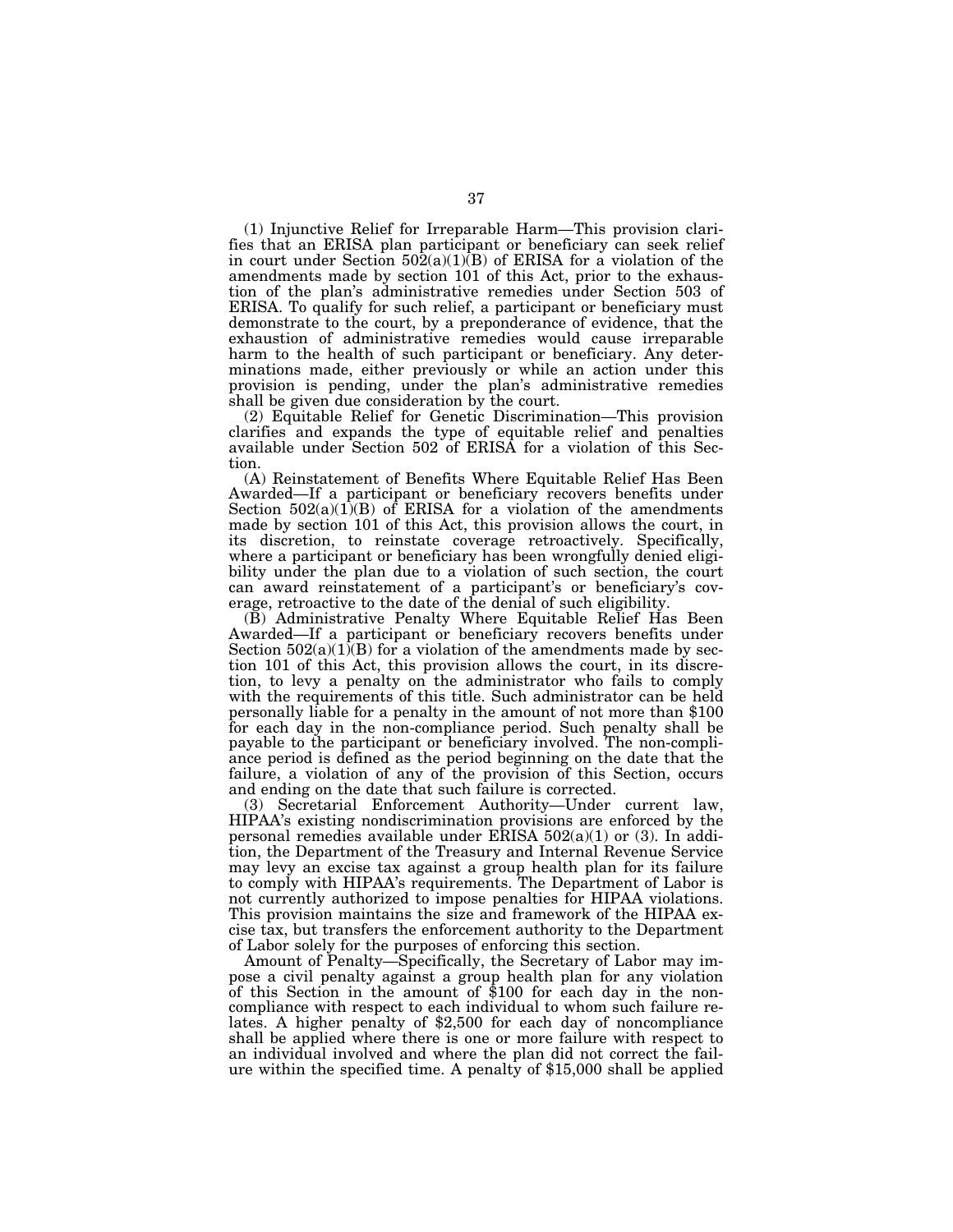if the violation under this title in any year is more than de minimis.

Limitations—No penalty applies under this paragraph if the Secretary determines that the person did not know, or through reasonable diligence would not have known, that such failure existed. A penalty shall be imposed on any failures due to reasonable cause and not willful neglect; and if such failure is corrected within 30 days of discovery. The overall limitation for unintentional failures due to reasonable cause shall not exceed the lesser of 10 percent of the amount paid or incurred by the employer during the preceding taxable year for group health plans or \$500,000. The Secretary may waive all or part of any penalty imposed by this section if the penalty would be excessive relative to the failure involved.

Sec. 101(d)—Definitions. This section adds new definitions to Section 733(d) of ERISA with respect to genetic nondiscrimination.

Family Member—Means the spouse of the individual, a dependent child of the individual, and other individuals related by blood to the individual or the spouse or child.

Genetic Information—Means information about an individual's genetic tests, the genetic tests of family members of the individual, or the occurrence of a disease or disorder in family members of the individual. It does not include information about the sex or age of an individual.

Genetic Test—Means an analysis of human DNA, RNA, chromosomes, proteins, or metabolites, that detects genotypes, mutations, or chromosomal changes. It does not mean an analysis of proteins or metabolites that does not detect genotypes, mutations, or chromosomal changes or an analysis of proteins or metabolites that is directly related to a manifested disease, disorder, or pathological condition that could reasonably be detected by a health care professional with appropriate training and expertise in the field of medicine involved.

Genetic Services—Means a genetic test; genetic counseling (such as obtaining, interpreting, or assessing genetic information); or genetic education.

Sec. 101(e)—Regulations and Effective Date. The Secretary of Labor shall issue final regulations not later than 1 year after enactment. The amendments made by this act shall apply to group health plans for plan years beginning 18 months after enactment.

#### *Sec. 102. Amendments to the Public Health Service Act*

#### *Subsection (a)—Amendments Relating to the Group Market*

(1) Prohibition of Health Discrimination on the Basis of Genetic Information or Genetic Services—Section 2702(a)(1)(F) and 2702(b) of the Public Health Service Act currently prohibits a group health plan and a health insurance issuer offering group health insurance coverage in connection with a group health plan from discriminating—in eligibility for enrollment or premium contributions against an individual in the group based on the individual's health status-related factors, including genetic information. In general, this section clarifies and expands this provision by prohibiting discrimination based on genetic information.

(A) No Enrollment Restriction for Genetic Services—This provision clarifies within the existing prohibition banning discrimination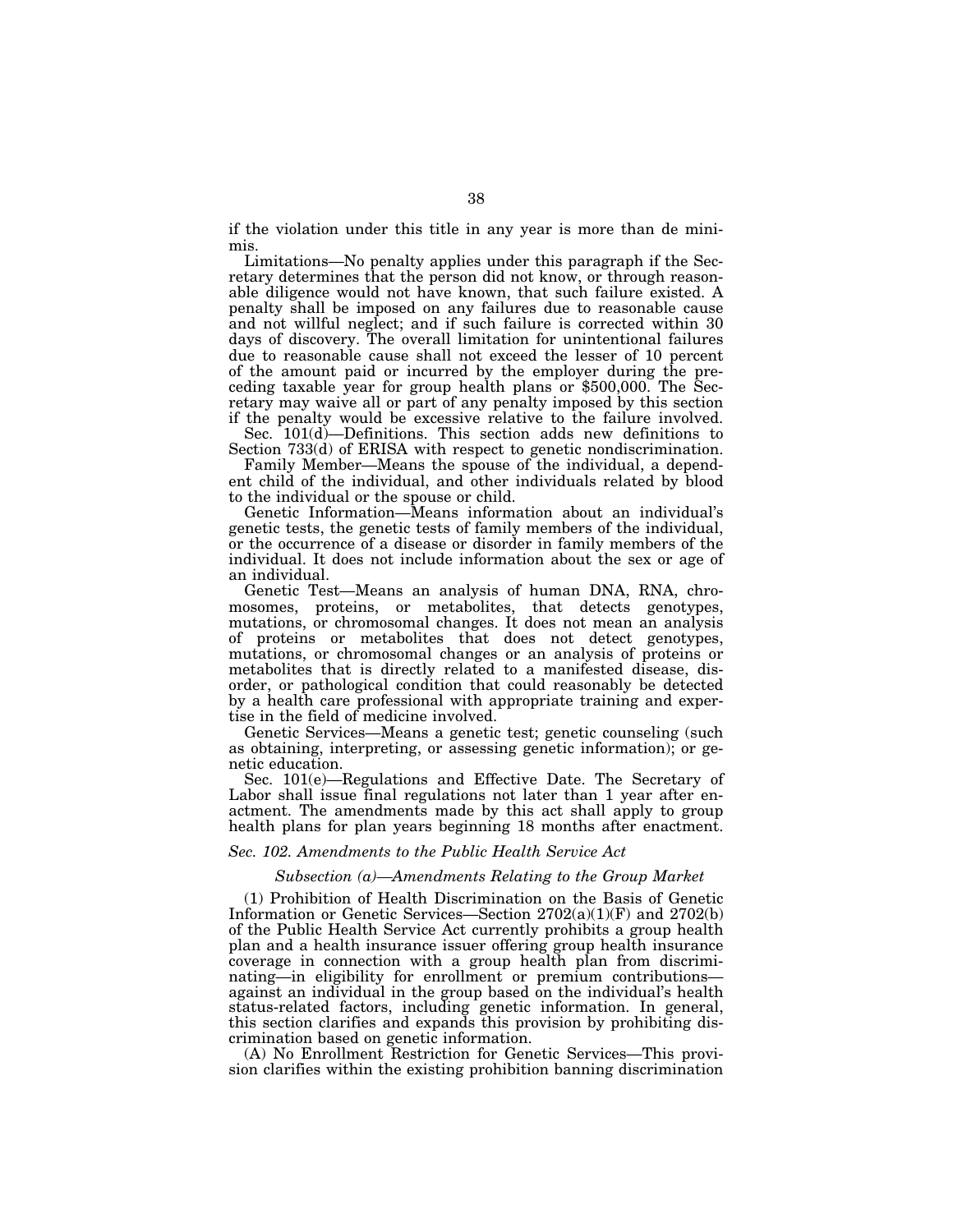in enrollment against an individual in the group that the term ''genetic information'' includes ''information about a request for or receipt of genetics services by an individual or family member of such individual.''

(B) No Discrimination in Group Premiums Based on Genetic Information—This provision prohibits a health insurance issuer offering group health coverage in connection with a group health plan from adjusting premium or contribution amounts for a group on the basis of genetic information concerning an individual in the group or a family member of the individual.

(2) Limitations on Genetic Testing—This section amends section 2702 of the Public Health Service Act to include a prohibition on genetic testing. Specifically, this provision prohibits a group health plan or a health insurance issuer offering group health insurance coverage in connection with a group health plan from requesting or requiring an individual or a family member of such individual to undergo a genetic test. Section 102 does not limit the authority of the treating health care professional to request that such individual or family member undergo a genetic test. Nor does it limit the authority of a health care professional who is employed by or affiliated with the group health plan or health insurance issuer and who is providing health care services to the enrolled individual as part of a wellness program (as defined under regulations promulgating PHSA Section 2702 at 45 CFR  $146.121(f)$  from notifying such individual about the availability of a genetic test or providing information about the genetic test. Finally, this section does not authorize or permit a health care professional to require that an individual undergo a genetic test.

Application to All Plans—This provision applies the requirements of the amendments made by section 102(a) of the Genetic Information Nondiscrimination Act to small group health plans (and group health insurance coverage offered in connection with a group health plan) that are otherwise exempt, under section 2721(a) of the Public Health Service Act, from the nondiscrimination prohibitions under section 2702. Therefore, the requirements of such amendments apply to a group health plan (and group health insurance coverage offered in connection with a group health plan) that, on the first day of the plan year, has less than two participants who are current employees for any plan year. Such amendments also applies to retiree-only group health plans (and group health insurance coverage offered in connection with a group health plan).

(3) Remedies and Enforcement—This section amends section 2722(b) of the Public Health Service Act to allow for enforcement of the requirements the amendments made by section 102(a) against health insurance issuers offering group health insurance coverage in connection with a group health plan. The enforcement mechanism is the same as that created by HIPAA to enforce existing nondiscrimination provisions against health insurance issuers offering group health insurance coverage in connection with a group health plan under section 2702 of the PHSA. In general, a State may require health insurance issuers to meet the requirements of HIPAA. If a State fails to substantially enforce a provision with respect to health insurance issuers, the Secretary of HHS shall enforce.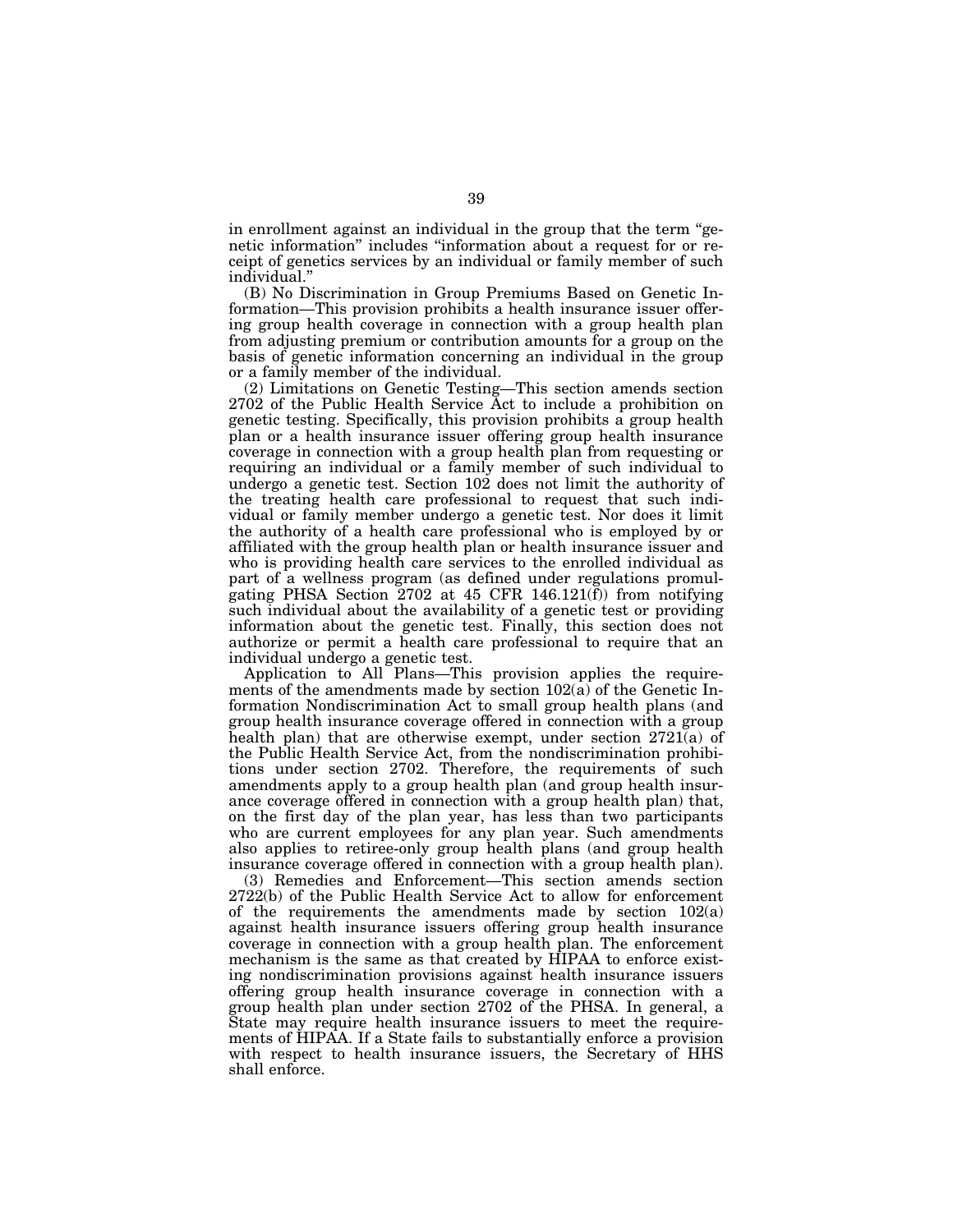Secretarial Enforcement Authority Relating to Genetic Discrimination—In cases where the Secretary of HHS determines that a State has failed to substantially enforce the requirements of the amendments made by section  $102(a)$  against a health insurance issuer offering group health insurance coverage, the Secretary has the authority to impose a civil monetary penalty on the issuer.

Amount of Penalty—Specifically, the Secretary of HHS may impose a civil penalty against a group health plan for any violation of the amendments made by section 102(a) in the amount of \$100 for each day in the non-compliance with respect to each individual to whom such failure relates. A higher penalty of \$2,500 for each day of non-compliance shall be applied where there is one or more failure with respect to an individual involved and where the plan did not correct the failure within the specified time. A penalty of \$15,000 shall be applied where the violation under the amendments made by section 102(a) in any year is more than de minimis.

Limitations—No penalty applies under this paragraph if the Secretary determines that the person did not know, or through reasonable diligence would not have known, that such failure existed. No penalty shall be imposed on any failures due to reasonable cause and not willful neglect; and if such failure is corrected within 30 days of discovery. The overall limitation for unintentional failures due to reasonable cause shall not exceed the lesser of 10 percent of the amount paid or incurred by the employer during the preceding taxable year for group health plans or \$500,000. The Secretary may waive all or part of any penalty imposed by this section if the penalty would be excessive relative to the failure involved.

(4) Definitions—This section adds new definitions to section 2791(d) of the PHSA with respect to genetic nondiscrimination. The definitions are identical to the definitions applying to group health plans under section 101.

## *Subsection (b). Amendments Relating to the Individual Market*

(b)(1). Adds a new section 2753 to subpart 2 to title XXVII of PHSA relating to genetic nondiscrimination.

Sec. 2753(a)—Prohibition on Genetic Information as a Condition of Eligibility. A health insurance issuer in the individual market may not establish rules for eligibility (including continued eligibility) for an individual to enroll for coverage based on genetic information (including information about a request for or receipt of genetic services by an individual or family member of such individual). This subsection also incorporates by reference the prohibition that currently applies under section  $2701(b)(1)(B)$  of the Public Health Service Act to a group health plan and a health insurance issuer offering coverage in the group market against treating genetic information as a pre-existing condition.

Sec. 2753(b)—Prohibition on Genetic Information in Setting Premium Rates. A health insurance issuer in the individual market shall not adjust the premium or contribution amounts for an individual on the basis of such individual's genetic information (including information about a request for or receipt of genetic services).

Sec. 2753(c)—Limitation on Genetic Testing. This provision prohibits a health insurance issuer in the individual market from requesting or requiring an individual or a family member of such in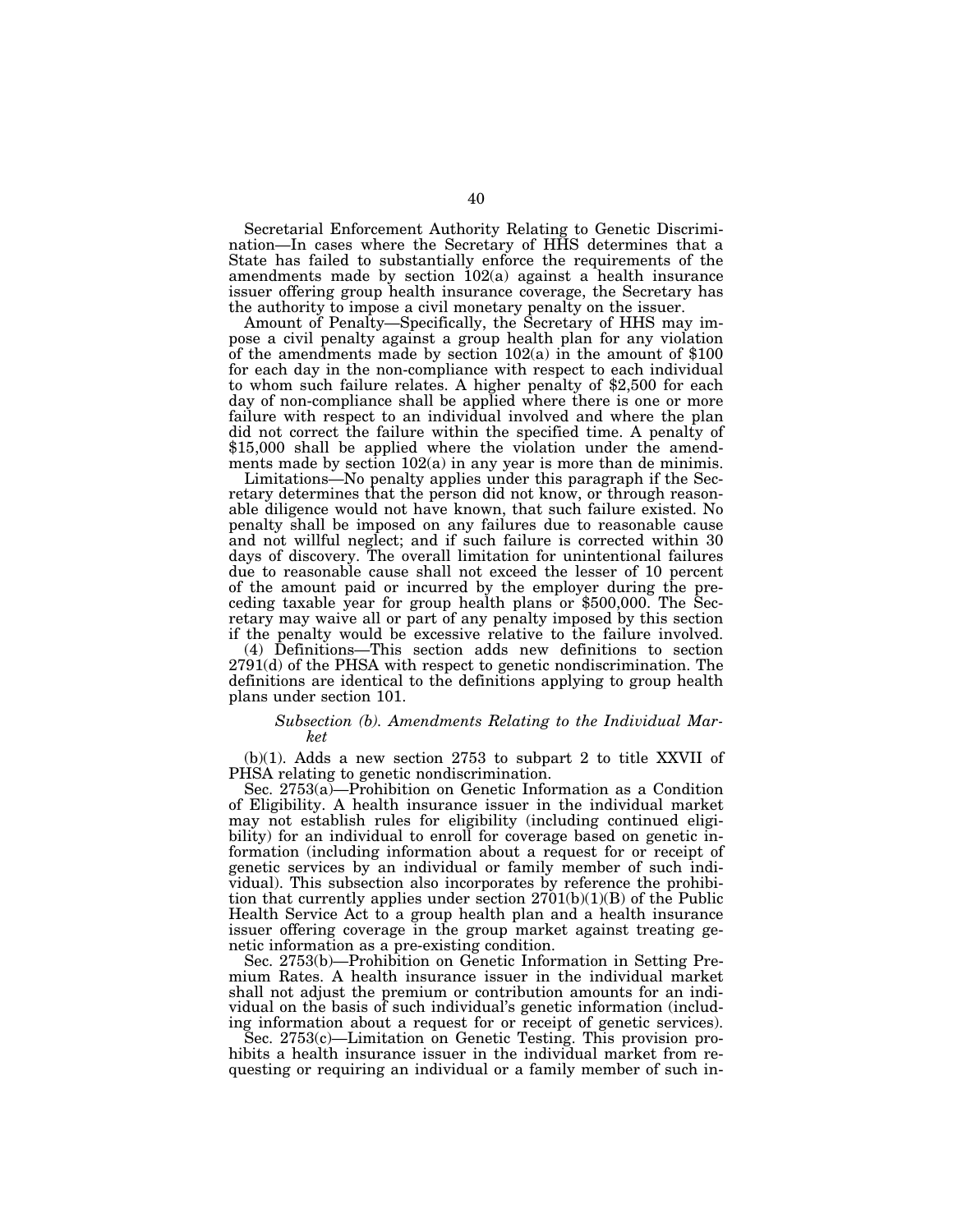dividual to undergo a genetic test. This provision does not limit the authority of the treating health care professional to request that such individual or family member undergo a genetic test. Nor does it limit the authority of a health care professional who is employed by or affiliated with the group health plan or health insurance issuer and who is providing health care services to the enrolled individual as part of a wellness program (as defined under regulations promulgating PHSA section 2702 at 45 CFR 146.121(f)) from notifying such individual about the availability of a genetic test or providing information about the genetic test. Finally, this provision does not authorize or permit a health care professional to require that an individual undergo a genetic test.

(2) Remedies and Enforcement.—This section amends section 2761 of PHSA to establish the same enforcement mechanism and secretarial authority against health insurance issuers in the individual market as is provided for enforcing the genetic nondiscrimination provisions against health insurance issuers in the group market.

## *Subsection (c). Elimination of Option of Non-Federal Governmental Plans to be Excepted From Requirements Concerning Genetic Information*

This subtitle creates an exception to the existing opt-out provision under section  $2721(a)(1)(2)$  of the PHSA that provides non-Federal governmental plans the ability to opt out of certain requirements created by HIPAA. Therefore, all non-Federal governmental health plans must comply with the genetic nondiscrimination requirements created by this Act in the same manner as other non-governmental group health plans.

## *Subsection (d)—Regulations and Effective Date*

Not later than 1 year after the date of enactment of this title, the Secretary of Labor and the Secretary of HHS (as the case may be) shall issue final regulations to carry out the amendments made by this section. The amendments made by this section shall apply to group health plans and insurance for plan years beginning after the date that is 18 months after the date of enactment of this title. The amendments made by this section shall apply to insurance in the individual market 18 months after date of enactment.

## *Sec. 103. Amendments to Title XVIII of the Social Security Act Relating to Medigap*

#### *Subsection (a). Nondiscrimination*

Sec. 103(a)(1)—Amends section 1882(s)(2) of the Social Security Act by adding the following: An issuer of a Medicare supplemental policy shall not deny or condition the issuance or effectiveness of the policy, and shall not discriminate in the pricing of the policy (including premium rate adjustments) of an individual on the basis of genetic information (or information about a request for, or receipt of, genetic services by such individual or family member of such individual).

Sec. 103(a)(2)—Effective Date. Prohibition in (a)(1) applies for policy years beginning after the date that is 18 months after the date of enactment.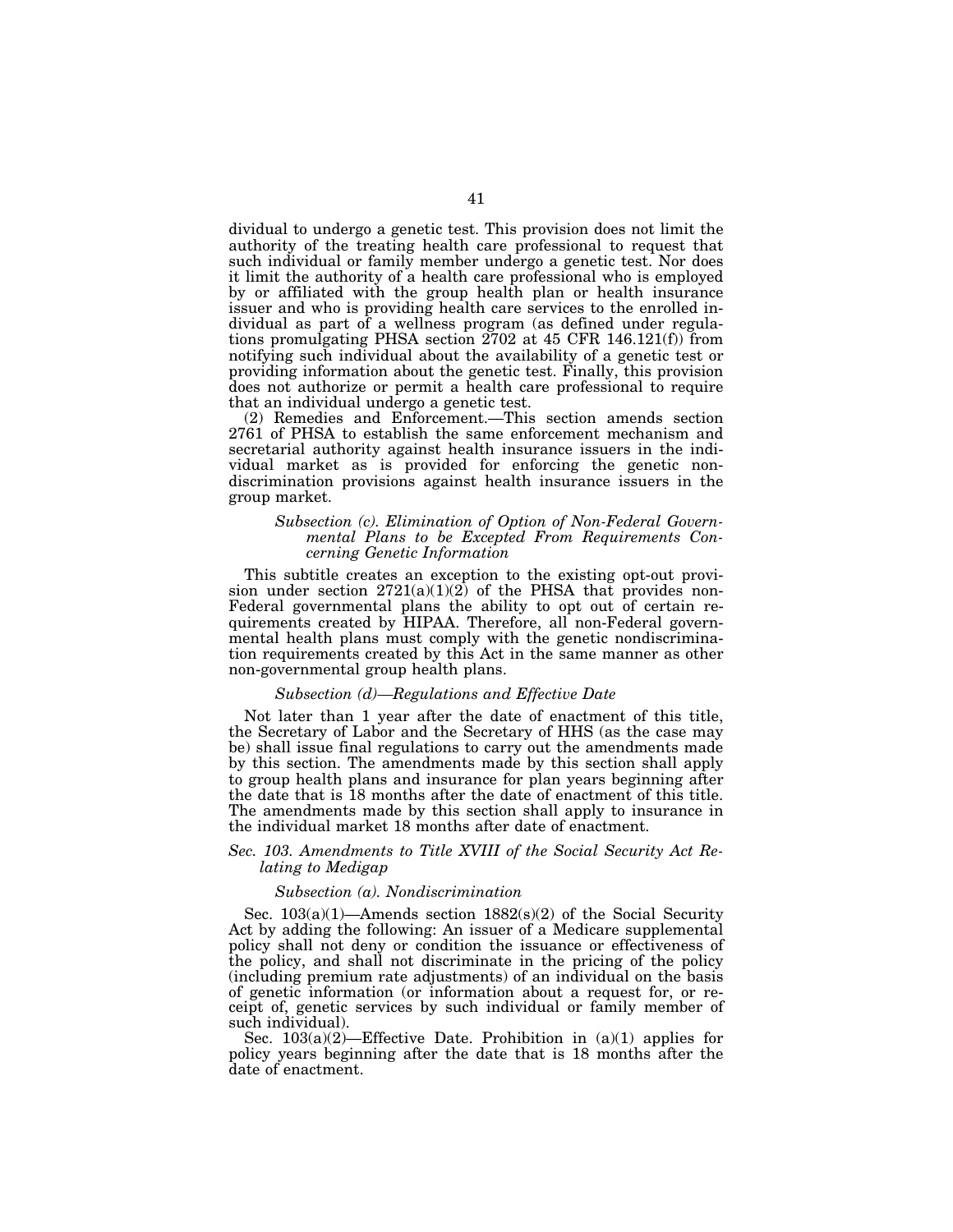Sec. 103(b)(1)—Limitation on Genetic Testing. This provision amends 1882 of the Social Security Act to prohibit an issuer of a Medicare supplemental policy from requesting or requiring an individual or a family member of such individual to undergo a genetic test. This provision does not limit the authority of the treating health care professional to request that such individual or family member undergo a genetic test. Nor does it limit the authority of a health care professional who is employed by or affiliated with the issuer of the Medicare supplemental policy and who is providing health care services to the enrolled individual as part of a wellness program (as defined under regulations promulgating ERISA section 702) from notifying such individual about the availability of a genetic test or providing information about the genetic test. Finally, this provision does not authorize or permit a health care professional to require that an individual undergo a genetic test.

Definitions—The definitions of "family member," "genetic information," and "genetic test," and "genetic services" are identical to the definitions applying to group health plans under section 101. This subsection includes the following additional definition:

Issuer of a Medicare Supplemental Policy—includes a third-party administrator or other person acting for or on behalf of such issuer.

Sec. 103(b)(2)—Conforming Amendment. The legislation requires an issuer to conform to and abide by the protections against genetic discrimination described in this section in order to be certified by the Secretary as an issuer of a Medigap policy.

Sec. 103(c)—Transition Provisions. The Secretary of HHS identifies whether a State needs to change its statute or regulations to comply with this section. A State has until the earlier of the date the State changes its statute or regulations to conform to this section, or October 1, 2008 to make the necessary changes and will not be considered out of compliance until such date. The National Association of Insurance Commissioners (NAIC) regulations shall be considered to be the applicable NAIC model regulation if such regulations are updated in a timely manner to be consistent with the Genetic Information Nondiscrimination Act. If the NAIC does not modify its model regulations in the timeframe established, the Secretary of HHS shall, not later than October 1, 2008, promulgate the regulation. If a State requires conforming legislation but its legislature is not scheduled to meet in 2008, the date of required compliance specified by this paragraph is the first day of the first calendar quarter beginning after the close of the first legislative session of the State legislature that begins on or after July 1, 2008. For a State that has a 2-year legislative session, each year of such sessions shall be deemed to be a separate regular session of the State legislature.

## *Sec. 104. Privacy and Confidentiality*

Sec. 104(a)—Applicability. The provisions in this section apply to all group health plans, health insurance issuers (including issuers offering coverage in connection with group health plans or individual health coverage), and issuers of Medicare supplemental policies as defined in previous sections of this Act and without any exception for small groups or a non-Federal governmental opt-out.

Sec. 104(b). Compliance with Certain Confidentiality Standards with Respect to Genetic Information.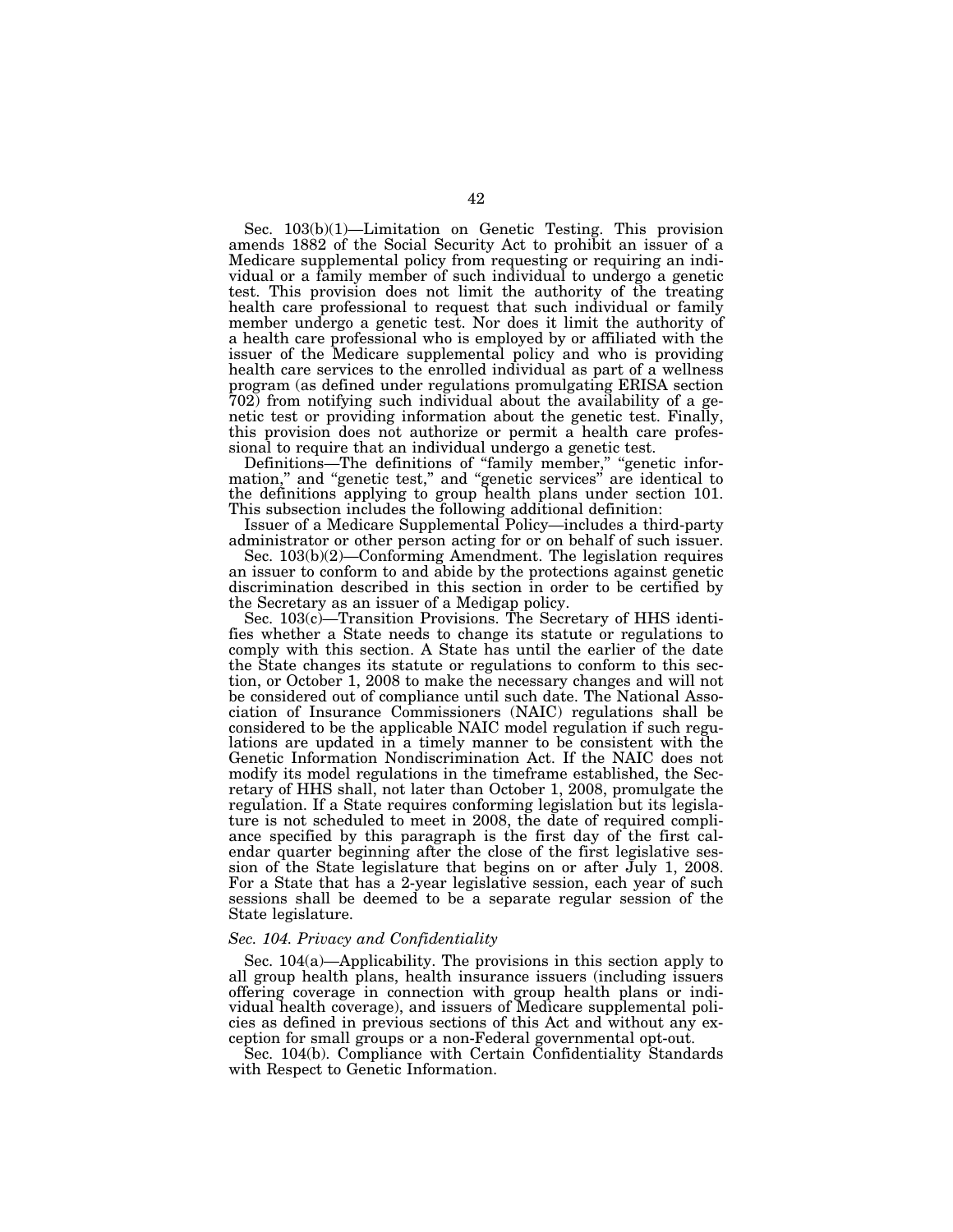(1) In General—The medical privacy rules promulgated by HHS (45 CFR Parts 160 and 164; final rule) shall apply to the use and disclosure of genetic information.

(2) Prohibition on Underwriting and Premium Rating—As an exception to (1), a group health plan, health insurance issuer, or issuer of a Medicare supplemental policy shall not use or disclose genetic information (including information about a request for or a receipt of genetic services by an individual or family member of such individual) for purposes of underwriting, determining eligibility to enroll, premium rating, or the creation, renewal or replacement of a plan, contract or coverage for health insurance or benefits.

Sec. 104(c). Prohibition on Collection of Genetic Information.

(1) In General—A group health plan, health insurance issuer, or issuer of a Medicare supplemental policy shall not request, require, or purchase genetic information for purposes of underwriting, determining eligibility to enroll, premium rating, or the creation, renewal or replacement of a plan, contract or coverage under the plan or for health insurance or benefits.

(2) Limitation Relating to the Collection of Genetic Information Prior to Enrollment—A group health plan, health insurance issuer, or issuer of Medicare supplemental policy shall not request, require, or purchase genetic information concerning a participant, beneficiary, or enrollee prior to the enrollment, and in connection with such enrollment, of such individual under the plan, coverage, or policy.

(3) Incidental Collection—Where a group health plan, health insurance issuer, or issuer of a Medicare supplemental policy obtains genetic information incidental to the requesting, requiring, or purchasing of other information concerning an individual, such request, requirement, or purchase shall not be considered a violation if it is not obtained for purposes of underwriting as defined under paragraph (1) and any genetic information obtained incidentally is not used or disclosed in violation of the HHS medical privacy regulations.

Sec. 104(d)—Application of Confidentiality Standards. The requirements of this section apply only to group health plans, health insurance issuers, and issuers of Medicare supplemental policies that are otherwise covered under the HHS medical privacy regulations. Therefore, the health plan exceptions contained in the medical privacy regulations also apply with respect to the requirements under this section. The requirements of this section do not apply to genetic information that is not considered to be individuallyidentifiable under HHS medical privacy regulations.

Sec. 104(e)—Enforcement. Covered entities under this section are subject to the same penalties that exist for medical privacy regulations under sections 1176 and 1177 of the Social Security Act for privacy and confidentiality violations of genetic information under section 104.

Sec. 104(f)—Pre-emption. The pre-emption provision for this section is the same standard that exists for the medical privacy regulations. Specifically, a requirement under this section shall supersede any contrary provision of State law unless such provision of State law imposes requirements, standards, or implementation specifications that are more stringent than those imposed under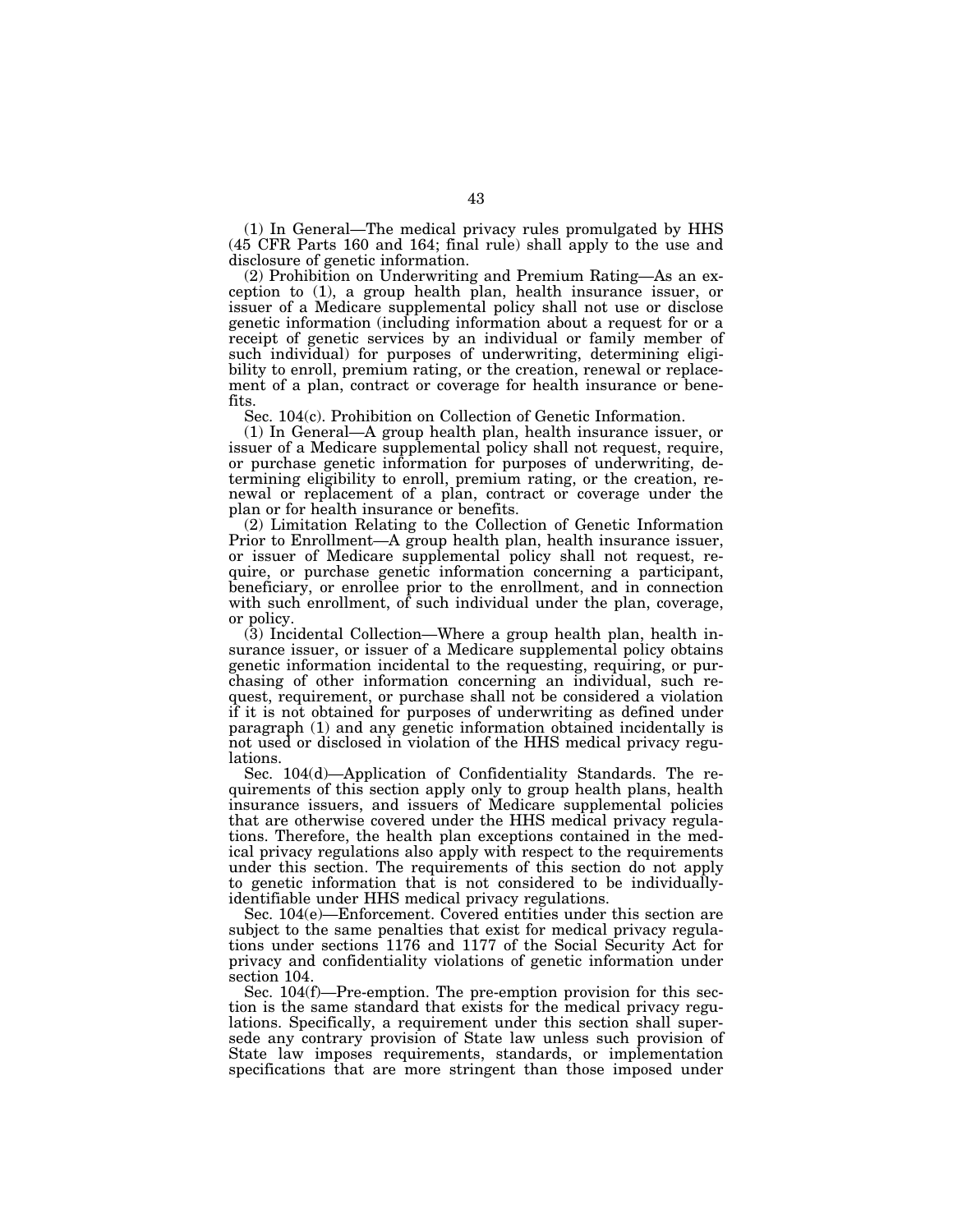this section. No penalty, remedy, or cause of action to enforce such as State law that is more stringent shall be pre-empted by this section. This provision shall not be construed to establish a penalty, remedy, or cause of action under State law if it is not otherwise available under State law.

Sec. 104(g)—Coordination with Privacy Regulations. The Secretary of HHS shall implement and administer this section in a manner that is consistent with the medical privacy regulations.

Sec. 104(h)(1)—Definitions. The definitions of ''family member,'' ''genetic information,'' ''genetic services,'' and ''genetic test'' are identical to the definitions in section 101 of this bill. However, a new definition of group health plan is included.

(2) Group Health Plan/Health Insurance Issuer—These terms include only those plans and issuers that are otherwise covered under the HHS medical privacy regulations and under  $(d)(1)$  of this section.

(3) Issuer of a Medicare Supplemental Policy—Means an issuer described in section 1882 of the Social Security Act.

(4) Secretary—Means the Secretary of Health and Human Services.

## *Sec. 105. Assuring Coordination*

(a) The Secretary of Health and Human Services, and the Secretary of Labor shall ensure, through the execution of an interagency memorandum of understanding, that regulations, rulings, and interpretations are administered to have the same effect when there are two or more agencies of jurisdiction. Such Secretaries shall pursue coordinated enforcement strategies and assign priorities in enforcement.

(b) The Secretary of Health and Human Services shall have sole authority over section 104, the privacy and confidentiality standards pertaining to genetic information.

## *Sec. 106. Regulations and Effective Date*

No later than 1 year after the date of enactment, the Secretaries of Labor and Health and Human Services shall issue final regulations. Except as provided in section 103 with respect to an issuer of a Medicare supplemental policy, the requirements of this act shall take effect 18 months after enactment.

## Title II—Employment

*Sec. 201. Definitions.* The section defines the parties covered by the act—employer, employment agency, labor organization—and ensures that State, Federal and congressional employees receive the same protections. Family members are defined as the spouse or dependent child of an individual, and all other individuals related by blood to the individual or his/her spouse or dependant child. Genetic information is defined as information about genetic tests of an individual or his/her family member. Genetic information also means information about the occurrence of disease or disorder in family members of the individual. It does not, however, include information about the sex or age of an individual. The section defines genetic monitoring, services and tests consistent with title I.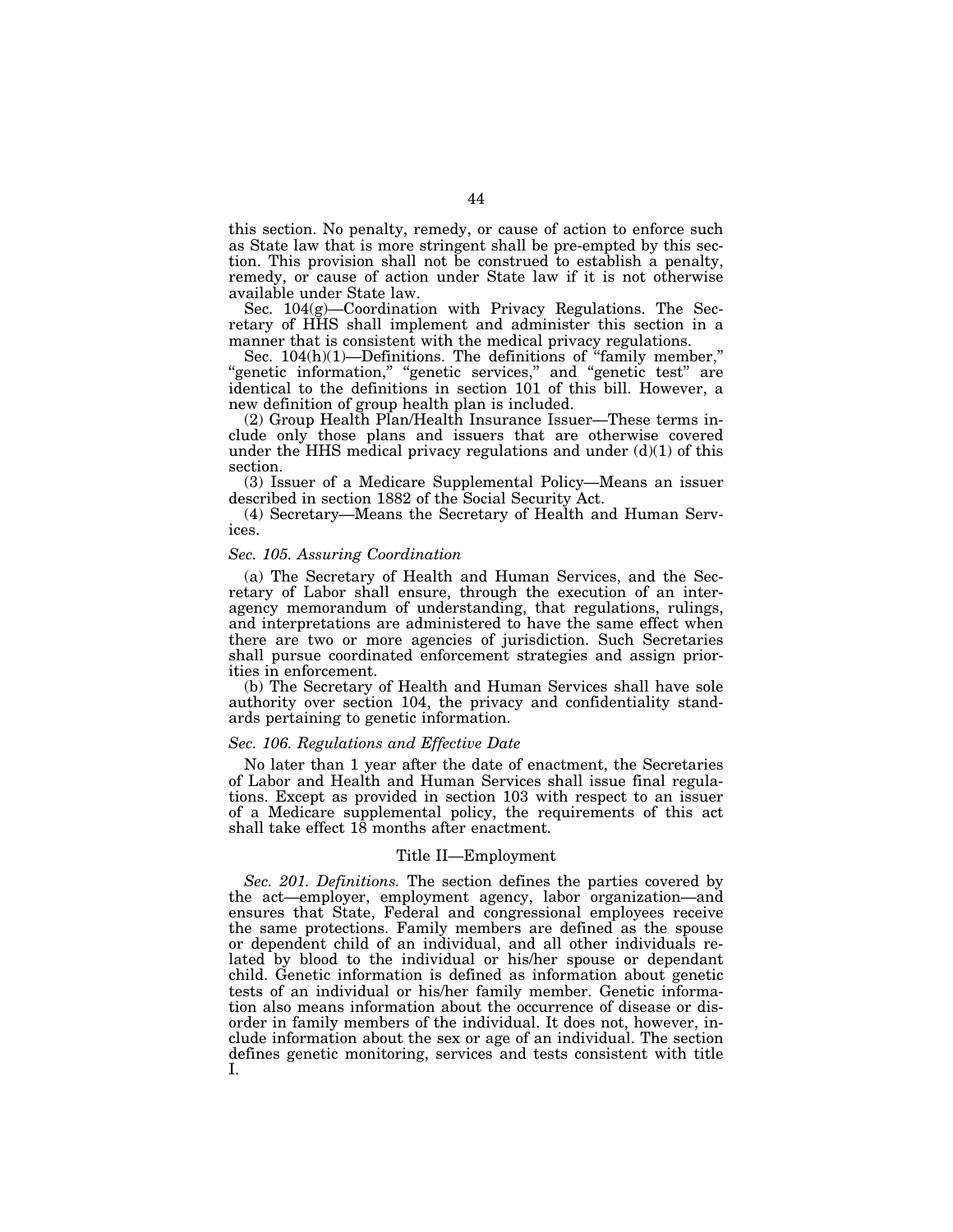*Sec. 202. Employer Practices.* An employer is prohibited from using genetic information to discriminate against an individual in employment. The section also makes it unlawful for an employer to request, require or purchase genetic information. Several specific exceptions are included: where an employer inadvertently requests or requires family medical history information; pursuant to an employer-sponsored wellness program; where the information relating to a family member is requested or required to comply with the certification provisions of Federal or State family and medical leave laws; where an employer purchases family medical history information that is publicly available through such items as newspapers, periodicals and books; or where the information is used for genetic monitoring of the biological effects of toxic substances in the workplace. Despite lawful acquisition of the information through these exceptions, the section makes clear that the employer still may not use or disclose the information in violation of the title.

*Sec. 203. Employment Agency Practices.* This section extends parallel obligations and exceptions to employment agencies as apply to employers under sec. 202.

*Sec. 204. Labor Organization Practices.* This section extends parallel obligations and exceptions to labor organizations as apply to employers under sec. 202.

*Sec. 205. Training Programs.* This section extends parallel obligations and exceptions to joint labor-management committees as apply to employers under Sec. 202.

*Sec. 206. Confidentiality of Genetic Information.* This section provides that an individual's genetic information shall be treated and maintained as part of the individual's confidential medical records. Disclosure is prohibited, except to: the individual; an occupational or health researcher; in response to an order of a court; to government officials investigating compliance with this title; or to the extent that disclosure is made in connection with the employee's compliance with the certification provisions of section 103 of the Family and Medical Leave Act, or such requirements under State family and medical leave laws.

*Sec. 207. Remedies and Enforcement.* The bill incorporates by reference the powers, remedies, and procedures set forth in title VII the Civil Rights Act of 1964, as amended. Similar powers, remedies and procedures are specified for State, Federal and congressional employees.

*Sec. 208. Disparate Impact.* The bill prohibits claims based on disparate impact, and empanels a commission in 6 years to review the science of genetics and make recommendations to Congress regarding whether to provide a disparate impact cause of action under this act.

*Sec. 209. Construction.* This section provides several rules of construction to clarify the intent of the committee and to assist courts in interpreting the title. The section makes clear that this title shall not be construed to limit the rights or protections of individuals under the Americans with Disabilities Act or the Rehabilitation Act of 1973. Similarly, the section clarifies that title II does not create violations for employers, employment agencies, labor organizations, or joint labor-management committees of provisions under title I. The section clarifies that the act sets the floor for individual rights and protections and does not limit the rights and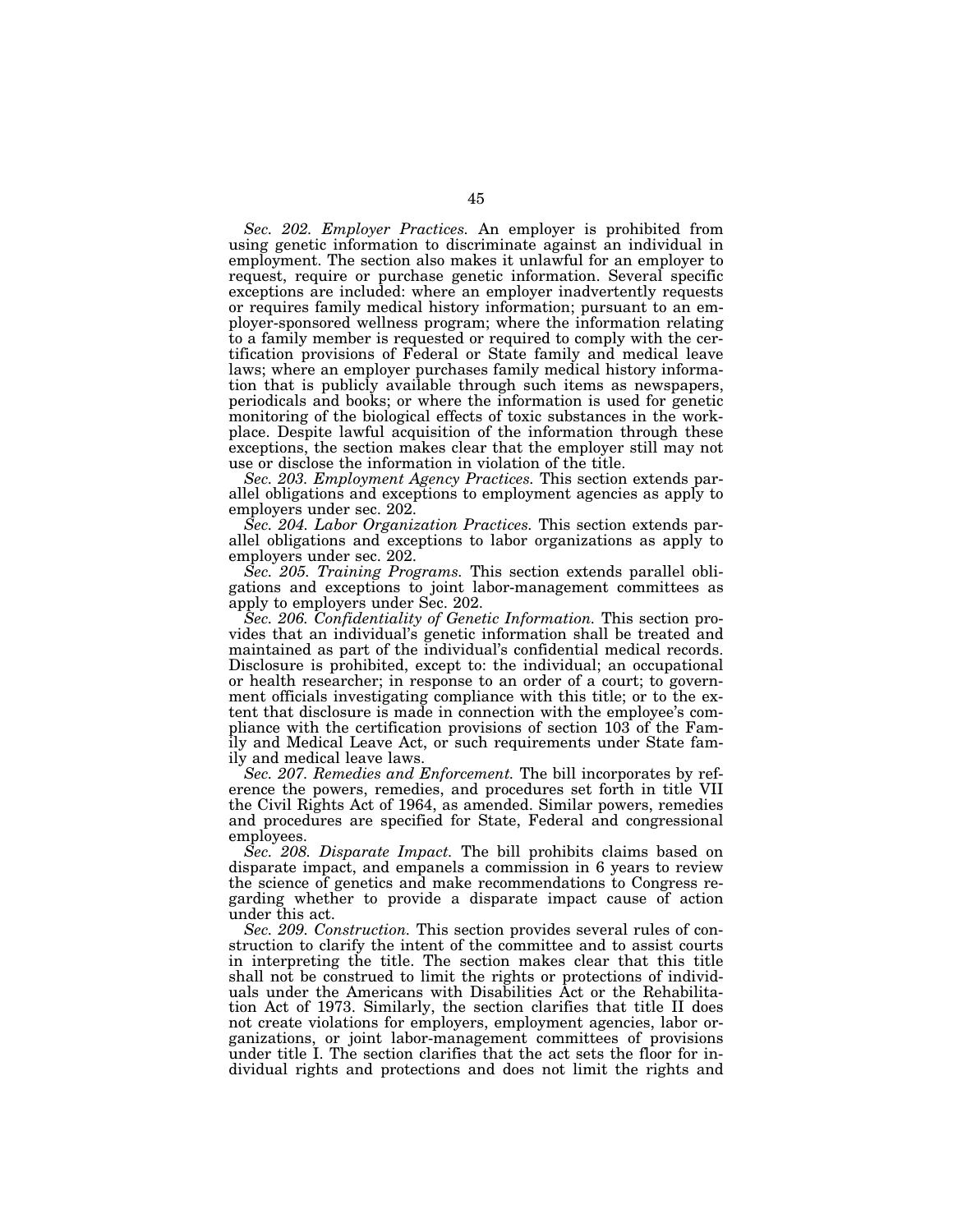protections under other Federal or State laws. Workers compensation laws are neither expanded nor restricted by the bill. Finally, the section provides rules of construction to ensure the proper operation of Federal programs and laws, including the Armed Services Repository of Specimen Samples, occupational health and safety research, and workplace safety and health laws and regulations.

*Section 210. Medical Information That Is Not Genetic Information.* The section clarifies that an employer, employment agency, labor organization or joint labor-management committee shall not be considered to be in violation of this title based on the use, acquisition, or disclosure of medical information of an employee or member that is not genetic information, about a manifested disease, disorder or pathological condition that has or may have a genetic basis.

*Sec. 211. Regulations.* The EEOC is charged with issuing final regulations under this title within 1 year of enactment.

*Sec. 212. Authorization of Appropriations.* Such sums as may be necessary.

*Sec. 213. Effective Date.* Eighteen months after enactment.

#### Title III—Miscellaneous Provision

*Sec. 301. Severability.* If any provision of this act, or an amendment made by this Act, or the application of such provision or amendment is held to be unconstitutional, the remainder of this act shall not be affected.

### IX. CHANGES IN EXISTING LAW

In compliance with rule XXVI paragraph 12 of the Standing Rules of the Senate, the following provides a print of the statute or the part or section thereof to be amended or replaced (existing law proposed to be omitted is enclosed in black brackets, new matter is printed in italic, existing law in which no change is proposed is shown in roman):

## **EMPLOYEE RETIREMENT INCOME SECURITY ACT OF 1974**

\* \* \* \* \* \* \* SEC. 502. (a) A civil action may be brought–<br>(1)  $* * *$ 

\* \* \* \* \* \* \*

 $(m) * * *$ 

*(n) ENFORCEMENT OF GENETIC NONDISCRIMINATION REQUIRE-MENTS.—*

*(1) INJUNCTIVE RELIEF FOR IRREPARABLE HARM.—With respect to any violation of subsection (a)(1)(F), (b)(3), or (c) of section 702, a participant or beneficiary may seek relief under subsection 502(a)(1)(B) prior to the exhaustion of available administrative remedies under section 503 if it is demonstrated to the court, by a preponderance of the evidence, that the exhaustion of such remedies would cause irreparable harm to the health of the participant or beneficiary. Any determinations that already have been made under section 503 in such case, or that are made in such case while an action under this paragraph is*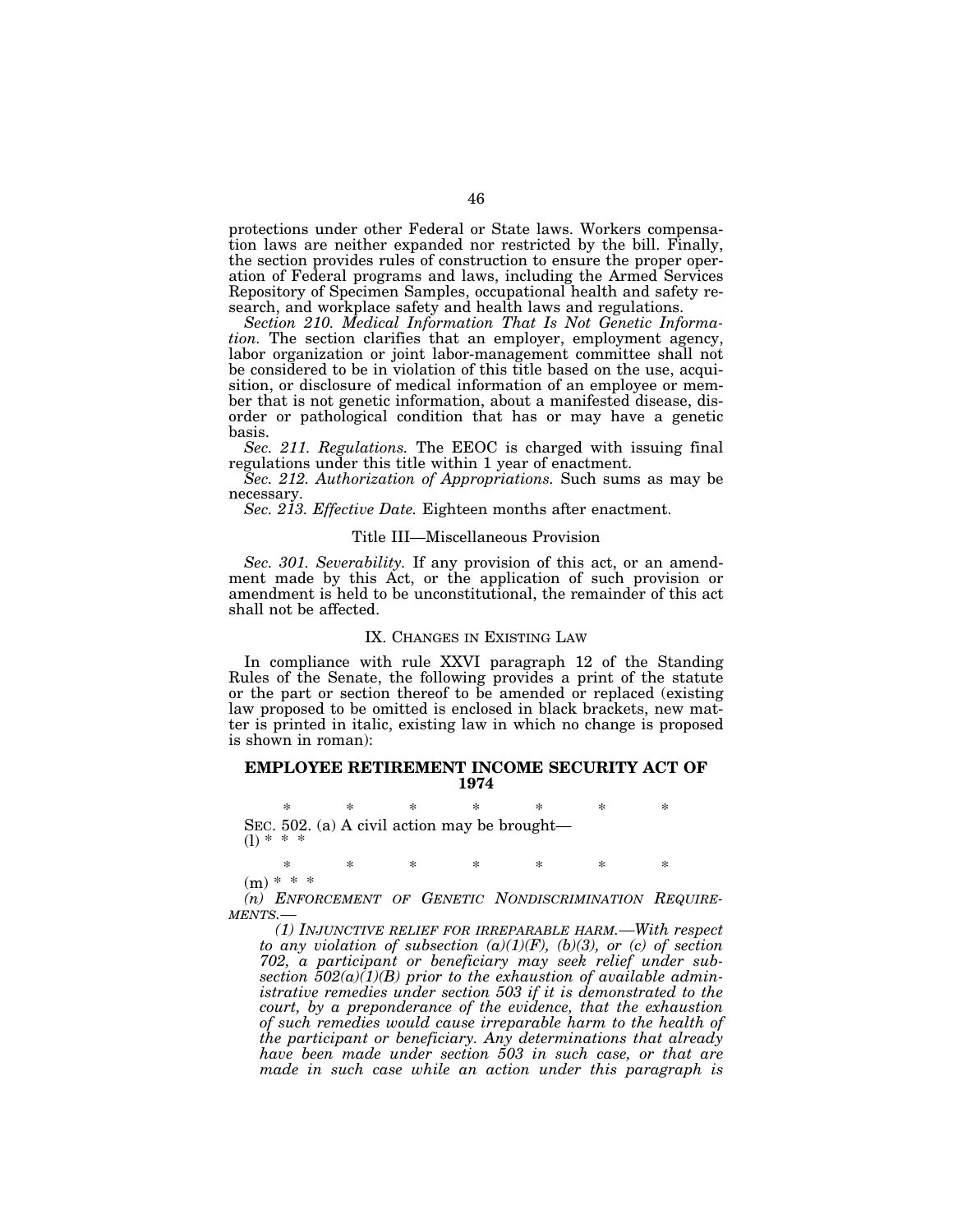*pending, shall be given due consideration by the court in any action under this subsection in such case.* 

*(2) EQUITABLE RELIEF FOR GENETIC NONDISCRIMINATION.—*

*(A) REINSTATEMENT OF BENEFITS WHERE EQUITABLE RE-LIEF HAS BEEN AWARDED.—The recovery of benefits by a participant or beneficiary under a civil action under this section may include an administrative penalty under subparagraph (B) and the retroactive reinstatement of coverage under the plan involved to the date on which the participant or beneficiary was denied eligibility for coverage if—*

*(i) the civil action was commenced under subsection (a)(1)(B); and* 

*(ii) the denial of coverage on which such civil action was based constitutes a violation of subsection (a)(1)(F), (b)(3), or (c) of section 702.* 

*(B) ADMINISTRATIVE PENALTY.—*

*(i) IN GENERAL.—An administrator who fails to comply with the requirements of subsection*  $(a)(1)(F)$ *,*  $(b)(3)$ *, or (c) of section 702 with respect to a participant or beneficiary may, in an action commenced under subsection (a)(1)(B), be personally liable in the discretion of the court, for a penalty in the amount not more than \$100 for each day in the noncompliance period.* 

*(ii) NONCOMPLIANCE PERIOD.—For purposes of clause (i), the term ''noncompliance period'' means the period—*

*(I) beginning on the date that a failure described in clause (i) occurs; and* 

*(II) ending on the date that such failure is corrected.* 

*(iii) PAYMENT TO PARTICIPANT OR BENEFICIARY.—A penalty collected under this subparagraph shall be paid to the participant or beneficiary involved.* 

*(3) SECRETARIAL ENFORCEMENT AUTHORITY.—*

*(A) GENERAL RULE.—The Secretary has the authority to impose a penalty on any failure of a group health plan to meet the requirements of subsection*  $(a)(1)(F)$ *,*  $(b)(3)$ *, or (c) of section 702.* 

*(B) AMOUNT.—*

*(i) IN GENERAL.—The amount of the penalty imposed by subparagraph (A) shall be \$100 for each day in the noncompliance period with respect to each individual to whom such failure relates.* 

*(ii) NONCOMPLIANCE PERIOD.—For purposes of this paragraph, the term ''noncompliance period'' means, with respect to any failure, the period—*

*(I) beginning on the date such failure first occurs; and* 

*(II) ending on the date such failure is corrected. (C) MINIMUM PENALTIES WHERE FAILURE DISCOVERED.— Notwithstanding clauses (i) and (ii) of subparagraph (D):* 

*(i) IN GENERAL.—In the case of 1 or more failures with respect to an individual—*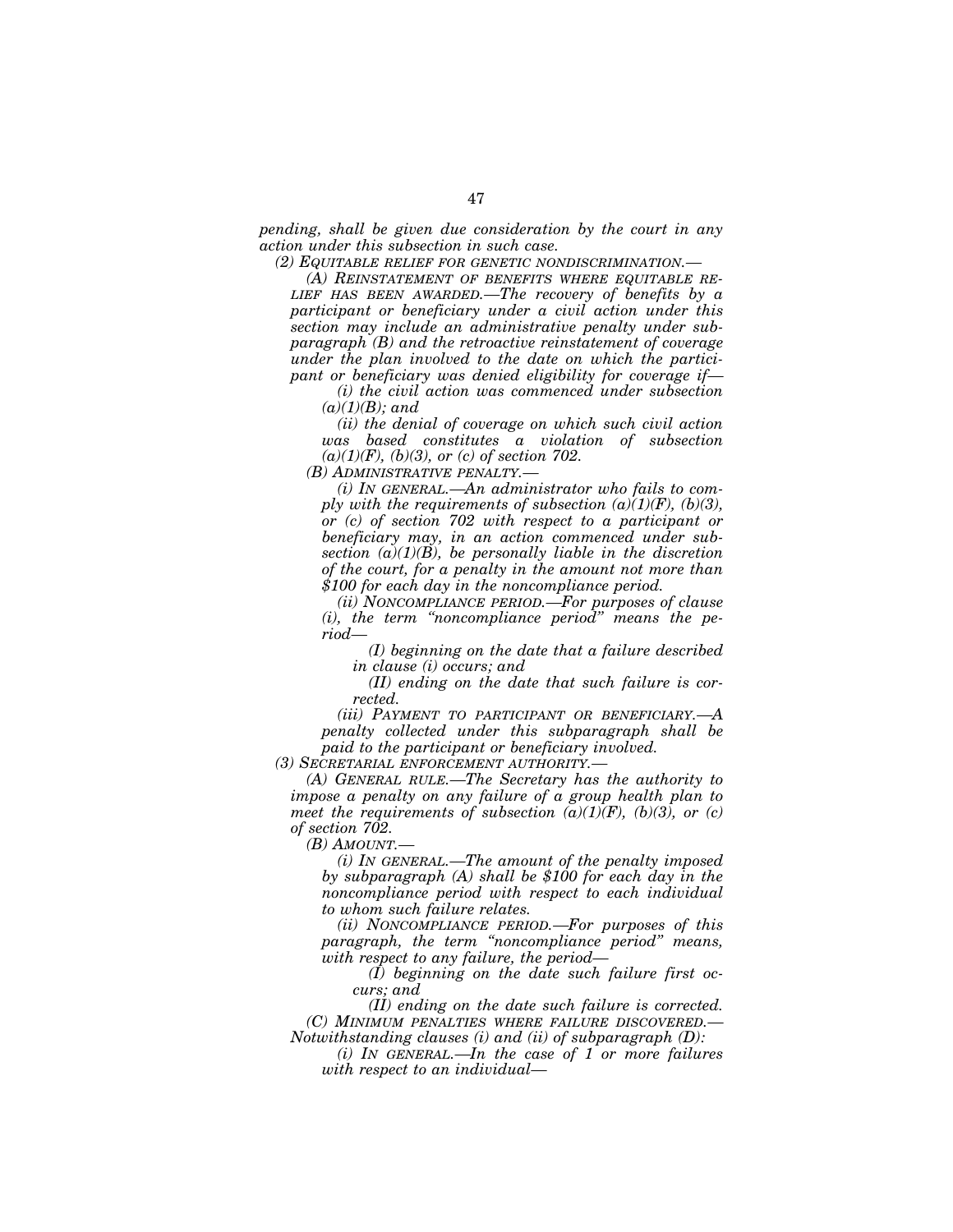*(I) which are not corrected before the date on which the plan receives a notice from the Secretary of such violation; and* 

*(II) which occurred or continued during the period involved; the amount of penalty imposed by subparagraph (A) by reason of such failures with respect to such individual shall not be less than \$2,500.* 

*(ii) HIGHER MINIMUM PENALTY WHERE VIOLATIONS ARE MORE THAN DE MINIMIS.—To the extent violations for which any person is liable under this paragraph for any year are more than de minimis, clause (i) shall be applied by substituting ''\$15,000'' for ''\$2,500'' with respect to such person.* 

*(D) LIMITATIONS.— (i) PENALTY NOT TO APPLY WHERE FAILURE NOT DIS- COVERED EXERCISING REASONABLE DILIGENCE.—No penalty shall be imposed by subparagraph (A) on any failure during any period for which it is established to the satisfaction of the Secretary that the person otherwise liable for such penalty did not know, and exercising reasonable diligence would not have known, that such failure existed.* 

*(ii) PENALTY NOT TO APPLY TO FAILURES CORRECTED WITHIN CERTAIN PERIODS.—No penalty shall be im-*

*(I) such failure was due to reasonable cause and not to willful neglect; and* 

*(II) such failure is corrected during the 30-day period beginning on the first date the person otherwise liable for such penalty knew, or exercising reasonable diligence would have known, that such failure existed.* 

*(iii) OVERALL LIMITATION FOR UNINTENTIONAL FAIL- URES.—In the case of failures which are due to reasonable cause and not to willful neglect, the penalty imposed by subparagraph (A) for failures shall not exceed the amount equal to the lesser of— (I) 10 percent of the aggregate amount paid or* 

*incurred by the employer (or predecessor employer) during the preceding taxable year for group health* 

*plans; or (II) \$500,000.* 

*(E) WAIVER BY SECRETARY.—In the case of a failure which is due to reasonable cause and not to willful neglect, the Secretary may waive part or all of the penalty imposed by subparagraph (A) to the extent that the payment of such penalty would be excessive relative to the failure involved.* 

## **SEC. 702. PROHIBITING DISCRIMINATION AGAINST INDIVIDUAL PAR-TICIPANTS AND BENEFICIARIES BASED ON HEALTH STA-TUS.**

(a) IN ELIGIBILITY TO ENROLL.—<br>(1) IN GENERAL.\* \* \*  $(A)$ \* \*

\* \* \* \* \* \* \*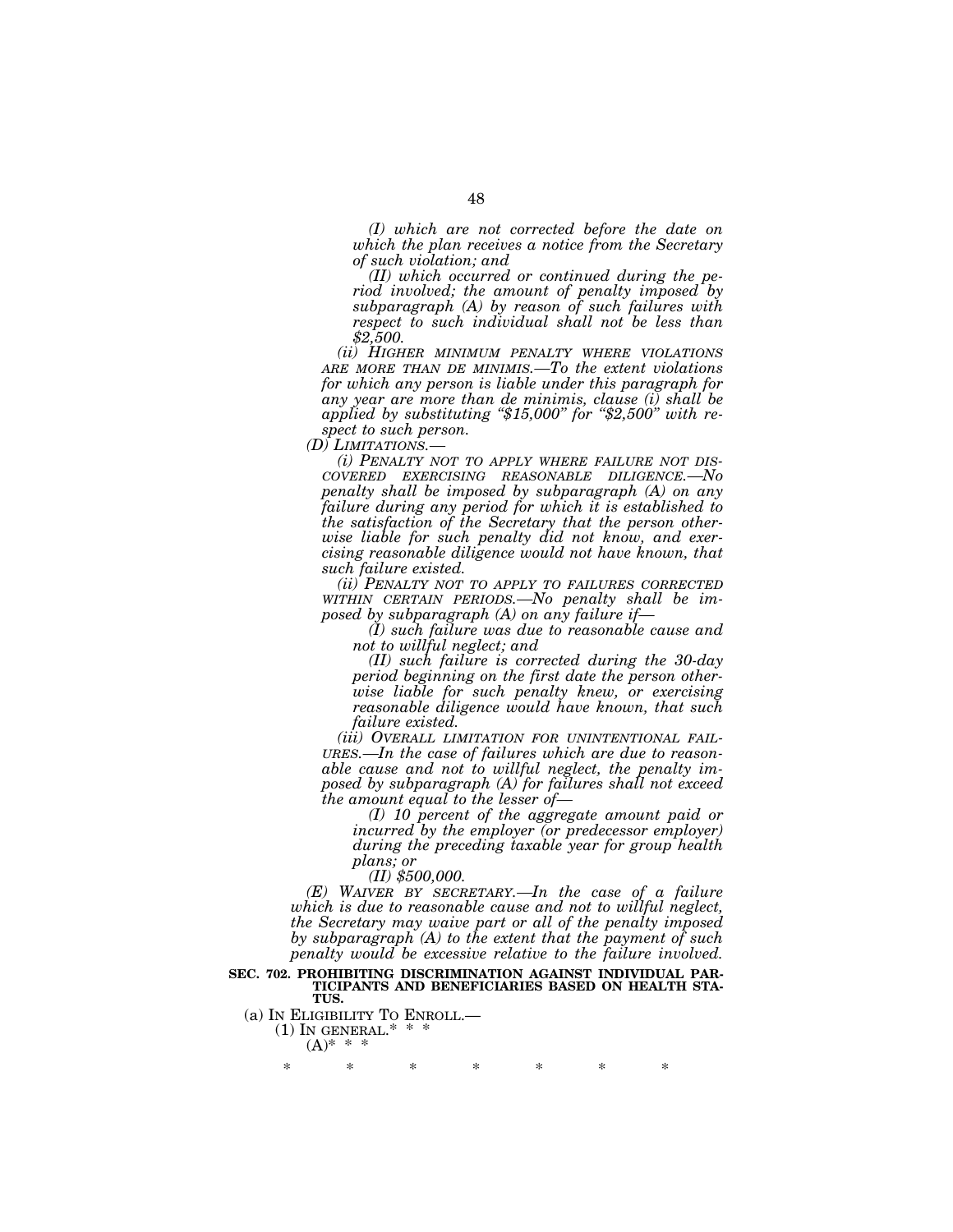(F) Genetic information *(including information about a request for or receipt of genetic services by an individual or family member of such individual).* 

\* \* \* \* \* \* \* (b) IN PREMIUM CONTRIBUTIONS.— (1) IN GENERAL.—\* \* \*

(2) CONSTRUCITON.—Nothing in paragraph (1) shall be construed—

(A) to restrict the amount that an employer may be charged for coverage under a group health plan, *except as provided in paragraph (3)*; or

\* \* \* \* \* \* \* *(3) NO DISCRIMINATION IN GROUP PREMIUMS BASED ON GE-NETIC INFORMATION.—For purposes of this section, a group health plan, or a health insurance issuer offering group health insurance coverage in connection with a group health plan, shall not adjust premium of contribution amounts for a group on the basis of genetic information concerning an individual in the group or a family member of the individual (including information about a request for or receipt of genetic services by an individual or family member of such individual).* 

*(c) GENETIC TESTING.—*

*(1) LIMITATION ON REQUESTING OR REQUIRING GENETIC TEST-ING.—A group health plan, or a health insurance issuer offering health insurance coverage in connection with a group health plan, shall not request or require an individual or a family member of such individual to undergo a genetic test.* 

*(2) RULE OF CONSTRUCTION.—Nothing in this part shall be construed to—*

*(A) limit the authority of a health care professional who is providing health care services with respect to an individual to request that such individual or a family member of such individual undergo a genetic test;* 

*(B) limit the authority of a health care professional who is employed by or affiliated with a group health plan or a health insurance issuer and who is providing health care services to an individual as part of a bona fide wellness program to notify such individual of the availability of a genetic test or to provide information to such individual regarding such genetic test; or* 

*(C) authorize or permit a health care professional to require that an individual undergo a genetic test.* 

*(d) APPLICATION TO ALL PLANS.—The provisions of subsection (a)(1)(F), (b)(3), and (c) shall apply to group health plans and health insurance issuers without regard to section 732(a).* 

*\* \* \* \* \* \* \** 

#### **SEC. 733. DEFINITIONS.**

(a) GROUP HEALTH PLAN.—

(1) IN GENERAL.—\* \* \*

\* \* \* \* \* \* \* (d) OTHER DEFINITIONS.—For purposes of this part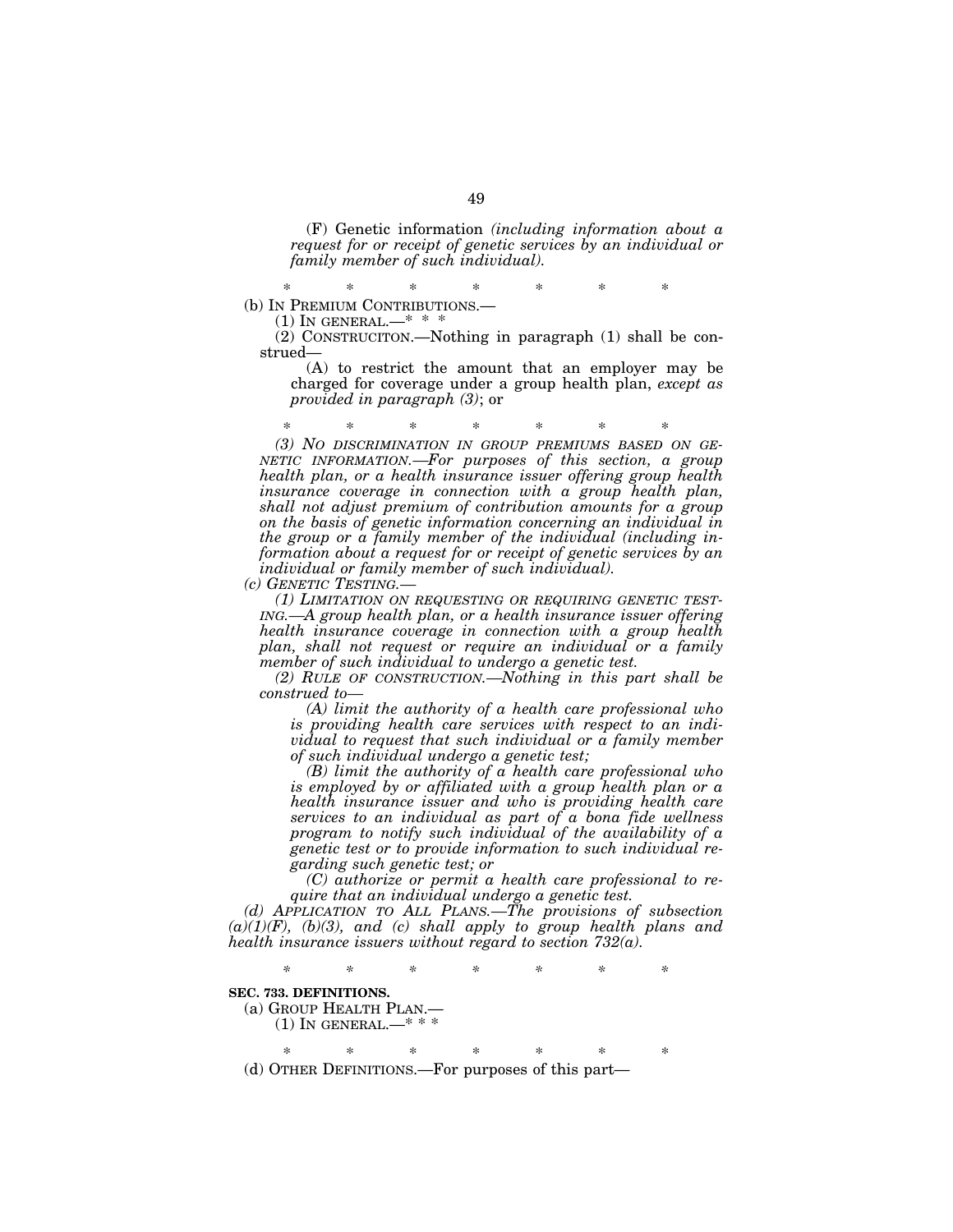$(1) * * *$ 

\* \* \* \* \* \* \*  $(4)$  \* \* \*

*(5) FAMILY MEMBER.—The term ''family member'' means with respect to an individual—*

*(A) the spouse of the individual;* 

*(B) a dependent child of the individual, including a child who is born to or placed for adoption with the individual; and* 

*(C) all other individuals related by blood to the individual or the spouse or child described in subparagraph (A) or (B).* 

*(6) GENETIC INFORMATION.—*

*(A) IN GENERAL.—Except as provided in subparagraph (B), the term ''genetic information'' means information about—*

*(i) an individual's genetic tests;* 

*(ii) the genetic tests of family members of the individual; or* 

*(iii) the occurrence of a disease or disorder in family members of the individual.* 

*(B) EXCLUSIONS.—The term ''genetic information'' shall not include information about the sex or age of an individual.* 

*(7) GENETIC TEST.—*

*(A) IN GENERAL.—The term ''genetic test'' means an analysis of human DNA, RNA, chromosomes, proteins, or metabolites, that detects genotypes, mutations, or chromosomal changes.* 

*(B) EXCEPTIONS.—The term ''genetic test'' does not mean—*

*(i) an analysis of proteins or metabolites that does not detect genotypes, mutations, or chromosomal changes; or* 

*(ii) an analysis of proteins or metabolites that is directly related to a manifested disease, disorder, or pathological condition that could reasonably be detected by a health care professional with appropriate training and expertise in the field of medicine involved.* 

*(8) GENETIC SERVICES.—The term ''genetic services'' means— (A) a genetic test;* 

*(B) genetic counseling (such as obtaining, interpreting, or assessing genetic information); or* 

*(C) genetic education.* 

\* \* \* \* \* \* \*

## **PUBLIC HEALTH SERVICE ACT**

\* \* \* \* \* \* \*

**SEC. 2702. PROHIBITING DISCRIMINATION AGAINST INDIVIDUAL PAR-TICIPANTS AND BENEFICIARIES BASED ON HEALTH STA-TUS.** 

(a) IN ELIGIBILITY TO ENROLL.—

 $(1)$  In GENERAL.—\*\*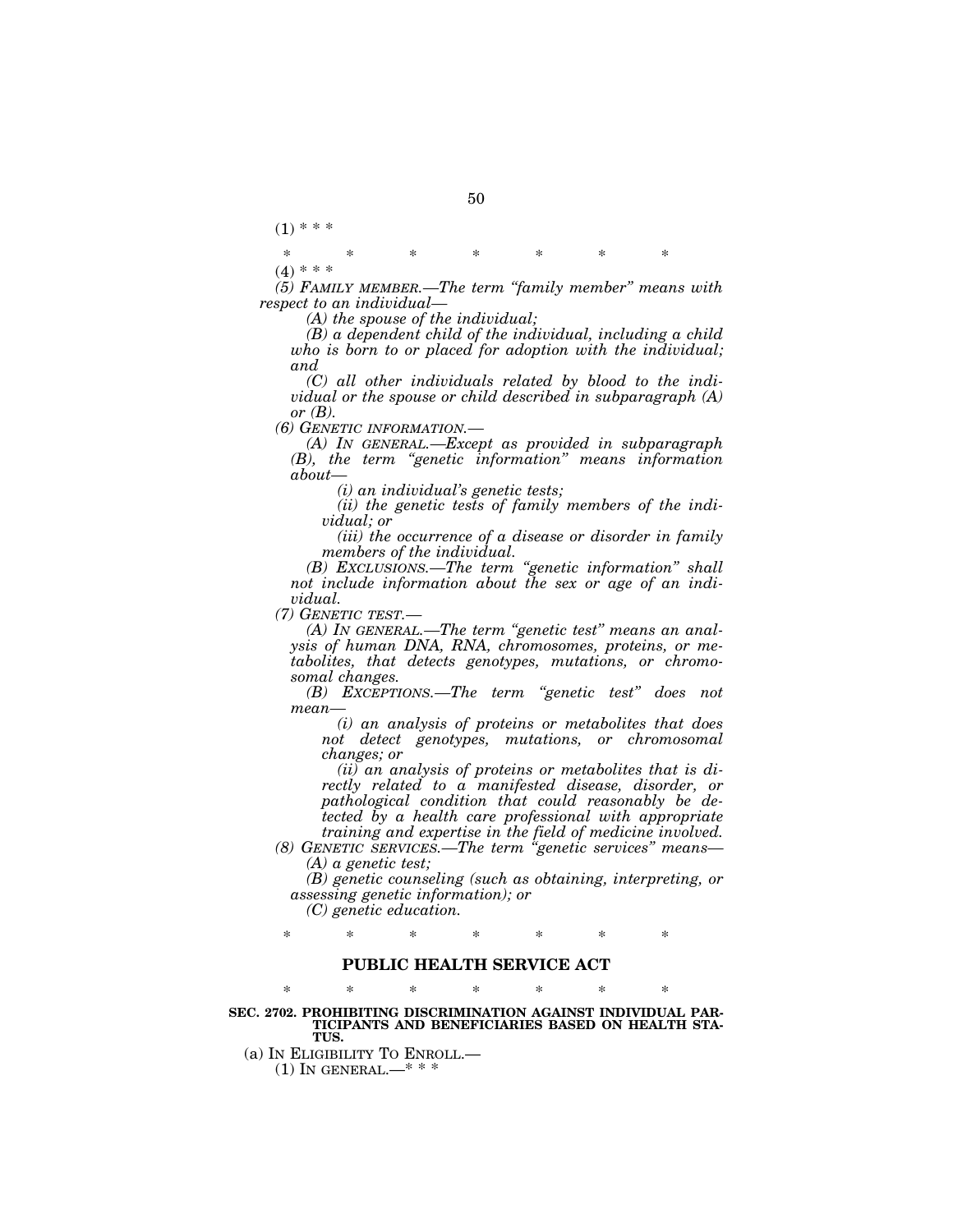$(A) * * *$ 

\* \* \* \* \* \* \* (F) Genetic information *(including information about a request for or receipt of genetic services by an individual or family member of such individual).* 

\* \* \* \* \* \* \* (b) IN PREMIUM CONTRIBUTIONS.—

 $(1)$  In GENERAL.—\*\*\*

(2) CONSTRUCTION.—Nothing in paragraph (1) shall be con- $\mathrm{strued}\text{-}$ 

(A) to restrict the amount that an employer may be charged for coverage under a group health plan, *except as provided in paragraph (3); or* 

\* \* \* \* \* \* \*

*(3) NO DISCRIMINATION IN GROUP PREMIUMS BASED ON GE- NETIC INFORMATION.—For purposes of this section, a group health plan, or a health insurance issuer offering group health insurance coverage in connection with a group health plan, shall not adjust premium or contribution amounts for a group on the basis of genetic information concerning an individual in the group or a family member of the individual (including information about a request for or receipt of genetic services by an individual or family member of such individual).* 

*(c) GENETIC TESTING.—*

*(1) LIMITATION ON REQUESTING OR REQUIRING GENETIC TEST-ING.—A group health plan, or a health insurance issuer offering health insurance coverage in connection with a group health plan, shall not request or require an individual or a family member of such individual to undergo a genetic test.* 

*(2) RULE OF CONSTRUCTION.—Nothing in this part shall be construed to—*

*(A) limit the authority of a health care professional who is providing health care services with respect to an individual to request that such individual or a family member of such individual undergo a genetic test;* 

*(B) limit the authority of a health care professional who is employed by or affiliated with a group health plan or a health insurance issuer and who is providing health care services to an individual as part of a bona fide wellness program to notify such individual of the availability of a genetic test or to provide information to such individual regarding such genetic test; or* 

*(C) authorize or permit a health care professional to require that an individual undergo a genetic test.* 

*(d) APPLICATION TO ALL PLANS.—The provisions of subsections*   $(a)(1)(F)$ ,  $(b)(3)$ , and  $(c)$  shall apply to group health plans and *health insurance issuers without regard to section 2721(a).* 

#### **SEC. 2721. EXCLUSION OF CERTAIN PLANS.**

(a) EXCEPTION FOR CERTAIN SMALL GROUP HEALTH PLANS.—\* \* \*

(b) LIMITATION ON APPLICATION OF PROVISIONS RELATING TO GROUP HEALTH PLANS.—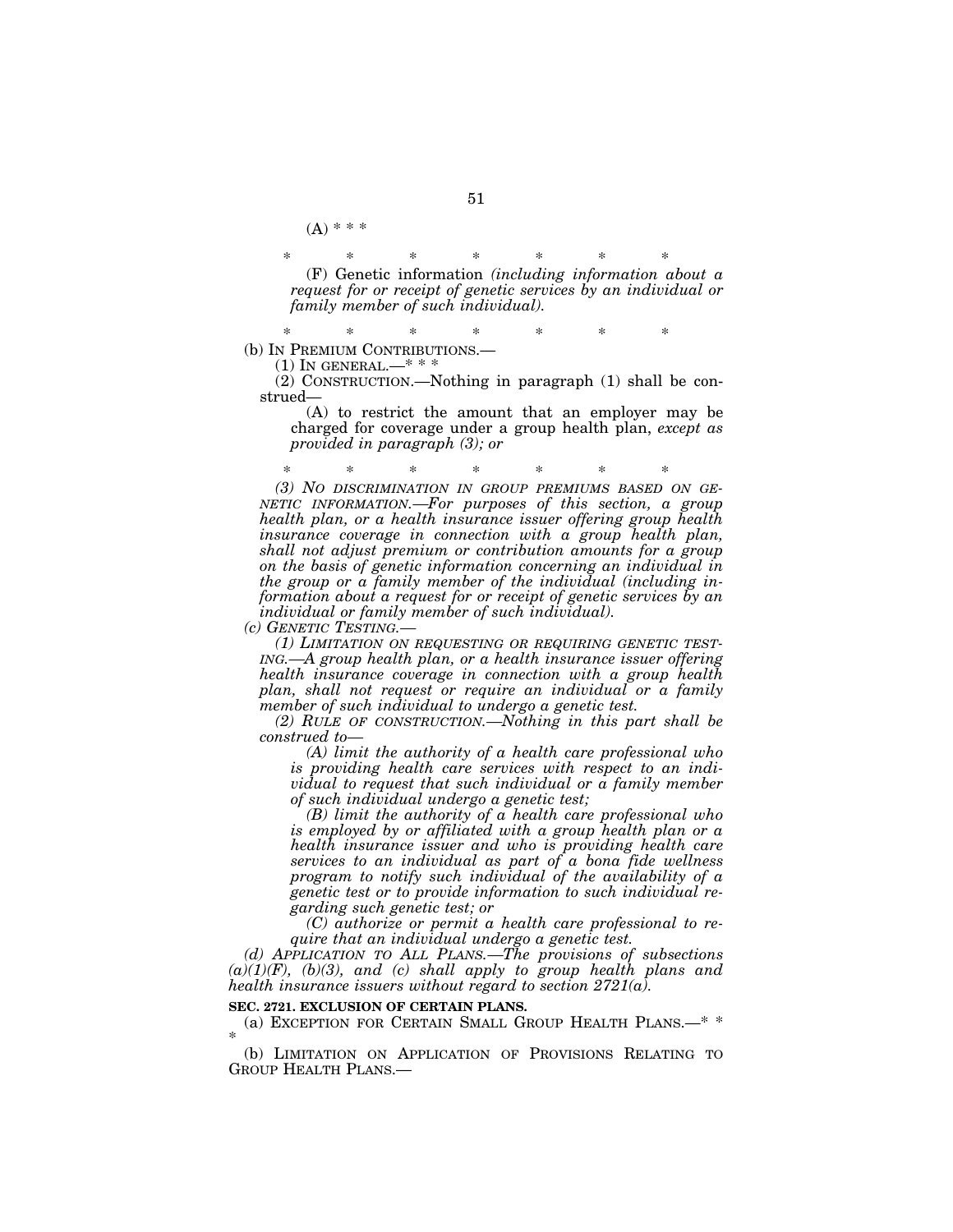$(1)$  In GENERAL.—\*\*\*

\* \* \* \* \* \* \* (2) TREATMENT OF NONFEDERAL GOVERNMENTAL PLANS.—

(A) ELECTION TO BE EXCLUDED. $-$ [If the plan sponsor] *Except as provided in subparagraph (D), if the plan sponsor* of a nonfederal governmental plan which is a group health plan to which the provisions of subparts 1 through 3 otherwise apply makes an election under this subparagraph (in such form and manner as the Secretary may by regulations prescribe), then the requirements of such subparts insofar as they apply directly to group health plans (and not merely to group health insurance coverage) shall not apply to such governmental plans for such period except as provided in this paragraph.

\* \* \* \* \* \* \* *(D) ELECTION NOT APPLICABLE TO REQUIREMENTS CON- CERNING GENETIC INFORMATION.—The election described in subparagraph (A) shall not be available with respect to the provisions of subsections (a)(1)(F) and (c) of section 2702 and the provisions of section 2702(b) to the extent that such provisions apply to genetic information (or information about a request for or the receipt of genetic services by an individual or a family member of such individual).* 

# \* \* \* \* \* \* \* **SEC. 2722. ENFORCEMENT.**  (a) STATE ENFORCEMENT.— (1) STATE AUTHORITY.—\* \* \* \* \* \* \* \* \* \* (b) SECRETARIAL ENFORCEMENT AUTHORITY.<br>
(1) LIMITATION.—\* \* \* \* \* \* \* \* \* \*  $(2)$  \* \* \*

\* \* \* \* \* \* \* *(3) ENFORCEMENT AUTHORITY RELATING TO GENETIC DIS-CRIMINATION.—*

*(A) GENERAL RULE.—In the cases described in paragraph (1), notwithstanding the provisions of paragraph (2)(C), the following provisions shall apply with respect to an action under this subsection by the Secretary with respect to any failure of a health insurance issuer in connection with a group health plan, to meet the requirements of subsection*   $(a)(1)(F), (b)(3),$  or  $(c)$  of section 2702.

*(B) AMOUNT.—*

*(i) IN GENERAL.—The amount of the penalty imposed under this paragraph shall be \$100 for each day in the noncompliance period with respect to each individual to whom such failure relates.* 

*(ii) NONCOMPLIANCE PERIOD.—For purposes of this paragraph, the term ''noncompliance period'' means, with respect to any failure, the period—*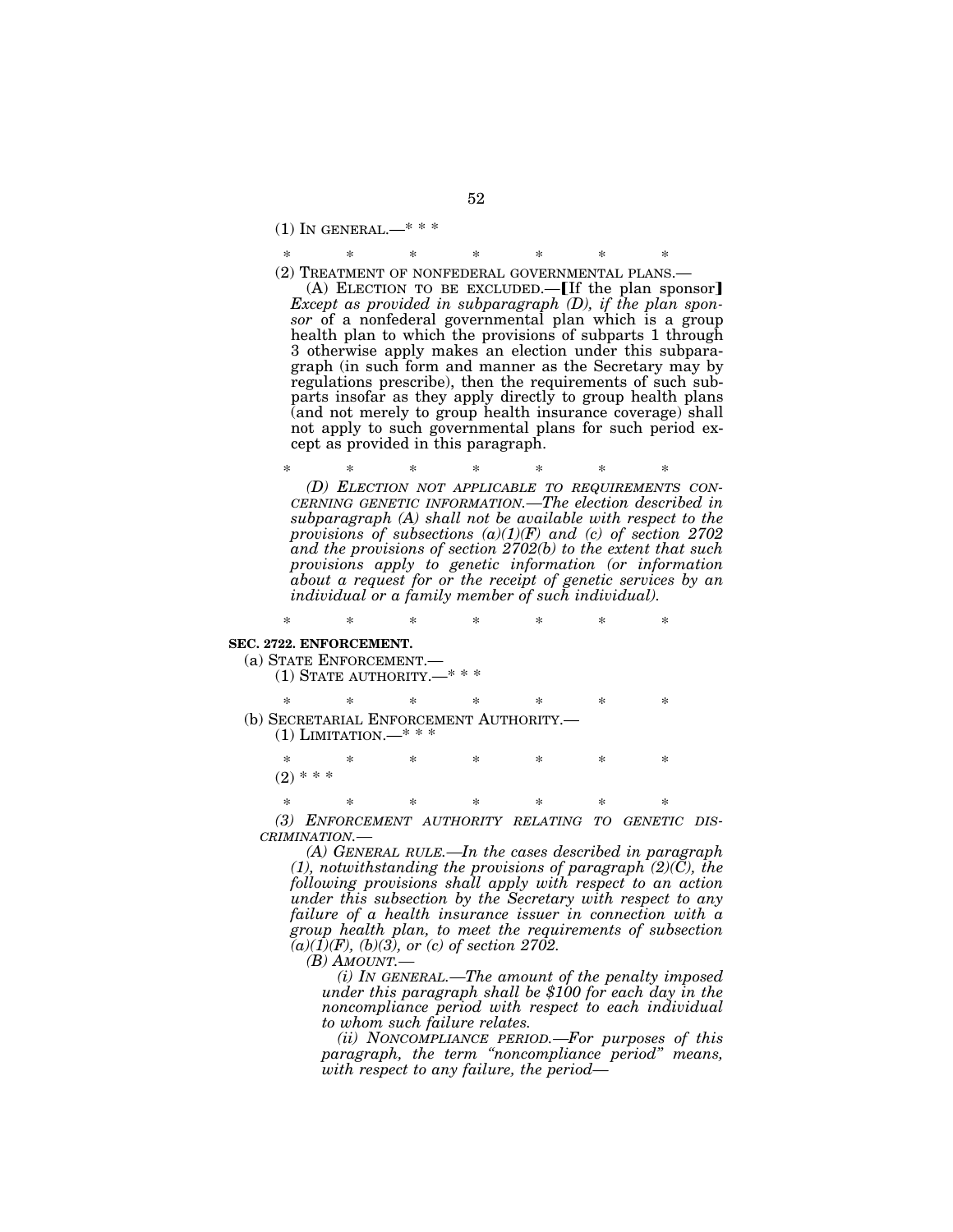*(I) beginning on the date such failure first occurs; and* 

*(II) ending on the date such failure is corrected. (C) MINIMUM PENALTIES WHERE FAILURE DISCOVERED.— Notwithstanding clauses (i) and (ii) of subparagraph (D):* 

*(i) IN GENERAL.—In the case of 1 or more failures with respect to an individual—*

*(I) which are not corrected before the date on which the plan receives a notice from the Secretary of such violation; and* 

*(II) which occurred or continued during the period involved;* 

*the amount of penalty imposed by subparagraph (A) by reason of such failures with respect to such individual shall not be less than \$2,500.* 

*(ii) HIGHER MINIMUM PENALTY WHERE VIOLATIONS ARE MORE THAN DE MINIMIS.—To the extent violations for which any person is liable under this paragraph for any year are more than de minimis, clause (i) shall be applied by substituting ''\$15,000'' for ''\$2,500'' with respect to such person.* 

*(D) LIMITATIONS.—*

*(i) PENALTY NOT TO APPLY WHERE FAILURE NOT DIS-COVERED EXERCISING REASONABLE DILIGENCE.—No penalty shall be imposed by subparagraph (A) on any failure during any period for which it is established to the satisfaction of the Secretary that the person otherwise liable for such penalty did not know, and exercising reasonable diligence would not have known, that such failure existed.* 

*(ii) PENALTY NOT TO APPLY TO FAILURES CORRECTED WITHIN CERTAIN PERIODS.—No penalty shall be imposed by subparagraph (A) on any failure if—*

*(I) such failure was due to reasonable cause and not to willful neglect; and* 

*(II) such failure is corrected during the 30-day period beginning on the first date the person otherwise liable for such penalty knew, or exercising reasonable diligence would have known, that such failure existed.* 

*(iii) OVERALL LIMITATION FOR UNINTENTIONAL FAIL-URES.—In the case of failures which are due to reasonable cause and not to willful neglect, the penalty imposed by subparagraph (A) for failures shall not exceed the amount equal to the lesser of—*

*(I) 10 percent of the aggregate amount paid or incurred by the employer (or predecessor employer) during the preceding taxable year for group health plans; or* 

*(II) \$500,000.* 

*(E) WAIVER BY SECRETARY.—In the case of a failure which is due to reasonable cause and not to willful neglect, the Secretary may waive part or all of the penalty imposed*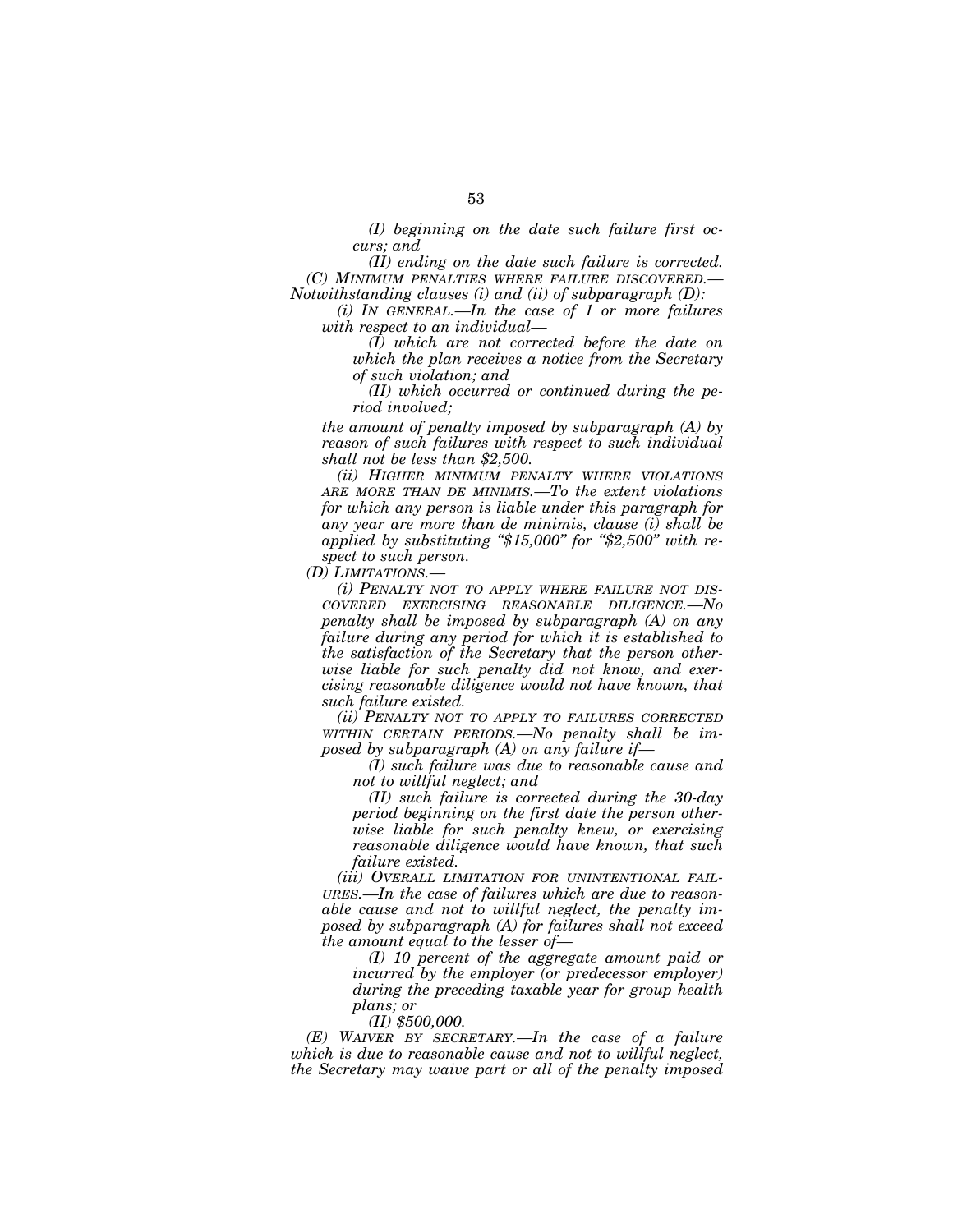*by subparagraph (A) to the extent that the payment of such penalty would be excessive relative to the failure involved.* 

*\* \* \* \* \* \* \* Subpart 3—General Provisions* 

#### *SEC. 2761. ENFORCEMENT.*

*(a) STATE ENFORCEMENT.—*

*(1) STATE AUTHORITY.—*

*\* \* \* \* \* \* \**  ø(b) SECRETARIAL ENFORCEMENT AUTHORITY.—The Secretary shall have the same authority in relation to enforcement of the provisions of this part with respect to issuers of health insurance coverage in the individual market in a State as the Secretary has under section  $2722(b)(2)$  in relation to the enforcement of the provisions of part A with respect to issuers of health insurance coverage in the small group market in the State...

*(b) SECRETARIAL ENFORCEMENT AUTHORITY.—The Secretary shall have the same authority in relation to enforcement of the provisions of this part with respect to issuers of health insurance coverage in the individual market in a State as the Secretary has under section 2722(b)(2), and section 2722(b)(3) with respect to violations of genetic nondiscrimination provisions, in relation to the enforcement of the provisions of part A with respect to issuers of health insurance coverage in the small group market in the State.* 

*\* \* \* \* \* \* \**  **SEC. 2791. DEFINITIONS.**  (a) GROUP HEALTH PLAN.— (1) DEFINITIONS.—\* \* \* \* \* \* \* \* \* \* (d) OTHER DEFINITIONS.—<br>(1) APPLICABLE STATE AUTHORITY. \* \* \* \* \* \* \*  $(14)$  \* \* \*

*(15) FAMILY MEMBER.—The term ''family member'' means with respect to an individual—*

*(A) the spouse of the individual;* 

*(B) a dependent child of the individual, including a child who is born to or placed for adoption with the individual; and* 

*(C) all other individuals related by blood to the individual or the spouse or child described in subparagraph (A) or (B).* 

*(16) GENETIC INFORMATION.—*

*(A) IN GENERAL.—Except as provided in subparagraph (B), the term ''genetic information'' means information about—*

*(i) an individual's genetic tests;* 

*(ii) the genetic tests of family members of the individual; or* 

*(iii) the occurrence of a disease or disorder in family members of the individual.*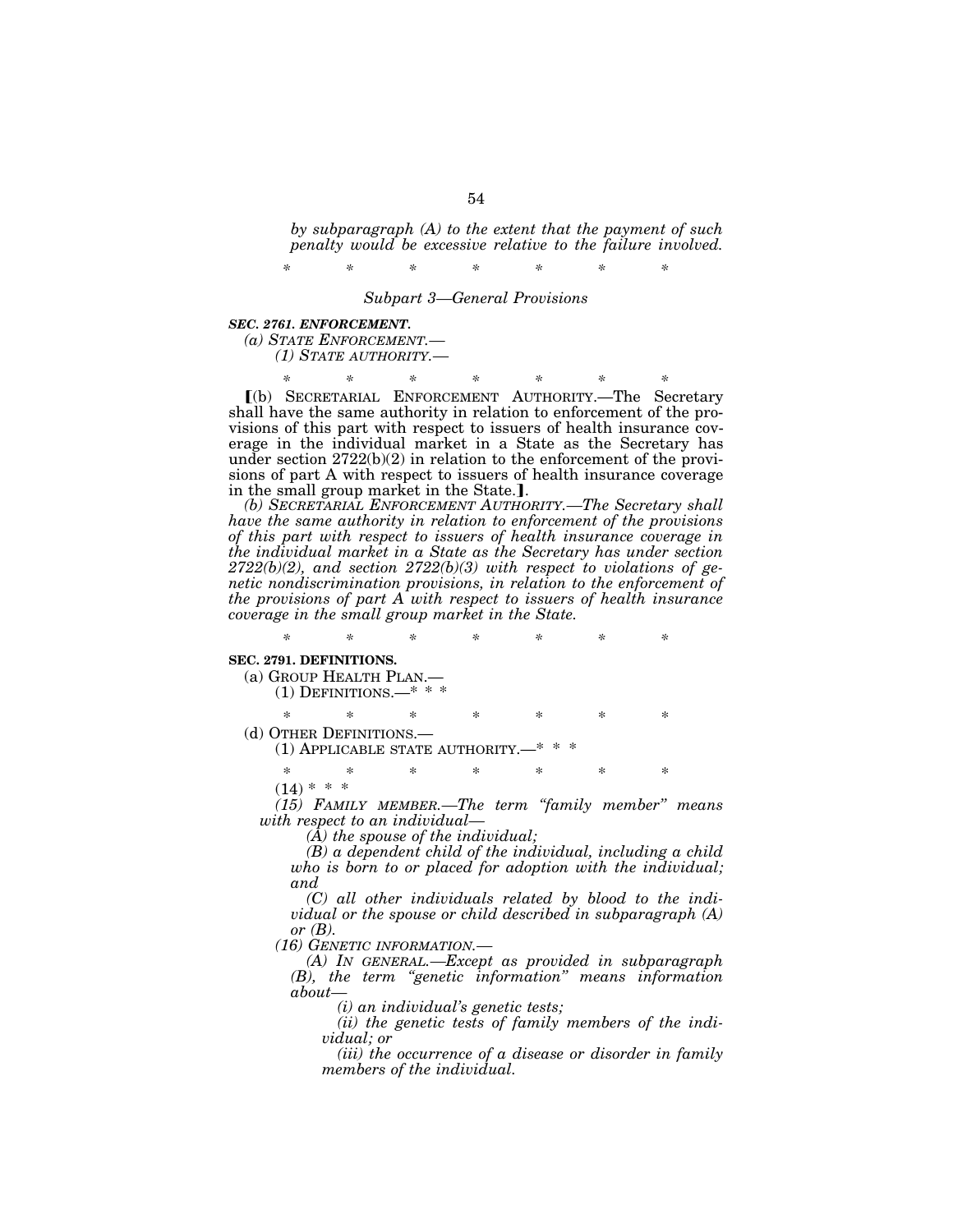*(B) EXCLUSIONS.—The term ''genetic information'' shall not include information about the sex or age of an individual.*<br>(17) GENETIC TEST.—

*(A)* In GENERAL.—The term "genetic test" means an anal*ysis of human DNA, RNA, chromosomes, proteins, or metabolites, that detects genotypes, mutations, or chromosomal changes.* 

*(B) EXCEPTIONS.—The term ''genetic test'' does not mean—*

*(i) an analysis of proteins or metabolites that does not detect genotypes, mutations, or chromosomal changes; or* 

*(ii) an analysis of proteins or metabolites that is directly related to a manifested disease, disorder, or pathological condition that could reasonably be detected by a health care professional with appropriate training and expertise in the field of medicine involved.* 

*(18) GENETIC SERVICES.—The term ''genetic services'' means— (A) a genetic test;* 

*(B) genetic counseling (such as obtaining, interpreting, or assessing genetic information); or* 

*(C) genetic education.* 

*\* \* \* \* \* \* \** 

## TITLE XXVII—REQUIREMENTS RELATING TO HEALTH INSURANCE COVERAGE

## PART A—GROUP MARKET REFORMS

## SUBPART 1—PORTABILITY, ACCESS, AND RENEWABILITY **REQUIREMENTS**

\* \* \* \* \* \* \*

PART B—INDIVIDUAL MARKET RULES

SUBPART 1—PORTABILITY, ACCESS, AND RENEWABILITY REQUIREMENTS

\* \* \* \* \* \* \*

## SUBPART [3] 2-Other Requirements

## **SEC. 2751. STANDARDS RELATING TO BENEFITS FOR MOTHERS AND NEWBORNS.**

(a) IN GENERAL.— $* * *$ 

\* \* \* \* \* \* \*

## **SEC. 2752. REQUIRED COVERAGE FOR RECONSTRUCTIVE SURGERY FOLLOWING MASTECTOMIES.**

\* \* \* \* \* \* \*

## *SEC. 2753. PROHIBITION OF HEALTH DISCRIMINATION ON THE BASIS OF GENETIC INFORMATION.*

*(a) PROHIBITION ON GENETIC INFORMATION AS A CONDITION OF ELIGIBILITY.—A health insurance issuer offering health insurance coverage in the individual market may not establish rules for the*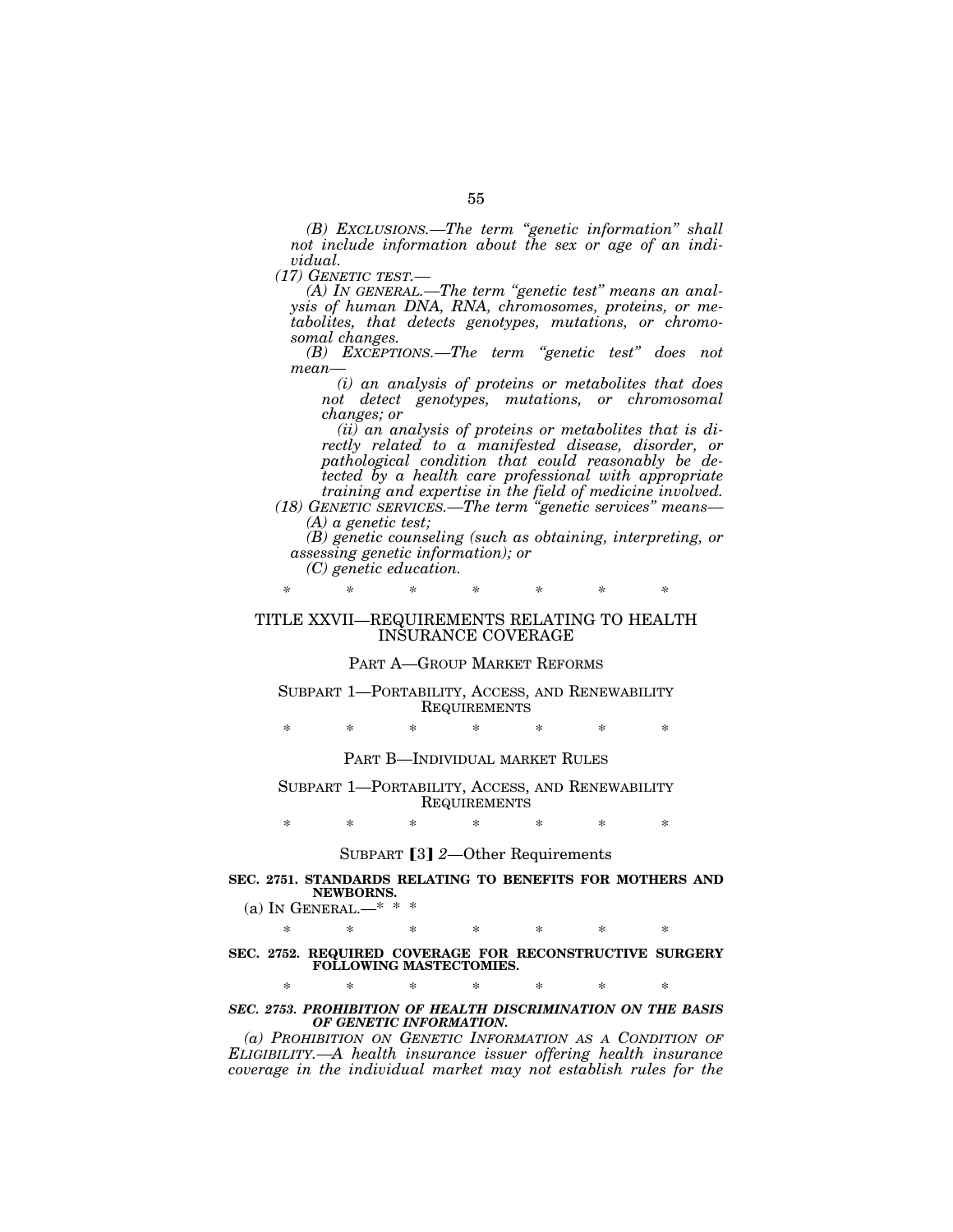*eligibility (including continued eligibility) of any individual to enroll in individual health insurance coverage based on genetic information (including information about a request for or receipt of genetic services by an individual or family member of such individual).* 

*(b) PROHIBITION ON GENETIC INFORMATION IN SETTING PREMIUM RATES.—A health insurance issuer offering health insurance coverage in the individual market shall not adjust premium or contribution amounts for an individual on the basis of genetic information concerning the individual or a family member of the individual (including information about a request for or receipt of genetic services by an individual or family member of such individual).* 

*(c) GENETIC TESTING.—*

*(1) LIMITATION ON REQUESTING OR REQUIRING GENETIC TEST-ING.—A health insurance issuer offering health insurance coverage in the individual market shall not request or require an individual or a family member of such individual to undergo a genetic test.* 

*(2) RULE OF CONSTRUCTION.—Nothing in this part shall be construed to—*

*(A) limit the authority of a health care professional who is providing health care services with respect to an individual to request that such individual or a family member of such individual undergo a genetic test;* 

*(B) limit the authority of a health care professional who is employed by or affiliated with a health insurance issuer and who is providing health care services to an individual as part of a bona fide wellness program to notify such individual of the availability of a genetic test or to provide information to such individual regarding such genetic test; or (C) authorize or permit a health care professional to require that an individual undergo a genetic test.* 

*\* \* \* \* \* \* \** 

#### **SOCIAL SECURITY ACT**

\* \* \* \* \* \* \*

**Sec. 1882.** 

 $(a)(1) * *$ 

\* \* \* \* \* \* \* (o) The requirements of this subsection are as follows:

 $(1) * *$ \* \* \* \* \* \* \*

*(4) The issuer of the medicare supplemental policy complies with subsection (s)(2)(E) and subsection (x).* 

|                | $\ast$ | $\ast$ | $\ast$ | ∗ | ∗ | ∗ | $\ast$ |  |  |
|----------------|--------|--------|--------|---|---|---|--------|--|--|
| $(s)(1)$ * * * |        |        |        |   |   |   |        |  |  |
|                | ∗      | $\ast$ | ∗      | ∗ | ∗ | ∗ | $\ast$ |  |  |
| $(2)(A)$ * * * |        |        |        |   |   |   |        |  |  |
|                | ∗      | $\ast$ | ∗      | ∗ | ∗ | ∗ | $\ast$ |  |  |

*(E)(i) An issuer of a medicare supplemental policy shall not deny or condition the issuance or effectiveness of the policy, and shall not*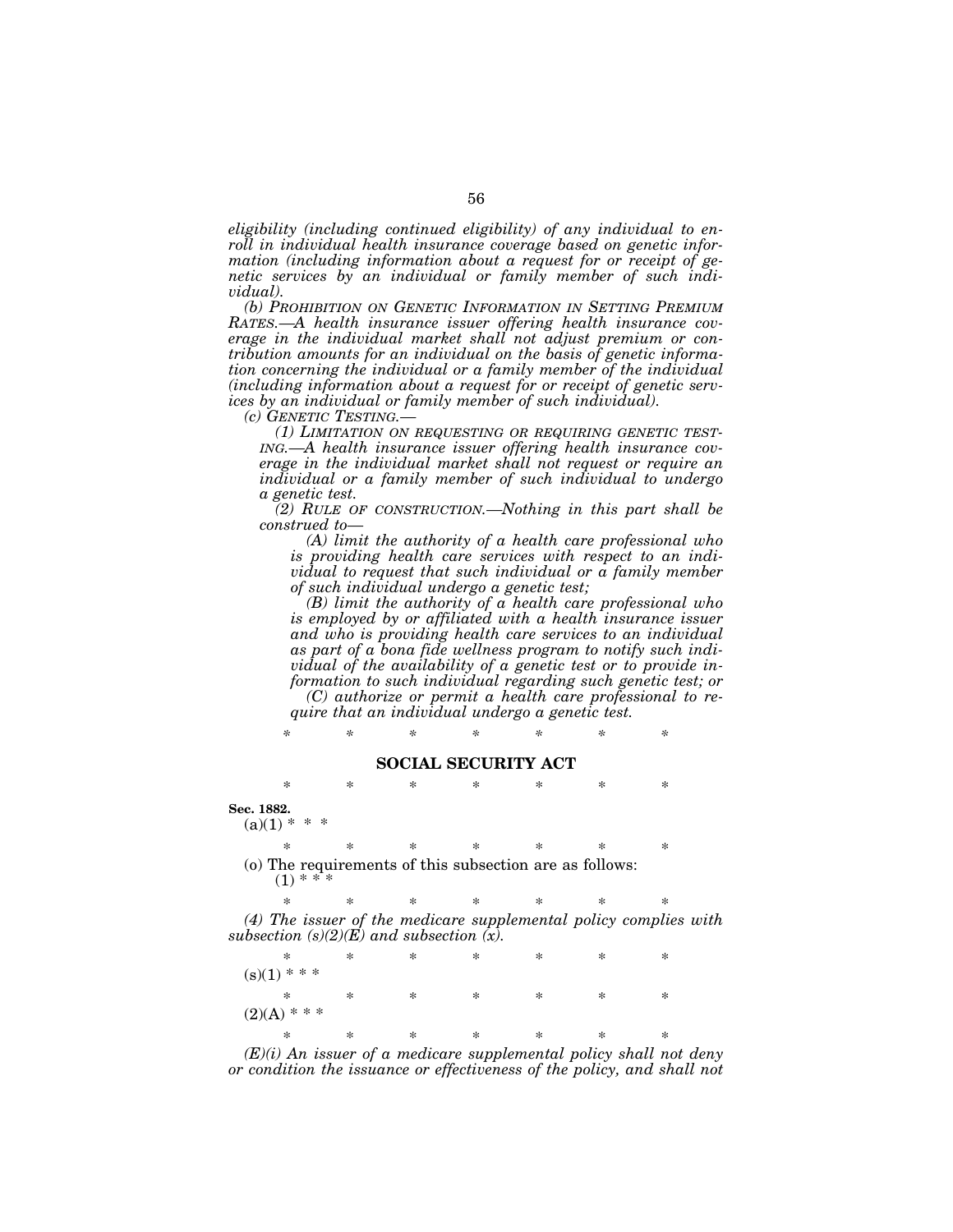discriminate in the pricing of the policy (including the adjustment *of premium rates) of an eligible individual on the basis of genetic information concerning the individual (or information about a request for, or the receipt of, genetic services by such individual or family member of such individual).* 

*(ii) For purposes of clause (i), the terms ''family member'', ''genetic services'', and ''genetic information'' shall have the meanings given such terms in subsection (x).* 

\* \* \* \* \* \* \* (w) 625 DEVELOPMENT OF NEW STANDARDS FOR MEDICARE SUP-PLEMENTAL POLICIES.—

(1) IN GENERAL.—

\* \* \* \* \* \* \* *(x) LIMITATIONS ON GENETIC TESTING.— (1) GENETIC TESTING.—*

> *(A) LIMITATION ON REQUESTING OR REQUIRING GENETIC TESTING.—An issuer of a medicare supplemental policy shall not request or require an individual or a family member of such individual to undergo a genetic test.*

> *(B) RULE OF CONSTRUCTION.—Nothing in this title shall be construed to—*

*(i) limit the authority of a health care professional who is providing health care services with respect to an individual to request that such individual or a family member of such individual undergo a genetic test;* 

*(ii) limit the authority of a health care professional who is employed by or affiliated with an issuer of a medicare supplemental policy and who is providing health care services to an individual as part of a bona fide wellness program to notify such individual of the availability of a genetic test or to provide information to such individual regarding such genetic test; or* 

*(iii) authorize or permit a health care professional to require that an individual undergo a genetic test.* 

*(2) DEFINITIONS.—In this subsection: (A) FAMILY MEMBER.—The term ''family member'' means with respect to an individual—*

*(i) the spouse of the individual;* 

*(ii) a dependent child of the individual, including a child who is born to or placed for adoption with the individual; or* 

*(iii) any other individuals related by blood to the individual or to the spouse or child described in clause (i) or (ii).* 

*(B) GENETIC INFORMATION.—*

*(i) IN GENERAL.—Except as provided in clause (ii), the term ''genetic information'' means information about—*

*(I) an individual's genetic tests;* 

*(II) the genetic tests of family members of the individual; or* 

*(III) the occurrence of a disease or disorder in family members of the individual.*